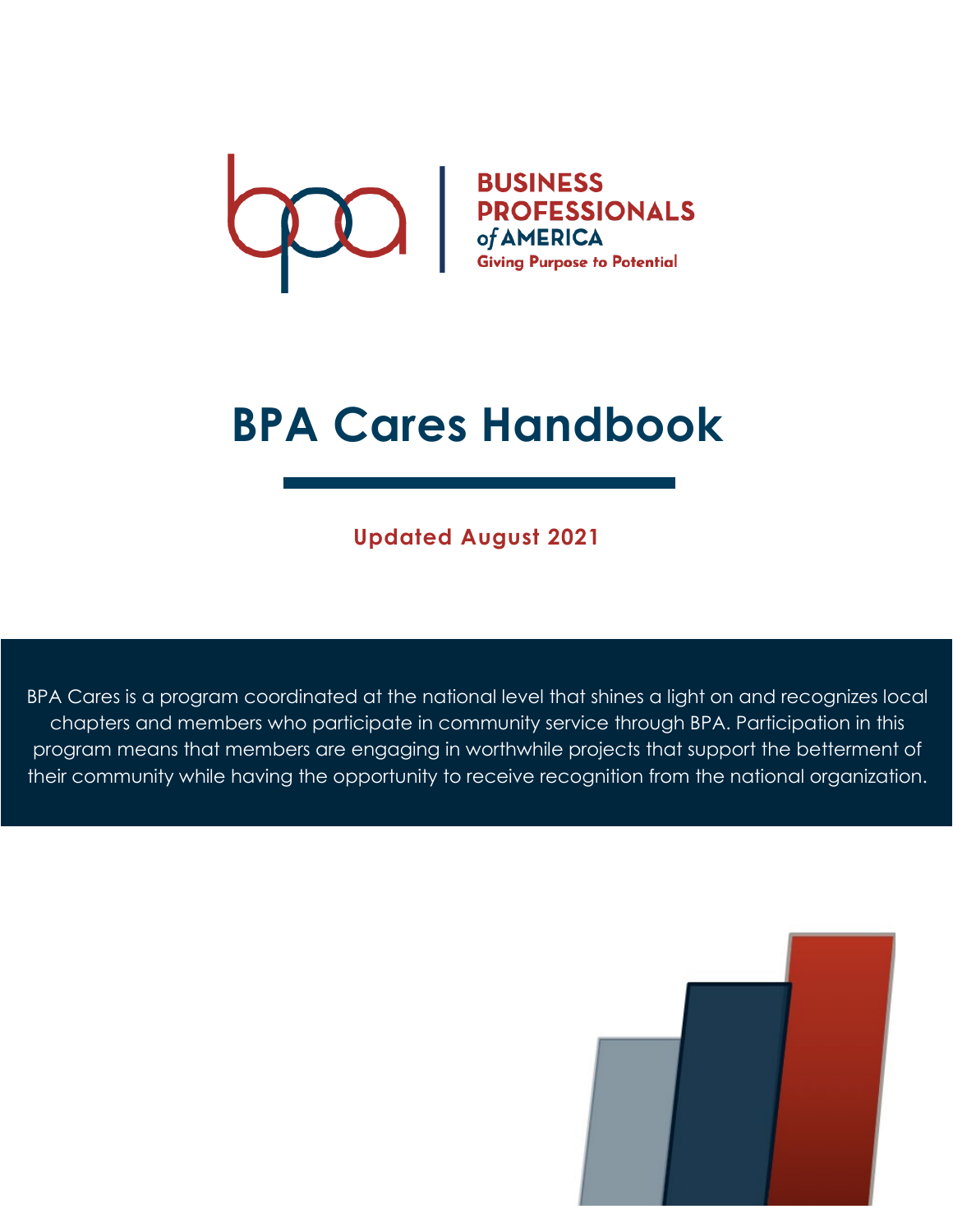## **Table of Contents**

| <b>Program Guidelines</b>                       | 3  |
|-------------------------------------------------|----|
| <b>Commonly Asked Questions</b>                 | 7  |
| <b>Service Learning Awards Program</b>          | 8  |
| Overview                                        | 9  |
| <b>Community Service Award</b>                  | 11 |
| <b>Environmental Action/Awareness Award</b>     | 13 |
| <b>Safety Awareness Award</b>                   | 15 |
| Service Learning Individual Award               | 17 |
| <b>Special Olympics</b>                         | 19 |
| <b>Special Recognition Awards Program</b>       | 21 |
| Overview                                        | 22 |
| <b>BPA Marketing and Public Relations Award</b> | 25 |
| <b>BPA Merit Scholar Award</b>                  | 27 |
| <b>Chapter Activities Award of Excellence</b>   | 28 |
| Recruiter of the Year Award                     | 31 |
| <b>Membership Explosion Award</b>               | 33 |
| Social Media Award                              | 34 |
| The Professional Cup                            | 36 |
| <b>Professional Awards Program</b>              | 38 |
| Overview                                        | 39 |
| Advisor of the Year Award                       | 41 |
| Emerging Advisor of the Year Award              | 42 |
| Emerging Professional of the Year Award         | 43 |
| <b>Hall of Fame Award</b>                       | 44 |
| <b>Outstanding Service Award</b>                | 46 |
| <b>Student of the Year Award</b>                | 48 |

**Non-Discrimination Policy:** It is the policy of Business Professionals of America that no person on the basis of race, color, religion, national origin or ancestry, age, sex, marital status, sexual orientation, or disability shall be discriminated against, excluded from participation in, denied the benefits of, or otherwise be subjected to, discrimination in any program or activity for which it is responsible.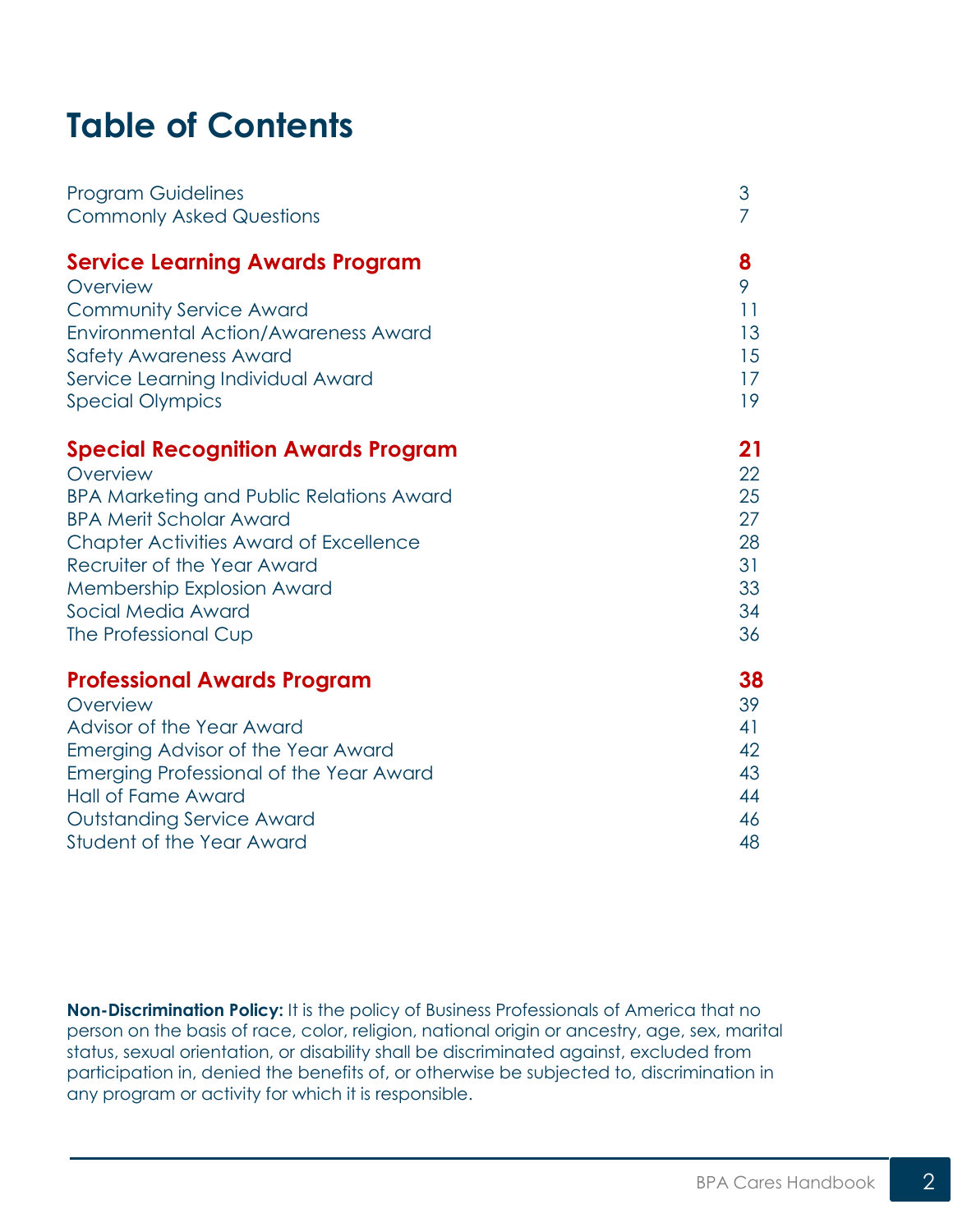## <span id="page-2-0"></span>**BPA Cares Guidelines**

A chapter aligned with the goals and mission of Business Professional of America (BPA) also has a core value of service. Business Professionals of America recommends chapters become involved in one or more of the BPA Cares programs it offers. Participation in this program means that members are engaging in worthwhile projects that support the betterment of their community while having the opportunity to receive recognition from the national organization.

#### **Be sure to share pictures of you and/or your chapter participating in various BPA Cares activities on social media, tag BPA, and use the hashtag #bpacares.**

### **Service Learning Awards**

The purpose of the Service Learning Awards Program is to encourage individuals and chapters to be involved in their community through service activities.

#### **Guidelines and Applications**

- [Community Service Award](https://bpa.org/students/bpa-cares/community-service-award/)
- [Environmental Action/Awareness Award](https://bpa.org/students/bpa-cares/environmental-action-awareness-award/)
- [Safety Awareness Award](https://bpa.org/students/bpa-cares/safety-awareness-award/)
- [Service Learning Individual Award](https://bpa.org/students/bpa-cares/service-learning-individual-award/)
- [Special Olympics Award](https://bpa.org/students/bpa-cares/special-olympics-award/)

## **Special Recognition Awards**

The purpose of the Special Recognition Awards Program is to encourage individuals and chapters to support and promote their organizations.

#### **Guidelines and Applications**

- [BPA Marketing and Public Relations](https://bpa.org/students/bpa-cares/marketing-and-public-relations/)
- [BPA Merit Scholar](https://bpa.org/students/bpa-cares/bpa-merit-scholar-award/) (This event is offered as an Open Event at the National Leadership Conference)
- [Chapter Activities Award of Excellence](https://bpa.org/students/bpa-cares/chapter-activities-award-of-excellence/)
- [Recruiter of the Year Award](https://bpa.org/students/bpa-cares/recruiter-of-the-year-award/)
- [Membership Explosion Award](https://bpa.org/students/bpa-cares/membership-explosion-award/)
- [Social Media Award](https://bpa.org/students/bpa-cares/social-media-award/)
- [The Professional Cup](https://bpa.org/students/bpa-cares/professional-cup-award/)

Applications are not required for the Merit Scholar, The Professional Cup or Membership Explosion Award. These awards are given directly through National BPA.

#### **Professional Awards**

The purpose of the Professional Awards Program is to acknowledge the dedication and service of our supporters.

#### **Guidelines and Applications**

- [Advisor of the Year Award](https://bpa.org/students/bpa-cares/advisor-of-the-year-award/)
- [Emerging Advisor of the Year Award](https://bpa.org/students/bpa-cares/emerging-advisor-of-the-year-award/)
- [Emerging Professional of the Year Award](https://bpa.org/students/bpa-cares/emerging-professional-of-the-year-award/)
- [Outstanding Student of the Year](https://bpa.org/students/bpa-cares/student-of-the-year-award/)
- [Hall of Fame Award](https://bpa.org/students/bpa-cares/hall-of-fame/)
- [Outstanding Service Award](https://bpa.org/students/bpa-cares/outstanding-service-award/)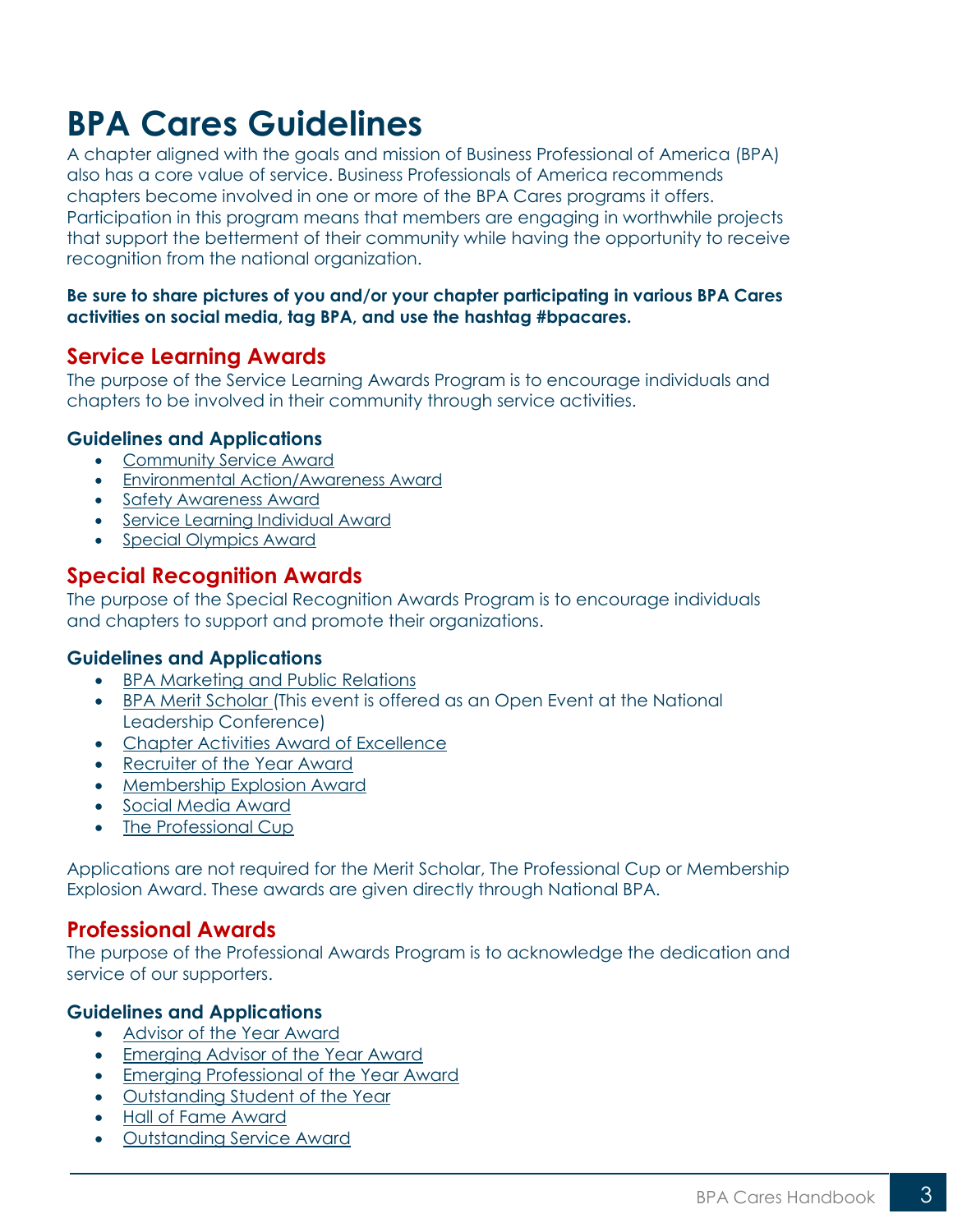### **Submission**

Service Learning Award Program, Professional Award Program, and Special Recognition Award Program applications except Merit Scholar, Professional Cup and Membership Explosion must be submitted utilizing the online application found in the links above. Submitted applications must include all activity descriptions.

Partial applications will not be accepted or combined. Do not begin the application/online submission form until you have completed all activities.

The Merit Scholar exam is offered at the National Leadership Conference.

The Professional Cup and Membership Explosion Awards are determined at the national level based on the qualifications provided.

Professional Award nominations/applications must be submitted online. Forms can be found via the links provided above.

#### **General Guidelines**

- **Deadline for Review/Reviewer Feedback: February 10, 2022** (*Note – Any submissions on or before Feb 10 will take priority for review*)
- **Deadlines: Professional Awards-March 1, 2022; Special Recognition Awards & Service Learning Awards-March 25, 2022**
- NO E-MAIL OR MAIL APPLICATIONS WILL BE ACCEPTED.
- All materials submitted become the property of Business Professionals of America and may be used as the National Center deems appropriate.
- It is not necessary for a chapter or individual to attend the National Leadership Conference to participate in the program and receive the award, except Merit Scholar.
- DO NOT SEND ANY AWARD APPLICATION(S) AS PART OF ANOTHER APPLICATION. AWARDS MAY NOT BE SUBMITTED WITH TECHNICAL PROJECTS FOR COMPETITIVE EVENTS. EACH AWARD MUST BE SUBMITTED SEPARATELY.
- Applicants may only count activities once in the BPA Cares Award Program, except Service Learning Individual Award and Chapter Activities Award of Excellence.
- Chapters may complete more than one activity to equal the total number of hours/dollars.
- Activity descriptions cannot exceed 500 words in total.
- Sample activities are provided, but not required.
- All activity descriptions must include title, organization benefiting from the project, date project completed, location of the project and description of the project.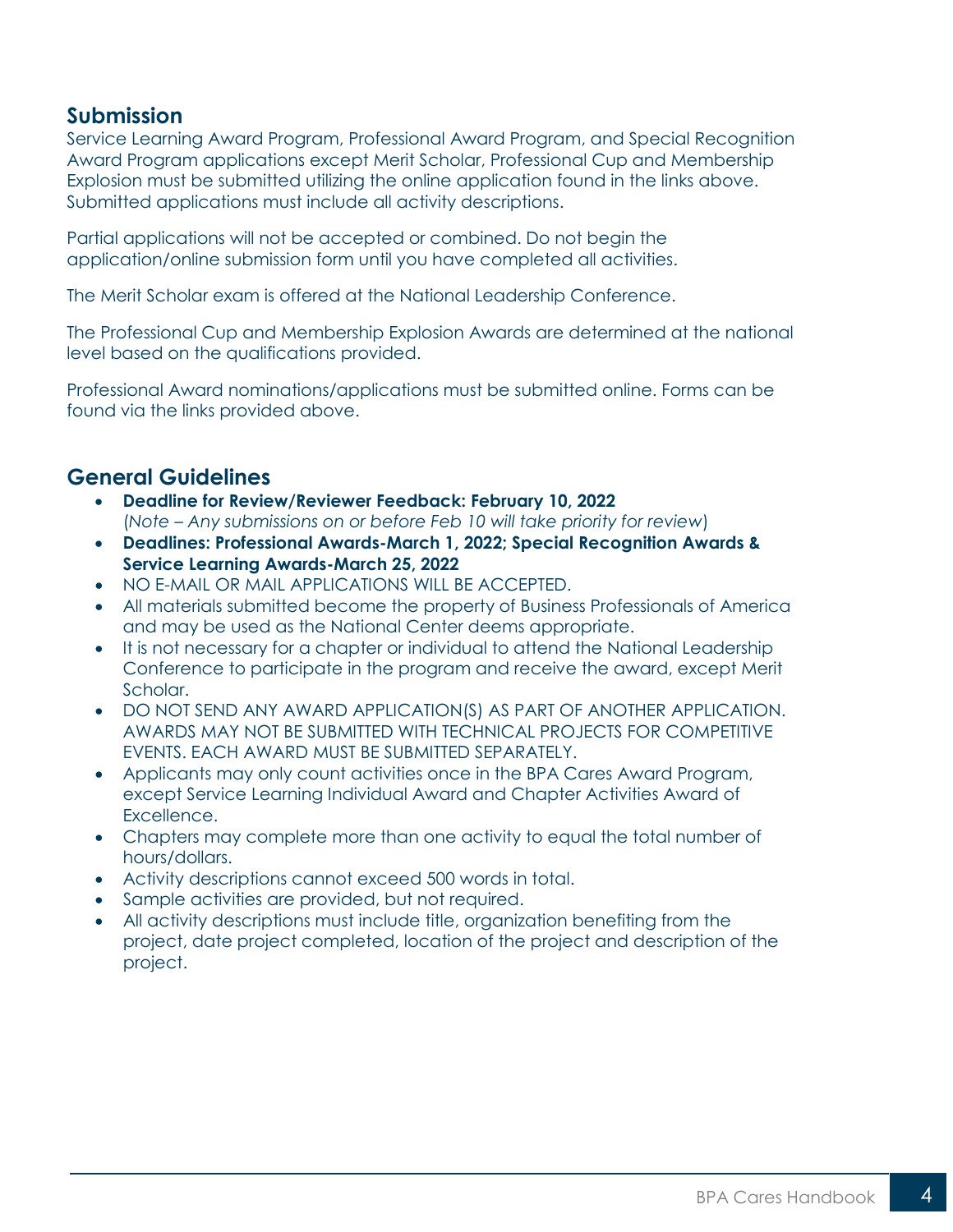## **Recognition Service Learning Awards**

A minimum of 20-34 service hours volunteered per student member or \$75.00-\$124.99 raised per student member: Certificate of Achievement

35+ service hours volunteered per student member or \$125+ raised per student member: Award of Achievement and recognition on stage at the National Leadership **Conference** 

#### **Special Recognition Awards**

*BPA Marketing & Public Relations:* Chapters completing a minimum of one activity will receive a Certificate of Achievement. Chapters completing five or more activities will receive an Award of Achievement and recognition on-stage at the National Leadership Conference.

*BPA Merit Scholar:* Participants achieving 90% or more on the Open Exam offered at NLC will receive a BPA Merit Scholar pin during the Awards Session at the National Leadership Conference.

*Chapter Activities Award of Excellence:* A plaque will be presented to each qualifying chapter on stage at the National Leadership Conference.

*Recruiter Award:* Approved applicants will receive a Certificate of Achievement. Each year the applicant with the most recruiter points in their Division will be recognized with a plaque as National Recruiter of the Year at a General Session during the National Leadership Conference.

*Social Media:* Chapters who complete a minimum of four (4) activities will receive a Certificate of Achievement. The top chapter in each Division completing the most activities will receive an Award of Achievement and recognition on-stage at the National Leadership Conference.

*The Professional Cup:* The award will be presented on stage at the National Leadership Conference. It will consist of a plaque for the state association to keep and the Professional Cup trophy with the state association's name and the year it was won engraved on a 10-year engraving plate. The Professional Cup trophy will be in the winning state association's possession for one year starting from the last day of the National Leadership Conference until the next National Leadership Conference, where it will be presented to the next winning state association.

After the tenth year, the trophy will be retired and presented to the state within each Division who won the award the most times during the ten years.

*Membership Explosion Award:* Chapters with the minimum increase will receive a Certificate of Achievement. The top overall chapter in each division with the highest number growth will receive an Award of Achievement and recognition on-stage at the National Leadership Conference.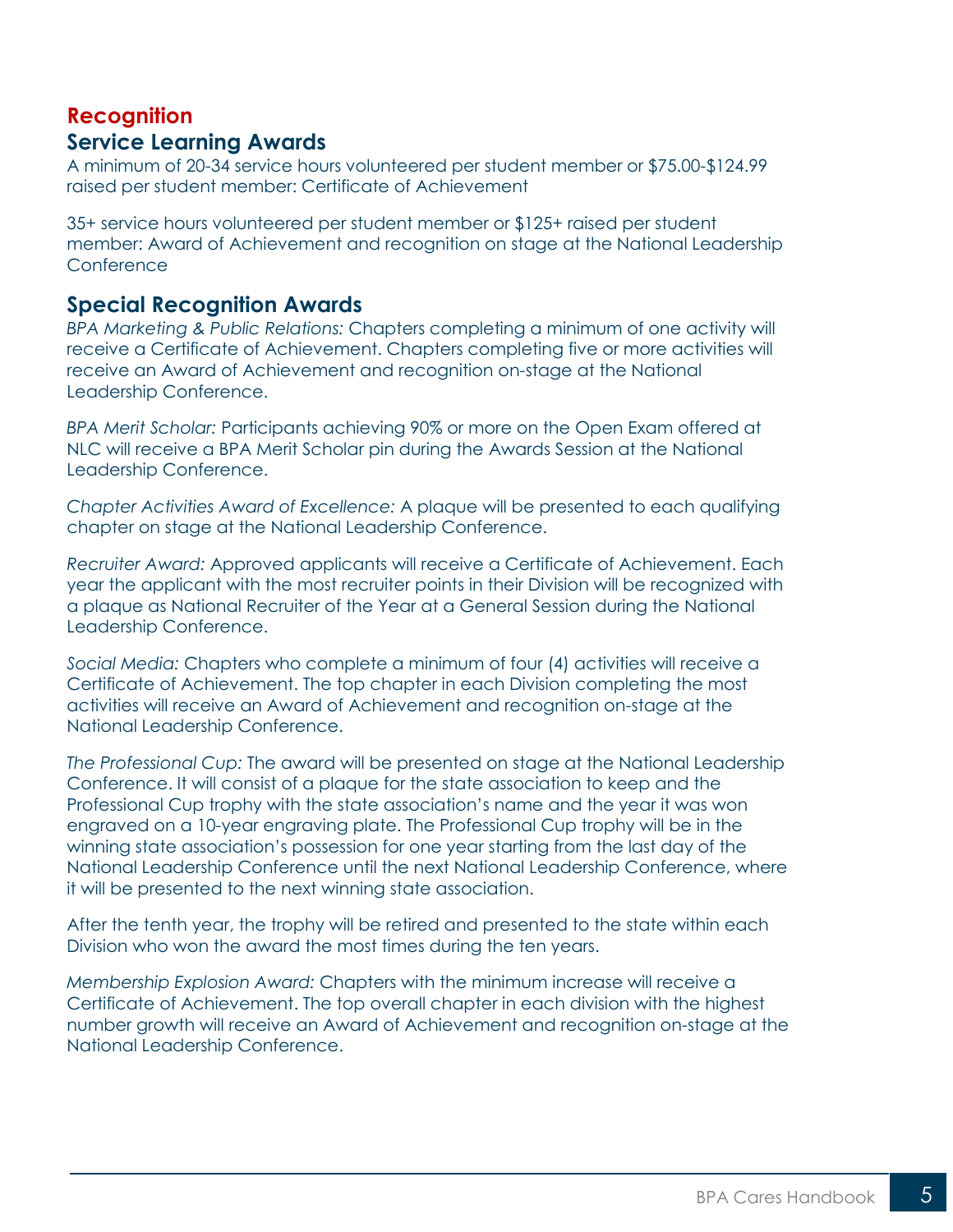#### **Professional Awards**

*Advisor of the Year, Emerging Advisor of the Year, and Emerging Professional of the Year:* A maximum of one individual will be recognized with an award on stage at the National Leadership Conference.

*Hall of Fame:* A maximum of two (2) individuals will be recognized with lifetime Alumni or Professional memberships and individual awards om-stage at the National Leadership Conference. The names of those recognized will be added to the Hall of Fame plaque displayed at the National Center.

*Outstanding Service Award:* A maximum of five (5) individuals will be recognized with an award on stage at the National Leadership Conference.

*Student of the Year:* A maximum of one (1) individual from the Secondary and one (1) individual from the Post-secondary Division will be recognized with an award on stage at the National Leadership Conference.

Having trouble with a BPA Cares Award? See page 7, or for the most up to date questions, visit our [Commonly Asked Questions](https://bpa.org/students/bpa-cares/) page.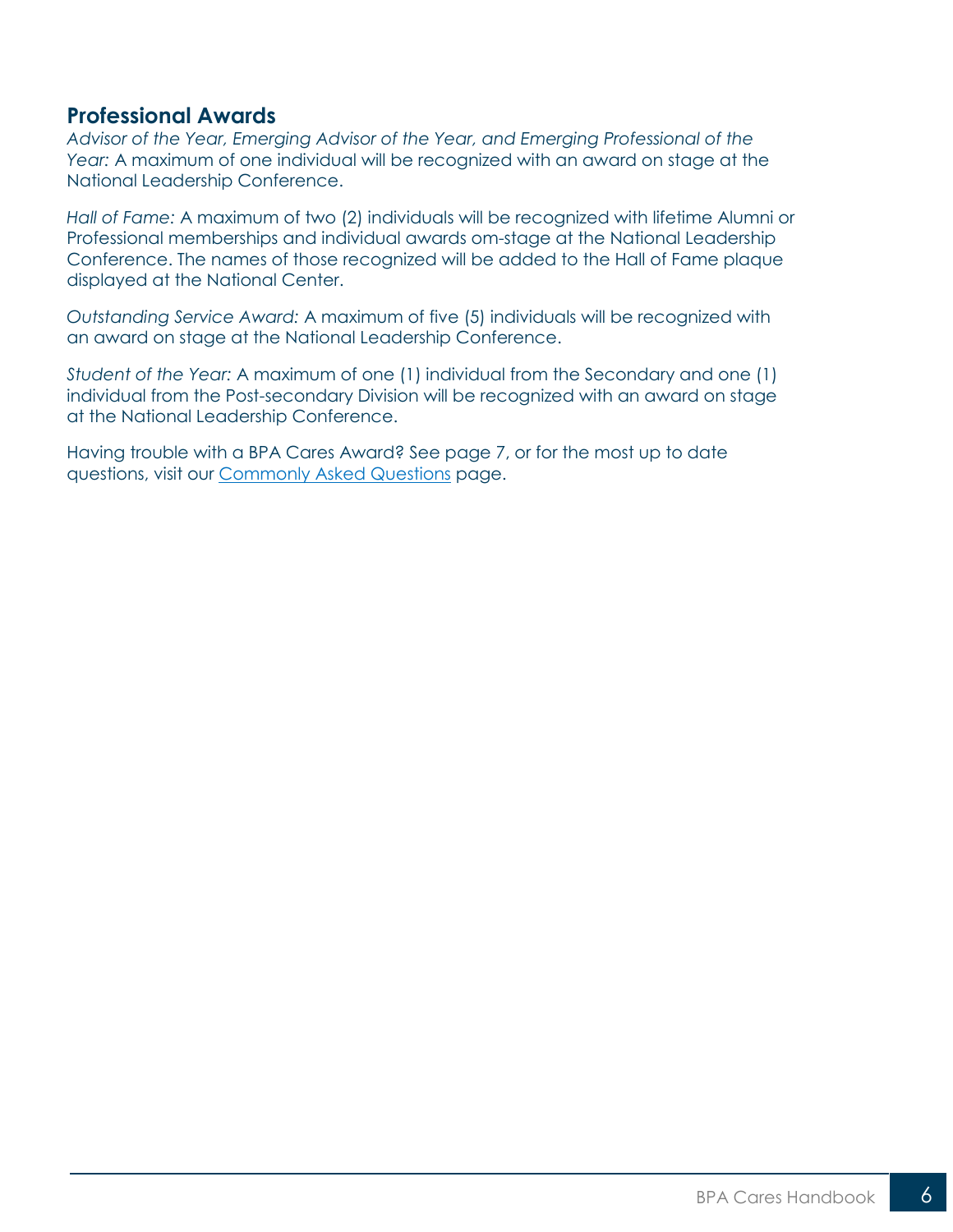## <span id="page-6-0"></span>**Commonly Asked Questions**

#### **Who is eligible for the BPA Cares awards?**

All applicants must be in good standing with Business Professionals of America. Awards are open to members in the Middle Level, Post-secondary, Secondary and Alumni Divisions. In some cases, awards may be presented to members of the community who have made significant contributions to BPA and/or career-technical education.

#### **How do I apply for these awards?**

Service Learning, Special Recognition and Professional award applications/nominations except Merit Scholar, Professional Cup and Membership Explosion must be submitted utilizing the online application. Submission applications must include all activity descriptions. Partial applications will not be accepted or combined. Do not begin the application/online submission form until you have completed all activities.

The Merit Scholar exam is offered at the National Leadership Conference.

The Professional Cup and Membership Explosion Awards are determined at the national level based on the qualifications provided.

#### **When is the deadline?**

Service Learning Awards Program: March 25, 2022 Special Recognition Awards Program: March 25, 2022 Professional Awards Program: March 1, 2022

#### **Can I count the same activity for more than one award?**

Applicants may only count activities once in the BPA Cares Award Program, except Service Learning Individual, Chapter Activities Award of Excellence and Professional Cup.

When can we start counting activities for the BPA Cares Award Program?

Activities completed between March 26, 2021 and March 25, 2022 (11:59 PM ET) can be counted towards BPA Cares awards.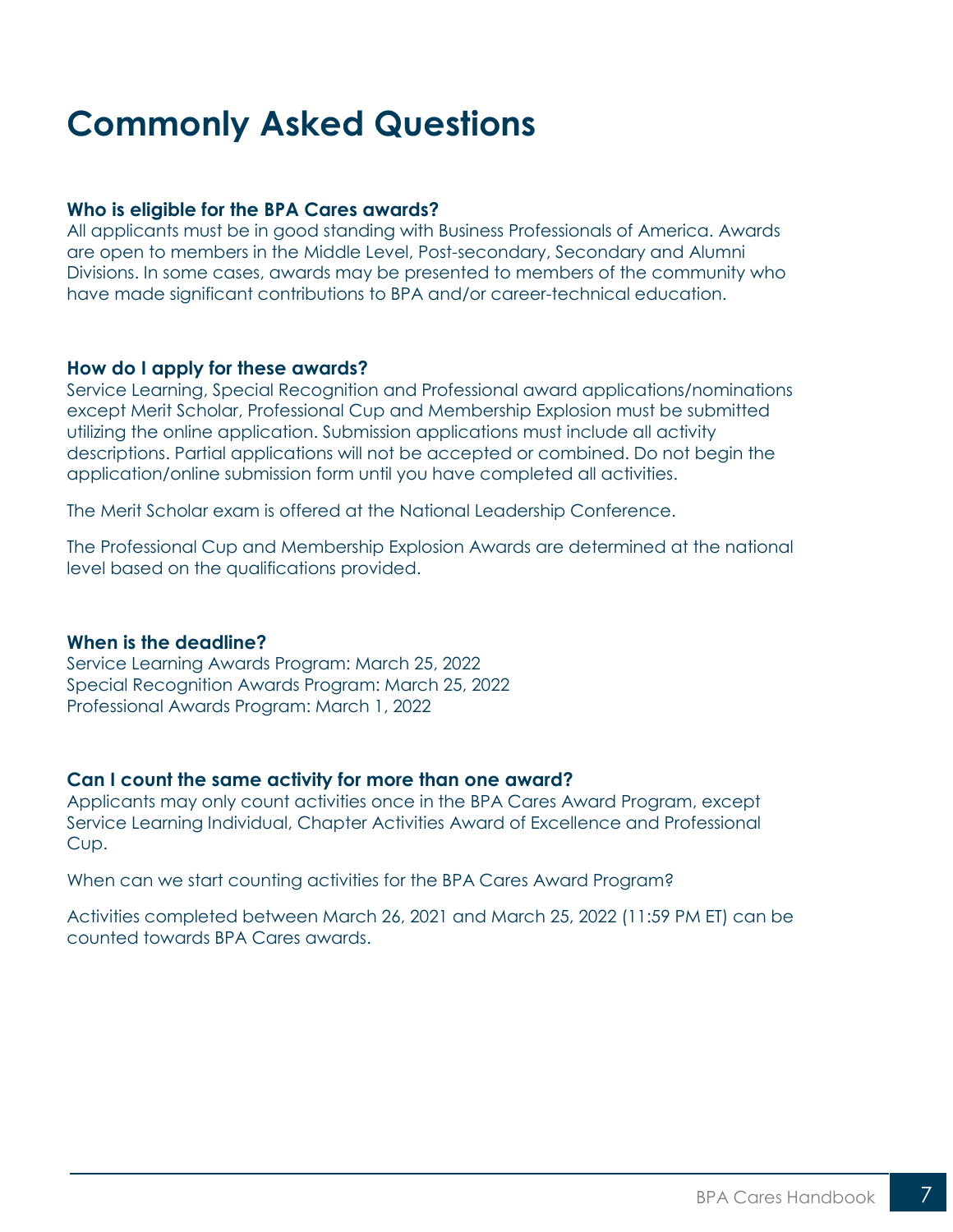## <span id="page-7-0"></span>**Service Learning Awards Program**

**[Overview](#page-8-0)** [Community Service Award](#page-10-0) [Environmental Action/Awareness Award](#page-12-0) [Safety Awareness Award](#page-14-0) [Service Learning Individual Award](#page-16-0) [Special Olympics](#page-18-0)

> Share your story! #bpacares [www.facebook.com/businessprofessionalsofamerica](http://www.facebook.com/businessprofessionalsofamerica) Twitter: @national\_bpa | Instagram: @bpanational [Commonly Asked Questions](https://bpa.org/students/bpa-cares/)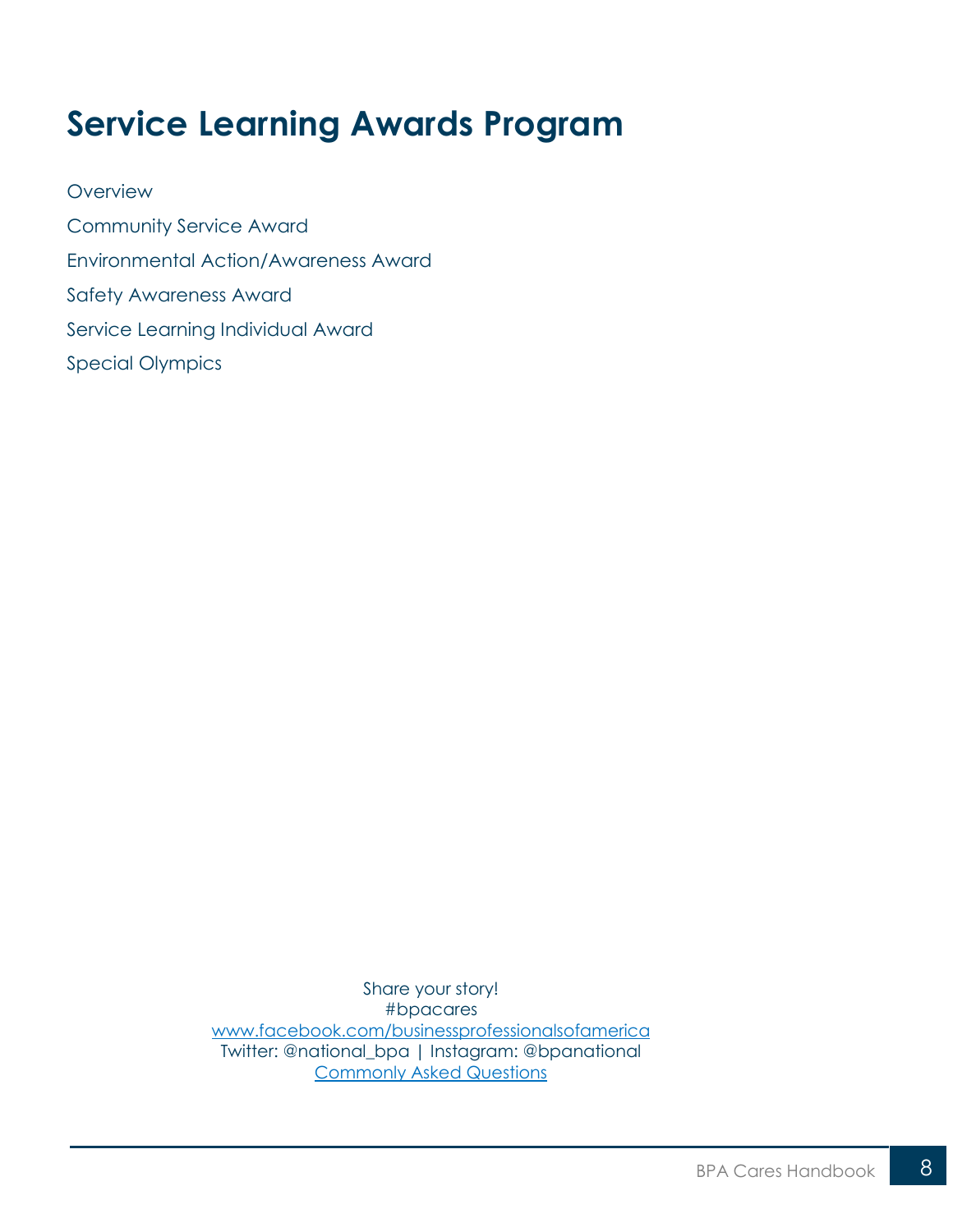## <span id="page-8-0"></span>**Service Learning Awards Program Overview**

#### **Purpose**

The purpose of the Service Learning Awards Program is to encourage individuals and chapters to be involved in their community through service activities.

#### **Eligibility**

All applicants must be in good standing with Business Professionals of America. The awards are open to members in the Middle Level, Post-secondary, Secondary and Alumni Divisions.

### **Service Learning Awards Guidelines and Applications**

[Community Service Award](https://bpa.org/students/bpa-cares/community-service-award/) [Environmental Action/Awareness Award](https://bpa.org/students/bpa-cares/environmental-action-awareness-award/) [Safety Awareness Award](https://bpa.org/students/bpa-cares/safety-awareness-award/) [Service Learning Individual Award](https://bpa.org/students/bpa-cares/service-learning-individual-award/) [Special Olympics Award](https://bpa.org/students/bpa-cares/special-olympics-award/)

#### **Submission**

Service Learning Award applications must be submitted utilizing the online application. Submission applications must include all activity descriptions. Partial applications will not be accepted or combined. Do not begin the application/online submission form until you have completed all activities.

Applications are due March 25, 2022.

#### **Qualification Period**

Activities completed between March 26, 2021 and March 25, 2022 (11:59 PM ET) can be counted towards this award.

#### **General Information**

Applicants may only count activities once in the BPA Cares Award Program, except Service Learning Individual and Chapter Activities Award of Excellence. Chapters may complete more than one activity to equal the total number of hours/dollars.

Activity descriptions cannot exceed 500 words in total.

Activities could include fundraising activities, volunteer activities, training, public relations, or any other unique involvement with Special Olympics, green projects, safety initiatives and other community service programs.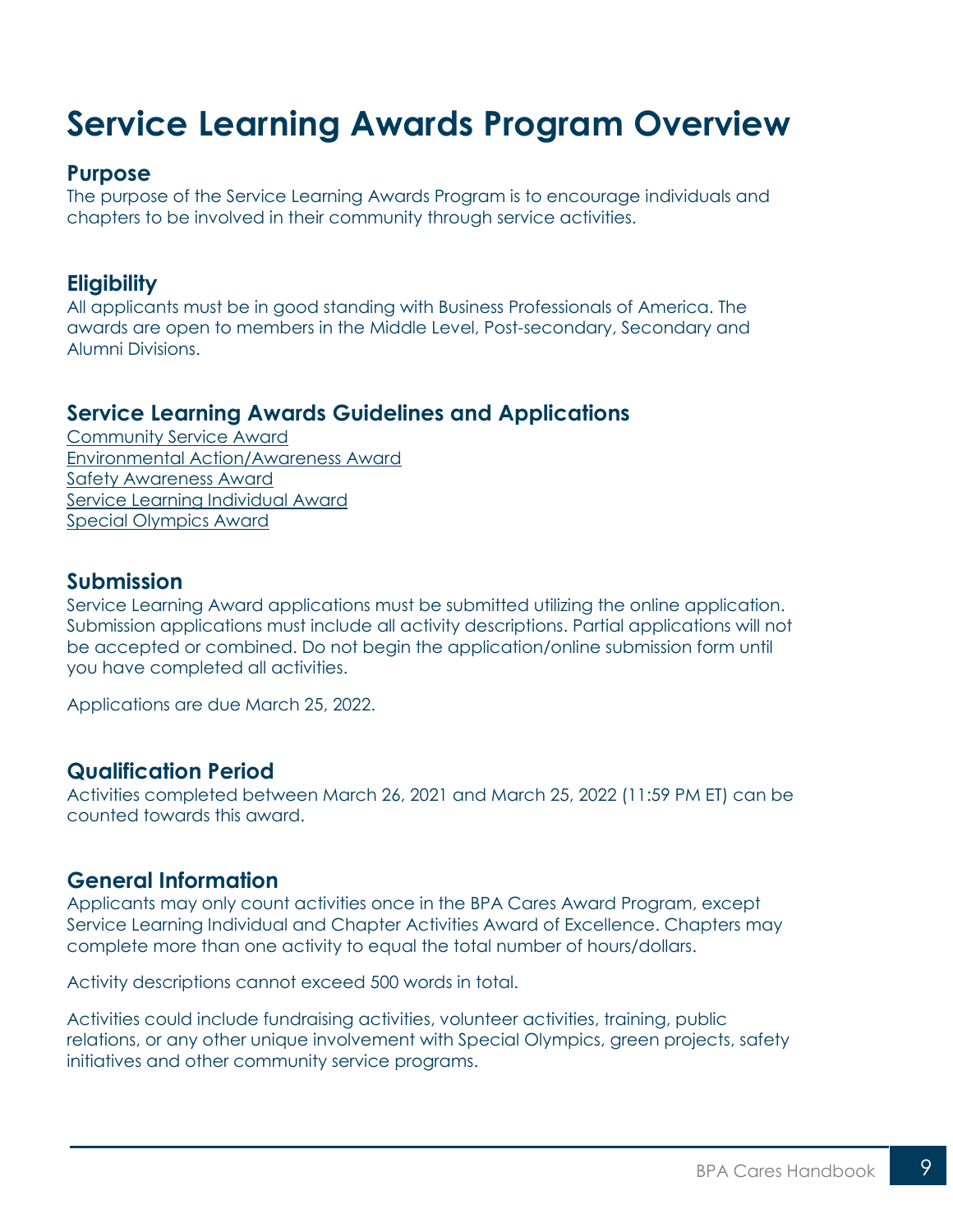All activity descriptions must include title, organization benefiting from the project, date project completed, location of the project and description of the project.

#### **NO E-MAIL OR MAIL APPLICATIONS WILL BE ACCEPTED.**

All materials submitted become the property of Business Professionals of America and may be used as the National Center deems appropriate.

It is not necessary for a chapter to attend the National Leadership Conference to participate in the program and receive the award.

#### **DO NOT SEND ANY AWARD APPLICATION(S) AS PART OF ANOTHER APPLICATION. AWARDS MAY NOT BE SUBMITTED WITH TECHNICAL PROJECTS FOR COMPETITIVE EVENTS. EACH AWARD MUST BE SUBMITTED SEPARATELY.**

#### **Recognition**

A minimum of 20-34 service hours volunteered per student member or \$75.00-\$124.99 raised per student member: Certificate of Achievement

35+ service hours volunteered per student member or \$125+ raised per student member: Award of Achievement and recognition on-stage at the National Leadership Conference.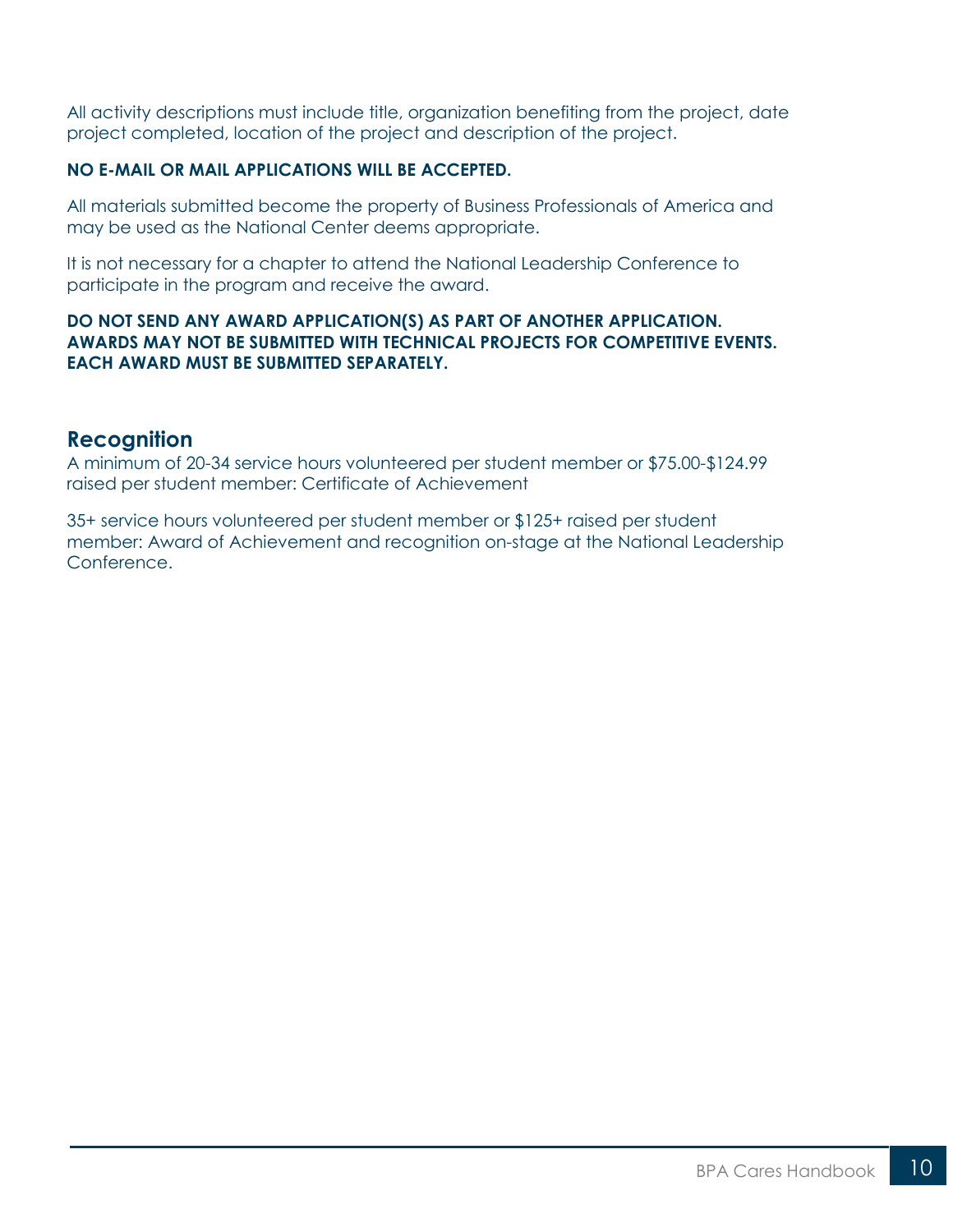## <span id="page-10-0"></span>**Community Service Award**

#### **Purpose**

To encourage local chapters to become actively involved in community betterment, school improvement, and election-year activities; to encourage local chapters to develop ways of involving their members in these kinds of activities; and to recognize chapters for their involvement in engaged citizenry.

### **Eligibility**

All applicants must be in good standing with Business Professionals of America. This award is open to members in the Middle Level, Post-secondary, Secondary and Alumni Divisions who have completed at minimum 20 service hours per student member or contributed at minimum \$75.00 per student member to a service organization.

#### **Guidelines and Application**

Applications must be submitted utilizing the online application. Submission applications must include all activity descriptions. Partial applications will not be accepted or combined. Do not begin the application online submission form until you have completed all activities.

Applications are due March 25, 2022.

### **Qualification Period**

Activities completed between March 26, 2021 and March 25, 2022 (11:59 PM ET) can be counted towards this award.

#### **General Information**

Applicants may only count activities once in the BPA Cares Award Program, except Service Learning Individual and Chapter Activities Award of Excellence.

Chapters may complete more than one activity to equal the total number of hours/dollars. Activity descriptions cannot exceed 500 words in total.

Activities may include but are not limited to volunteering, training and/or contributing to blood drives, clothing drives, food drives, disaster relief assistance or local community shelters.

All activity descriptions must include title, organization benefiting from the project, date project completed, location of the project and description of the project

#### **NO E-MAIL OR MAIL APPLICATIONS WILL BE ACCEPTED.**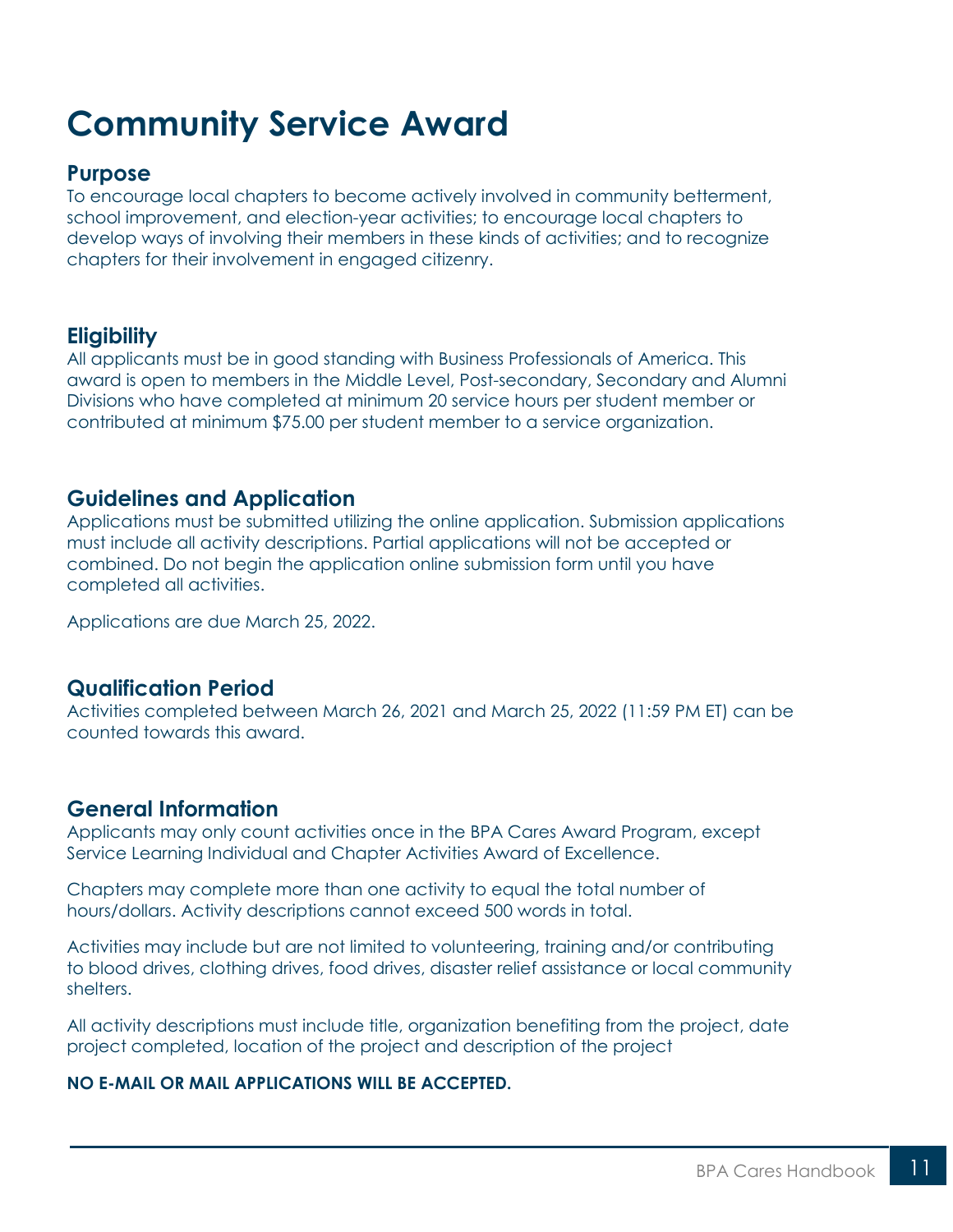All materials submitted become the property of Business Professionals of America and may be used as the National Center deems appropriate.

It is not necessary for a chapter to attend the National Leadership Conference to participate in the program and receive the award.

#### **DO NOT SEND ANY AWARD APPLICATION(S) AS PART OF ANOTHER APPLICATION. AWARDS MAY NOT BE SUBMITTED WITH TECHNICAL PROJECTS FOR COMPETITIVE EVENTS. EACH AWARD MUST BE SUBMITTED SEPARATELY.**

### **Recognition**

A minimum of 20-34 service hours volunteered per student member or \$75.00-\$124.99 raised per student member: Certificate of Achievement

35+ service hours volunteered per student member or \$125+ raised per student member: Award of Achievement and recognition on stage at the National Leadership Conference.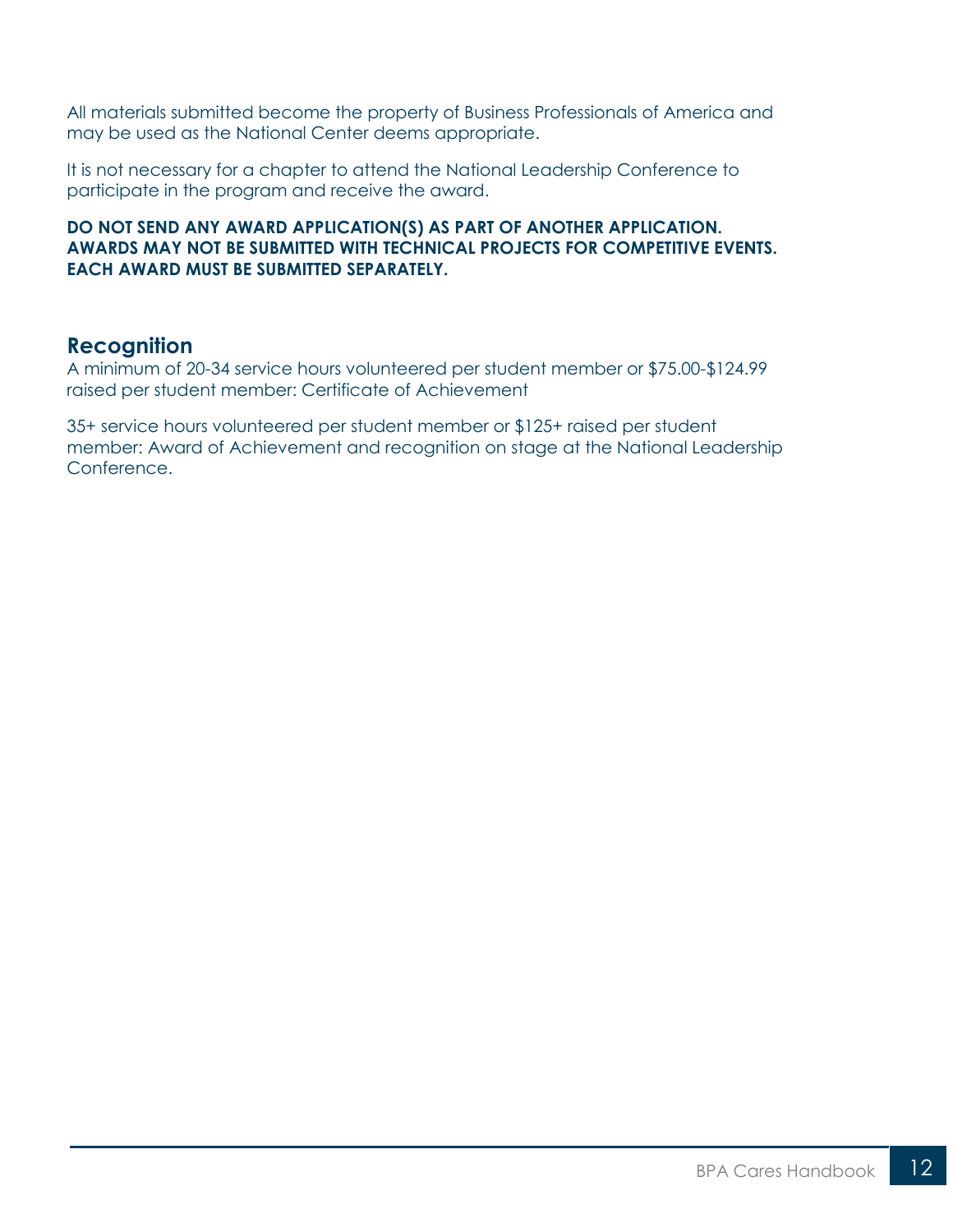## <span id="page-12-0"></span>**Environmental Action/Awareness Award**

#### **Purpose**

To promote the image of Business Professionals of America (BPA) as an organization that is aware of current environmental issues, to motivate all levels and Divisions of BPA to participate in activities that prevent any further damage to our environment, and to encourage current chapters to implement plans of action to embrace the idea of a "Green" society.

### **Eligibility**

All applicants must be in good standing with Business Professionals of America. This award is open to members in the Middle Level, Post-secondary, Secondary and Alumni Divisions who have completed at minimum 20 service hours per student member or contributed at minimum \$75.00 per student member to a service organization.

#### **Guidelines and Application**

All applications must be submitted utilizing the online application. Submission applications must include all activity descriptions. Partial applications will not be accepted or combined. Do not begin the application/online submission form until you have completed all activities.

Applications are due March 25, 2022.

#### **Qualification Period**

Activities completed between March 26, 2021 and March 25, 2022 (11:59 PM ET) can be counted towards this award.

### **General Information**

Applicants may only count activities once in the BPA Cares Award Program, except Service Learning Individual and Chapter Activities Award of Excellence.

Chapters may complete more than one activity to equal the total number of hours/dollars. Activity descriptions cannot exceed 500 words in total. Activities may include but are not limited to volunteering, training and/or contributing to paper recycling projects, school-wide recycling projects, school-based composting systems, solar panel installations, or school-wide energy audits.

All activity descriptions must include title, organization benefiting from the project, date project, completed, location of the project, description of the project.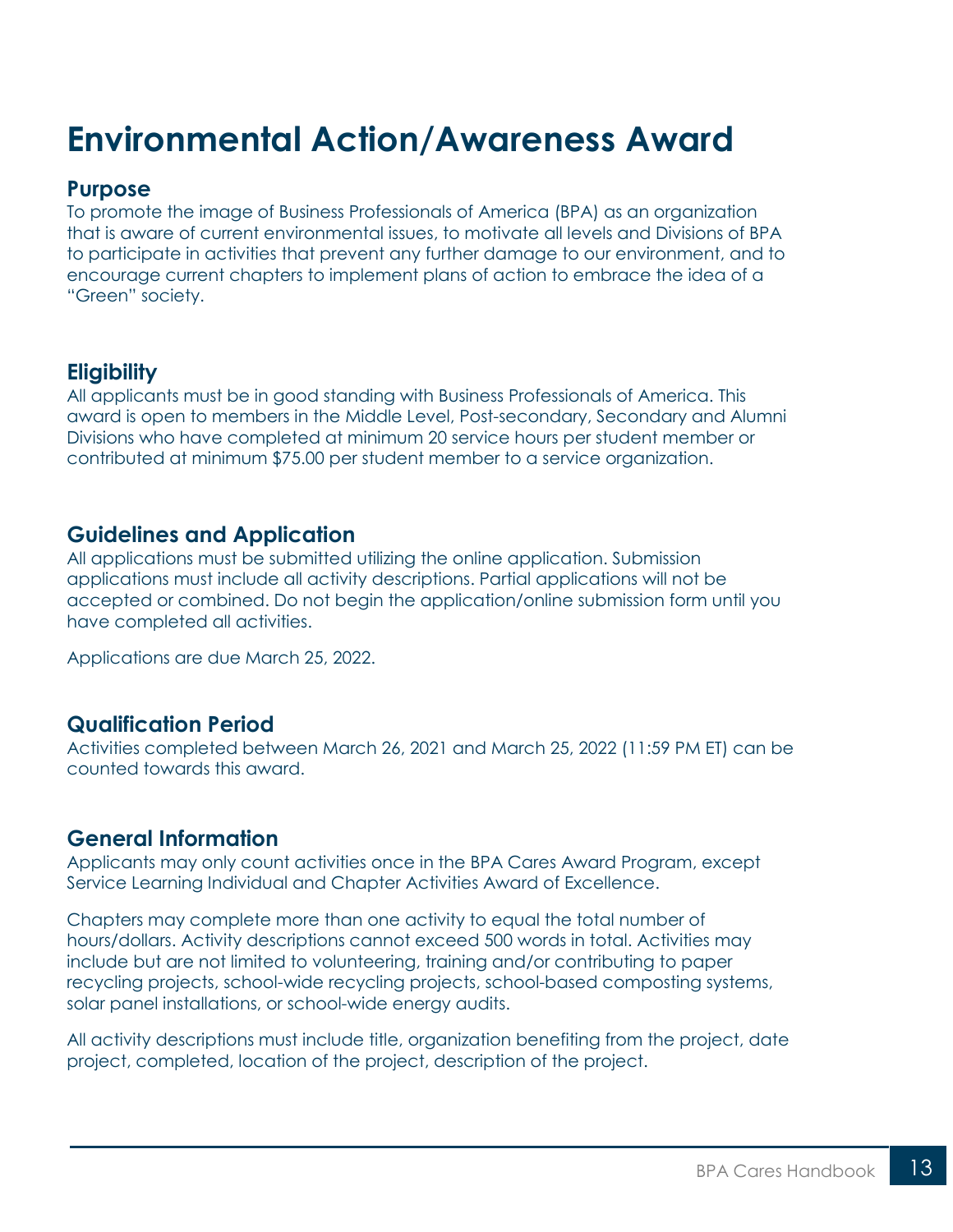#### **NO E-MAIL OR MAIL APPLICATIONS WILL BE ACCEPTED.**

All materials submitted become the property of Business Professionals of America and may be used as the National Center deems appropriate.

It is not necessary for a chapter to attend the National Leadership Conference to participate in the program and receive the award.

#### **DO NOT SEND ANY AWARD APPLICATION(S) AS PART OF ANOTHER APPLICATION. AWARDS MAY NOT BE SUBMITTED WITH TECHNICAL PROJECTS FOR COMPETITIVE EVENTS. EACH AWARD MUST BE SUBMITTED SEPARATELY.**

#### **Recognition**

A minimum of 20-34 service hours volunteered per student member or \$75.00-\$124.99 raised per student member: Certificate of Achievement

35+ service hours volunteered per student member or \$125+ raised per student member: Award of Achievement and recognition on-stage at the National Leadership Conference.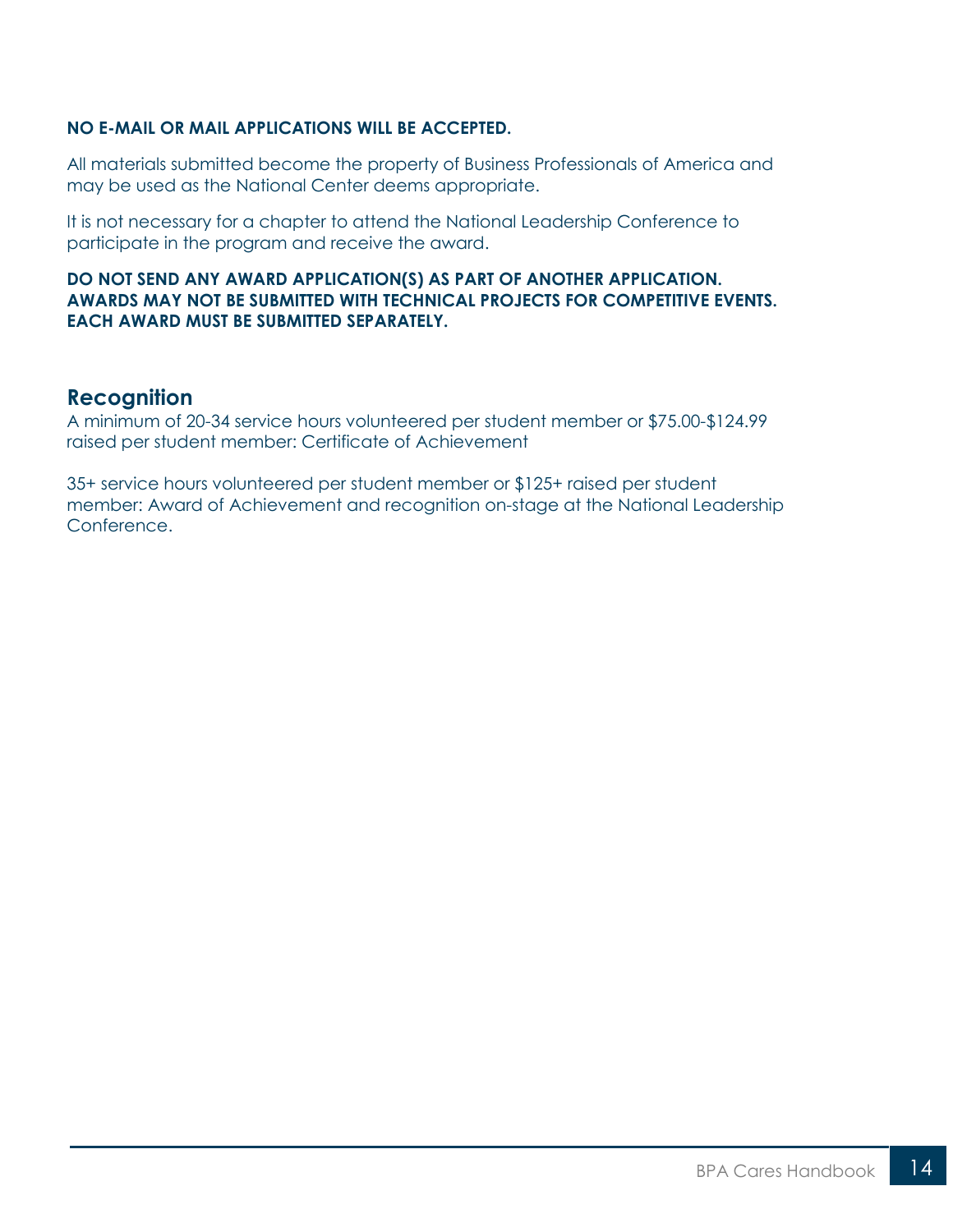## <span id="page-14-0"></span>**Safety Awareness Award**

### **Purpose**

To encourage and recognize local chapters for their involvement and development of safety programs.

#### **Eligibility**

All applicants must be in good standing with Business Professionals of America. This award is open to members in the Middle Level, Post-secondary, Secondary and Alumni Divisions who have completed at minimum 20 service hours per student member or contributed at minimum \$75.00 per student member to a service organization.

#### **Guidelines & Application**

All applications must be submitted utilizing the online application. Submission applications must include all activity descriptions. Partial applications will not be accepted or combined. Do not begin the application/online submission form until you have completed all activities.

Applications are due March 25, 2022.

#### **Qualification Period**

Activities completed between March 26, 2021 and March 25, 2022 (11:59 PM ET) can be counted towards this award.

### **General Information**

Applicants may only count activities once in the BPA Cares Award Program, except Service Learning Individual and Chapter Activities Award of Excellence.

Chapters may complete more than one activity to equal the total number of hours/dollars. Activity descriptions cannot exceed 500 words in total.

Activities may include but are not limited to volunteering, training and/or contributing to office safety, traffic safety, seat belt use, personal safety, drug awareness, antiviolence awareness, any National Organization of Youth Safety (NOYS) initiative or any other safety program.

All activity descriptions must include title, organization benefiting from the project, date project completed, location of the project and description of the project.

#### **NO E-MAIL OR MAIL APPLICATIONS WILL BE ACCEPTED.**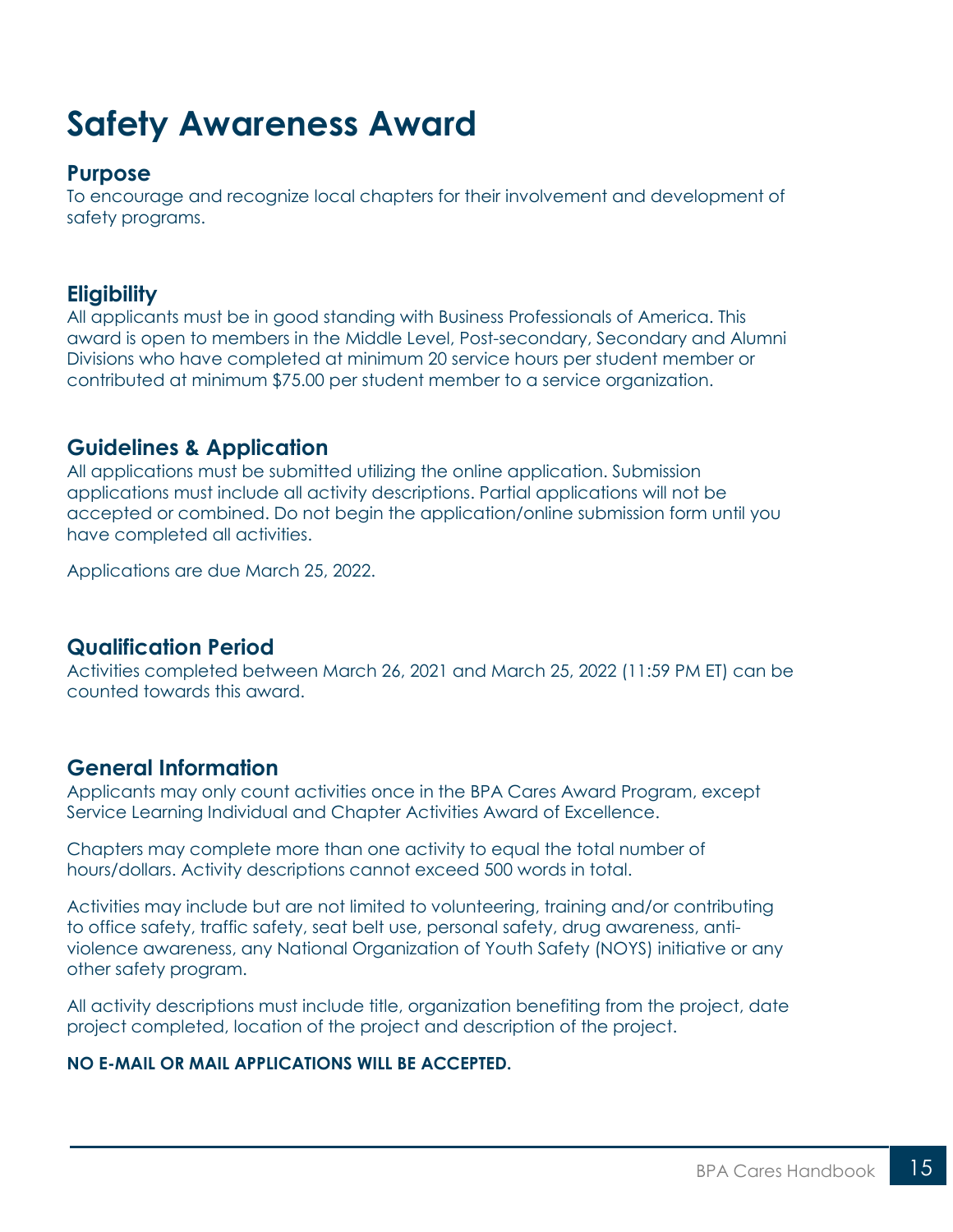All materials submitted become the property of Business Professionals of America and may be used as the National Center deems appropriate.

It is not necessary for a chapter to attend the National Leadership Conference to participate in the program and receive the award.

DO NOT SEND ANY AWARD APPLICATION(S) AS PART OF ANOTHER APPLICATION. AWARDS MAY NOT BE SUBMITTED WITH TECHNICAL PROJECTS FOR COMPETITIVE EVENTS. EACH AWARD MUST BE SUBMITTED SEPARATELY.

#### **Recognition**

A minimum of 20-34 service hours volunteered per student member or \$75.00-\$124.99 raised per student member: Certificate of Achievement

35+ service hours volunteered per student member or \$125+ raised per student member: Award of Achievement and recognition on-stage at the National Leadership Conference.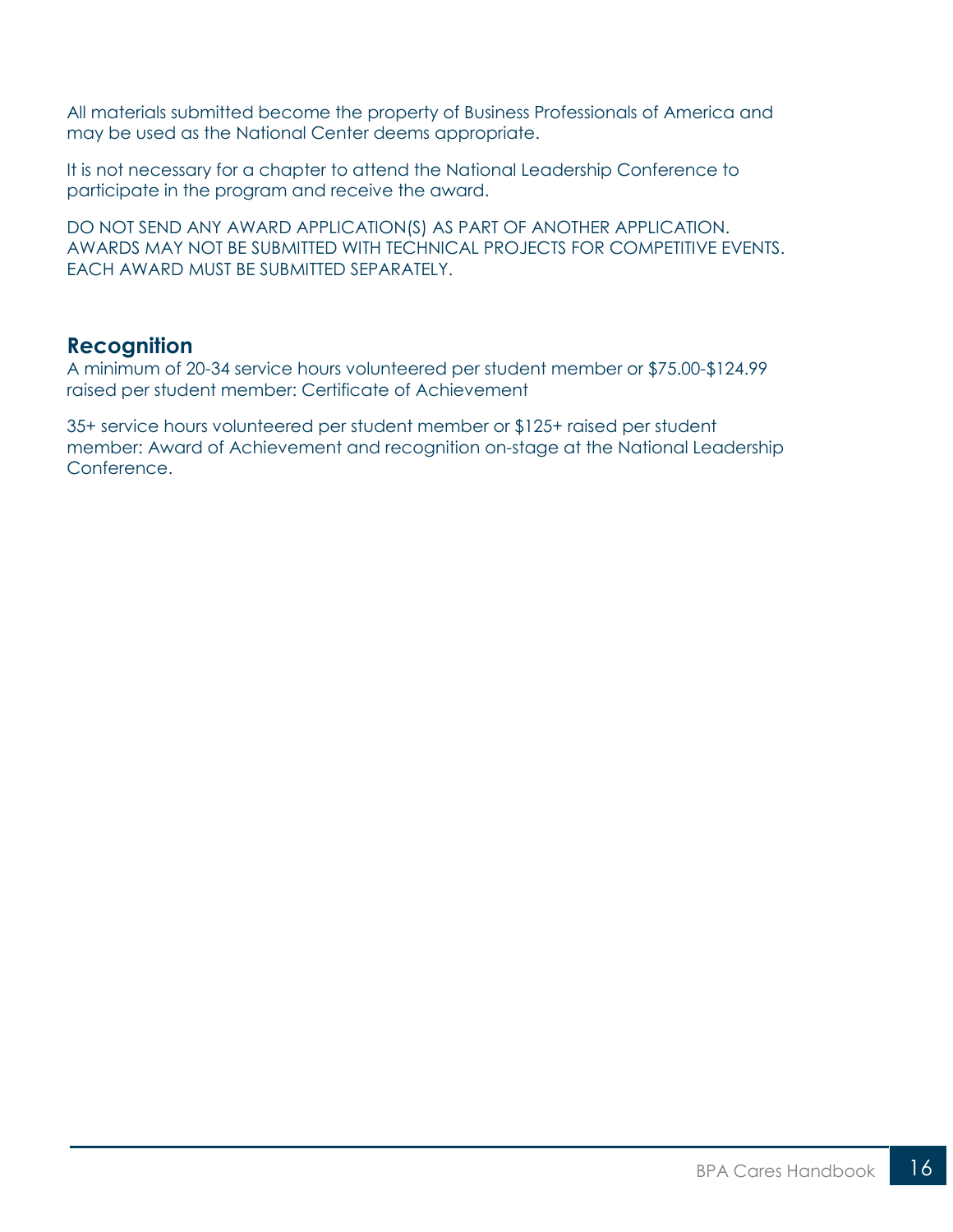## <span id="page-16-0"></span>**Service Learning Individual Award**

#### **Purpose**

To recognize local members involved with Service Learning.

### **Eligibility**

All applicants must be in good standing with Business Professionals of America. This award is open to members in the Middle Level, Post-secondary, Secondary and Alumni Divisions who provide a minimum of 500 hours of service learning to their community and have earned the President's Volunteer Service Award within the same membership year.

## **Guidelines & Application**

Applications must be submitted utilizing the online application. Submission applications must include all activity descriptions. Partial applications will not be accepted or combined. Do not begin the application/online submission form until you have completed all activities.

Activities may be used in other individual or chapter activities.

Provide the total number of hours per activity and the total hours involved with Service Learning.

Applications are due March 25, 2022.

### **Qualification Period**

Activities completed between March 26, 2021 and March 25, 2022 (11:59 PM ET) can be counted towards this award, with the exception of activities accrued through the President's Volunteer Service Award. PVSA activities must occur by March 1, 2022 and the application to earn a President's Volunteer Service Award must be submitted by that date.

### **General Information**

Applicants may only count activities once in the BPA Cares Award Program, except Service Learning Individual and Chapter Activities Award of Excellence.

Individuals may complete more than one activity to equal the total number of hours/dollars. Activity descriptions cannot exceed 500 words in total.

Activities may include but are not limited to volunteering, training and/or contributing to blood drives, clothing drives, food drives, disaster relief assistance, humanitarian assistance, local community shelters or social justice volunteering.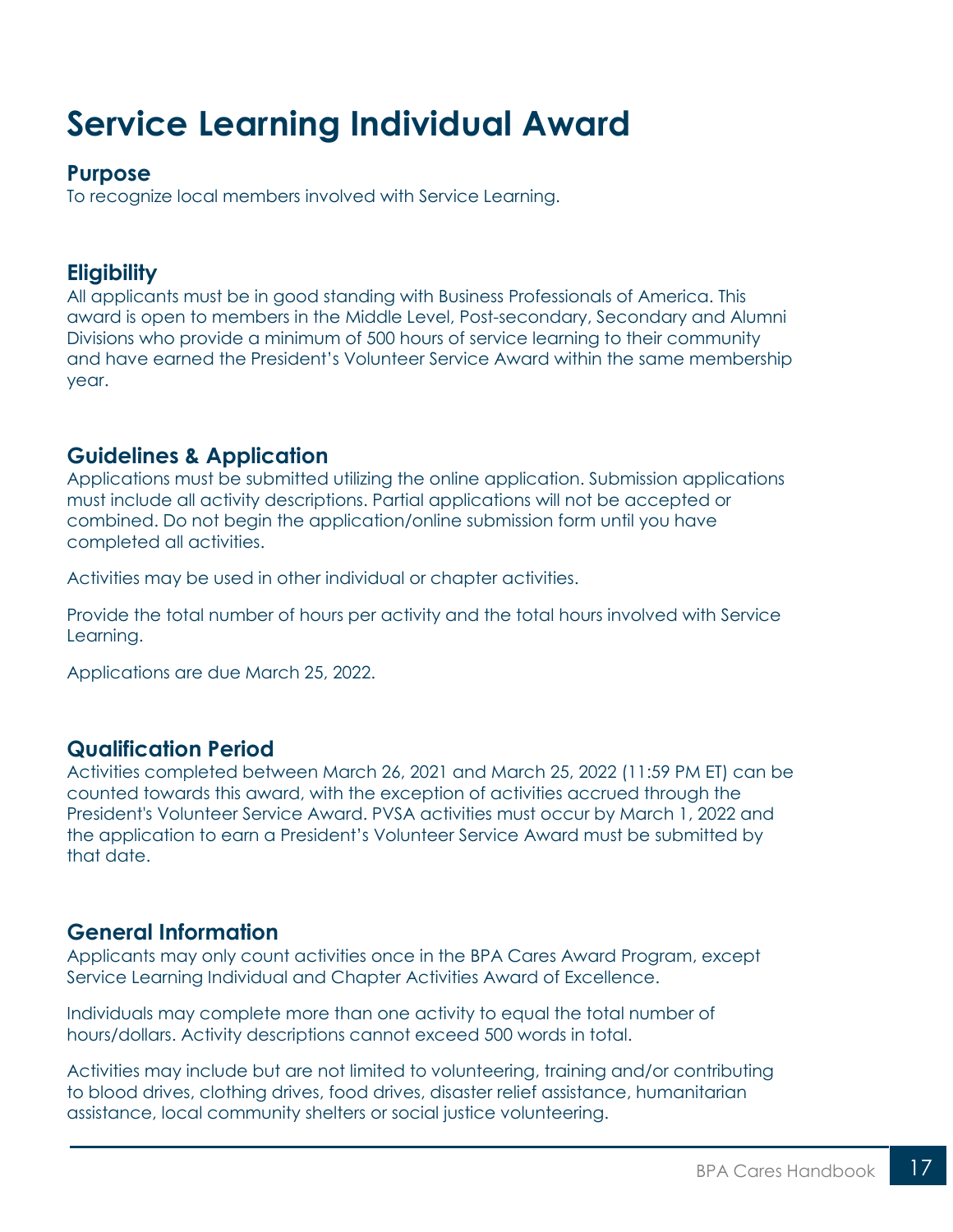All activity descriptions must include title, organization benefiting from the project, date project completed, location of the project and description of the project.

#### **NO E-MAIL OR MAIL APPLICATIONS WILL BE ACCEPTED.**

All materials submitted become the property of Business Professionals of America and may be used as the National Center deems appropriate.

It is not necessary for the individual to attend the National Leadership Conference to participate in the program and receive the award.

DO NOT SEND ANY AWARD APPLICATION(S) AS PART OF ANOTHER APPLICATION. AWARDS MAY NOT BE SUBMITTED WITH TECHNICAL PROJECTS FOR COMPETITIVE EVENTS. EACH AWARD MUST BE SUBMITTED SEPARATELY.

#### **Recognition**

500 service hours: Certificate of Achievement

One Award of Achievement per Division will be given to the individual with the highest number of service hours and recognition on-stage at the National Leadership Conference.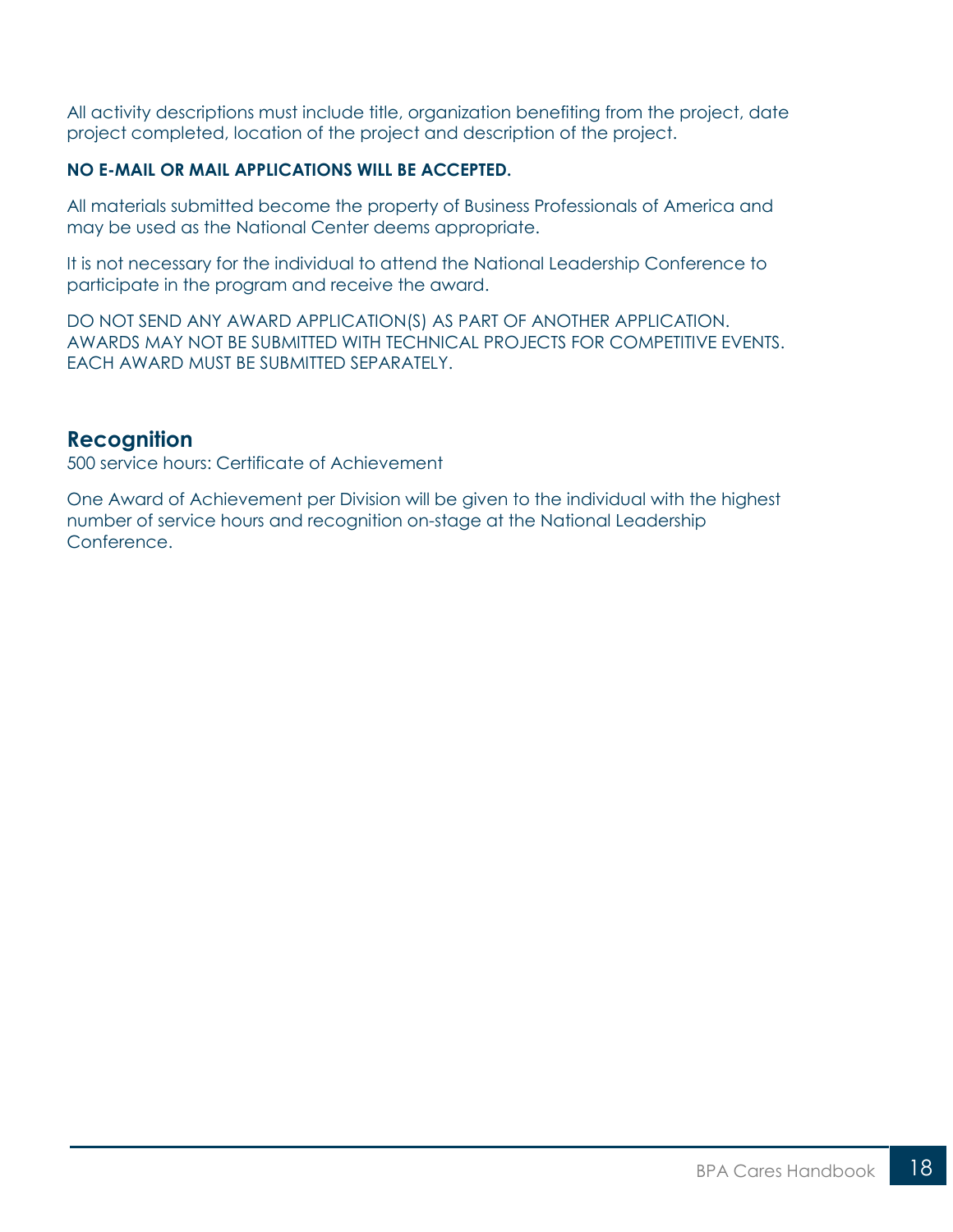## <span id="page-18-0"></span>**Special Olympics Award**

#### **Purpose**

To recognize local chapters involved with Special Olympics.

## **Eligibility**

All applicants must be in good standing with Business Professionals of America. This award is open to members in the Middle Level, Post-secondary, Secondary and Alumni Divisions who have completed at minimum 20 service hours per student member or contributed at minimum \$75.00 per student member to a service organization.

## **Guidelines and Application**

All applications must be submitted utilizing the online application. Submission applications must include all activity descriptions. Partial applications will not be accepted or combined. Do not begin the application/online submission form until you have completed all activities.

Applications are due March 25, 2022.

### **Qualification Period**

Activities completed between March 26, 2021 and March 25, 2022 (11:59 PM ET) can be counted towards this award.

### **General Information**

Applicants may only count activities once in the BPA Cares Award Program, except Service Learning Individual and Chapter Activities Award of Excellence.

Chapters may complete more than one activity to equal the total number of hours/dollars. Activity descriptions cannot exceed 500 words in total.

Activities may include but are not limited to fundraising activities, volunteer activities, training, public relations, or any other unique involvement with Special Olympics.

All activity descriptions must include title, organization benefiting from the project, date project completed, location of the project and description of the project.

#### **NO E-MAIL OR MAIL APPLICATIONS WILL BE ACCEPTED.**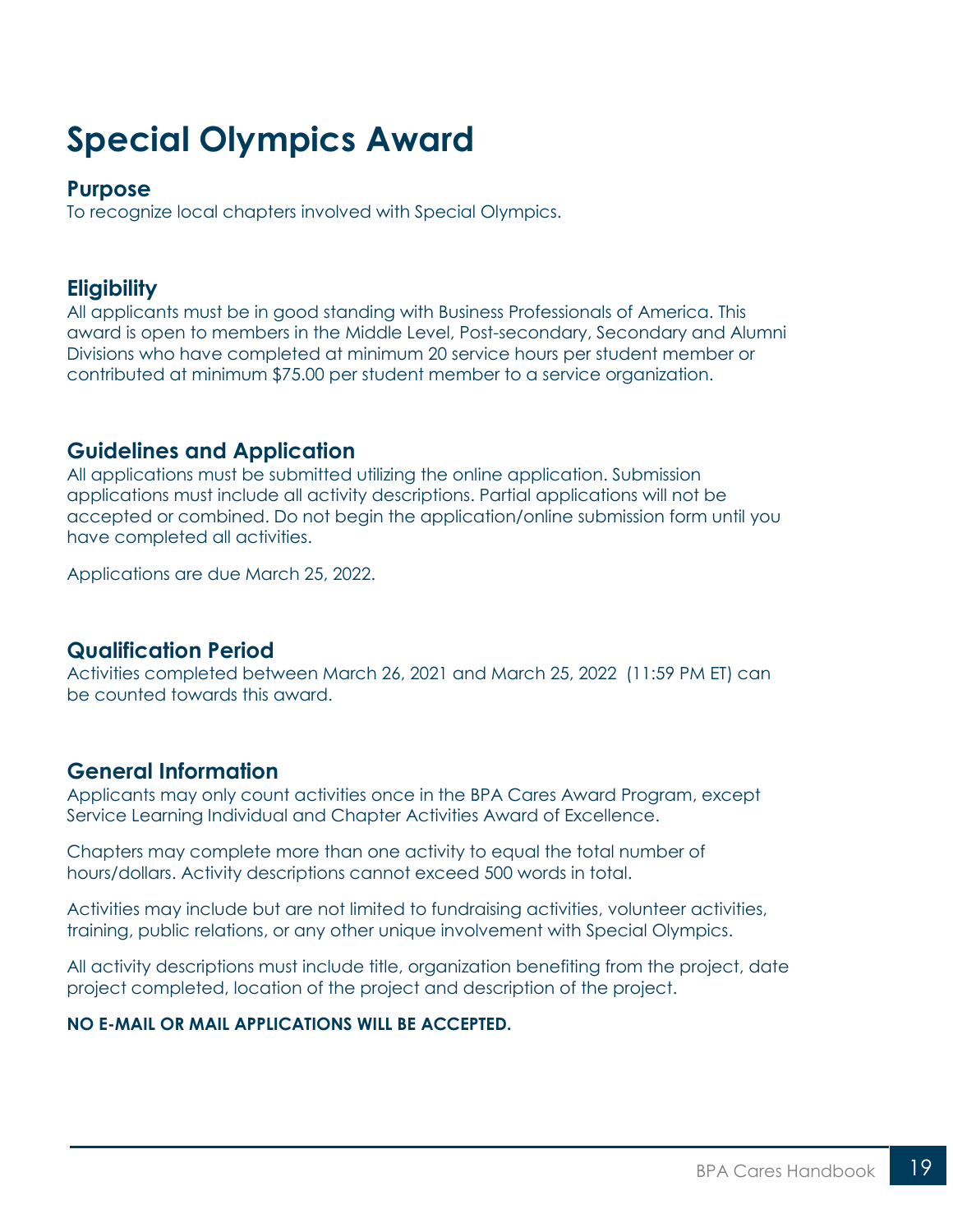All materials submitted become the property of Business Professionals of America and may be used as the National Center deems appropriate.

It is not necessary for a chapter to attend the National Leadership Conference to participate in the program and receive the award.

DO NOT SEND ANY AWARD APPLICATION(S) AS PART OF ANOTHER APPLICATION. AWARDS MAY NOT BE SUBMITTED WITH TECHNICAL PROJECTS FOR COMPETITIVE EVENTS. EACH AWARD MUST BE SUBMITTED SEPARATELY.

#### **Recognition**

A minimum of 20-34 service hours volunteered per student member or \$75.00-\$124.99 raised per student member: Certificate of Achievement

35+ service hours volunteered per student member or \$125+ raised per student member: Award of Achievement and recognition on stage at the National Leadership Conference.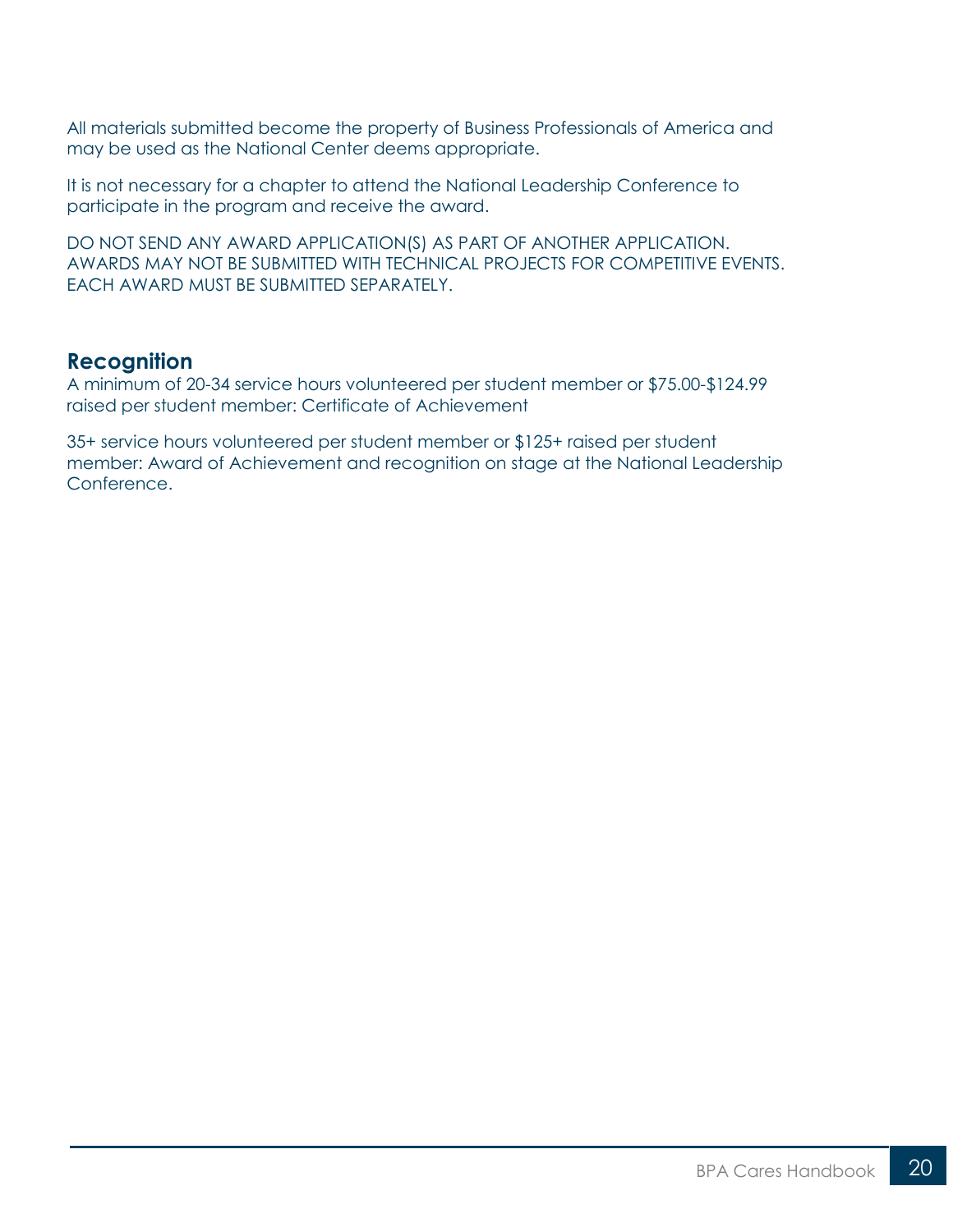## <span id="page-20-0"></span>**Special Recognition Awards Program**

**[Overview](#page-21-0)** [BPA Marketing and Public Relations Award](#page-24-0) [BPA Merit Scholar Award](#page-26-0) [Chapter Activities Award of Excellence](#page-27-0) [Recruiter of the Year Award](#page-30-0) [Membership Explosion Award](#page-32-0) [Social Media Award](#page-33-0) [The Professional Cup](#page-35-0)

> Share your story! #bpacares [www.facebook.com/businessprofessionalsofamerica](http://www.facebook.com/businessprofessionalsofamerica) Twitter: @national\_bpa | Instagram: @bpanational [Commonly Asked Questions](https://bpa.org/students/bpa-cares/)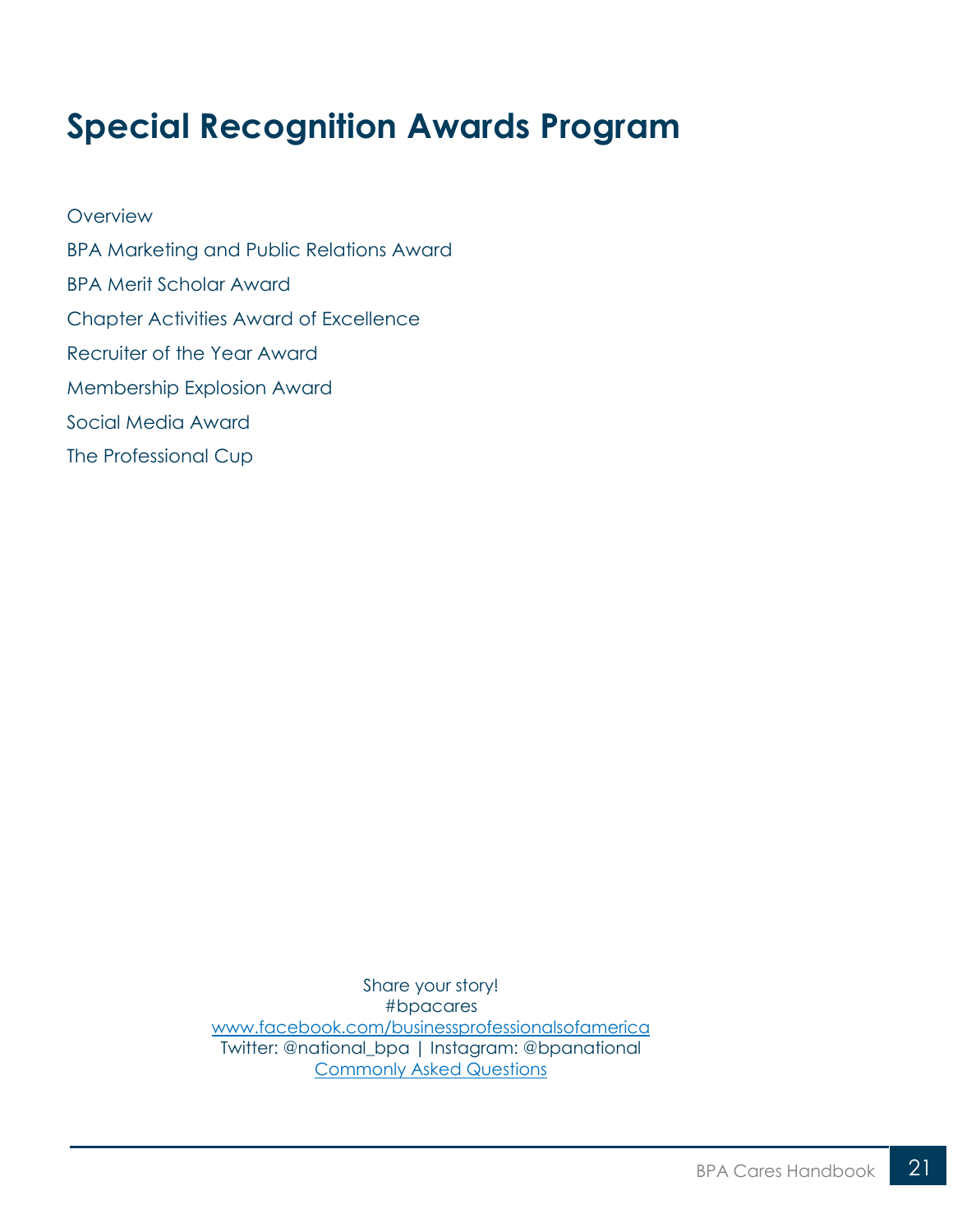## <span id="page-21-0"></span>**Special Recognition Awards Program Overview**

#### **Purpose**

The purpose of the Special Recognition Awards Program is to encourage individuals and chapters to support and promote their organizations.

#### **Eligibility**

All applicants must be in good standing with Business Professionals of America. The awards are open to members in the Middle Level, Post-secondary and Secondary Divisions. The awards are also open to the Alumni Division, with the exception of the Professional Cup.

#### **Special Recognition Awards Guidelines & Applications**

[BPA Marketing and Public Relations](https://bpa.org/students/bpa-cares/marketing-and-public-relations/) [BPA Merit Scholar](https://bpa.org/students/bpa-cares/bpa-merit-scholar-award/) (This event is offered as an Open Event at the National Leadership Conference) [Chapter Activities Award of Excellence](https://bpa.org/students/bpa-cares/chapter-activities-award-of-excellence/) [Recruiter of the Year Award](https://bpa.org/students/bpa-cares/recruiter-of-the-year-award/) [Membership Explosion Award](https://bpa.org/students/bpa-cares/membership-explosion-award/) [Social Media Award](https://bpa.org/students/bpa-cares/social-media-award/) [The Professional Cup](https://bpa.org/students/bpa-cares/professional-cup-award/) Applications are not required for the Merit Scholar, Professional Cup or Membership Explosion Award. These awards are given directly through National BPA.

#### **Submission**

Special Recognition Award applications except Merit Scholar, Professional Cup and Membership Explosion must be submitted utilizing the online application. Submission applications must include all activity descriptions. Partial applications will not be accepted or combined. Do not begin the application/online submission form until you have completed all activities.

The Merit Scholar exam is offered at the National Leadership Conference.

The Professional Cup and Membership Explosion Award are determined on a national level based on the qualifications provided.

Applications are due March 25, 2022.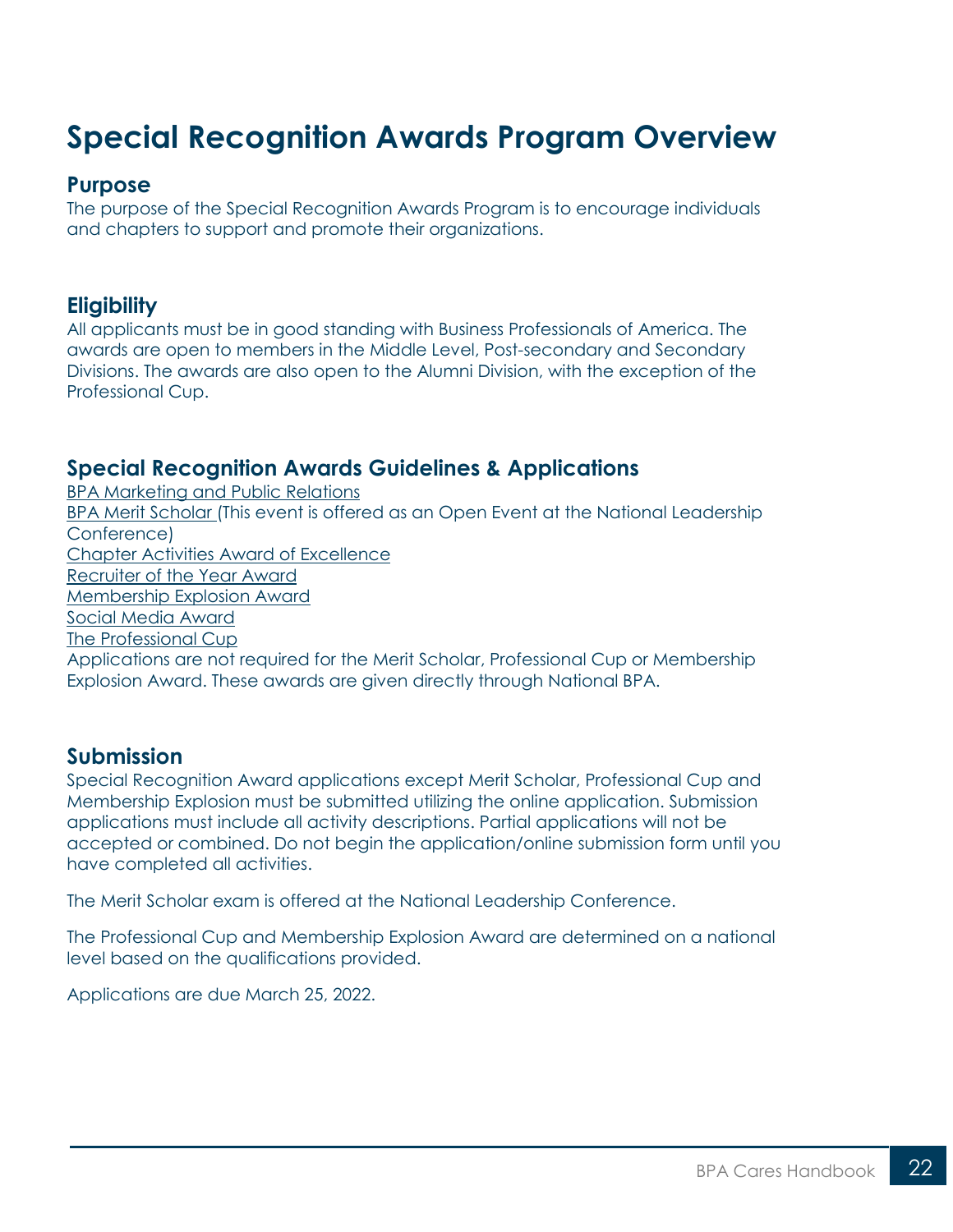#### **Qualification Period**

BPA Marketing and Public Relations, Chapter Activities Award of Excellence, Social Media and The Professional Cup: Activities completed between March 26, 2021 and March 25, 2022 (11:59 PM ET) can be counted towards these awards.

Recruiter of the Year and Membership Explosion Award: Activities completed between August 31, 2021 and February 15, 2022 (11:59 PM ET) can be counted toward these awards.

#### **General Guidelines**

Applicants may only count activities once in the BPA Cares Award Program, except Service Learning Individual and Chapter Activities Award of Excellence.

Chapters may complete more than one activity to equal the total number of hours/dollars. Activity descriptions cannot exceed 500 words in total.

Activities may include but are not limited to promotional displays, exam-based awards, recruiting events and/or social media activities.

All activity descriptions must include title, project details, date project completed, location of the project (if applicable) and description of the project.

#### **NO E-MAIL OR MAIL APPLICATIONS WILL BE ACCEPTED.**

All materials submitted become the property of Business Professionals of America and may be used as the National Center deems appropriate.

It is not necessary for a chapter or individual to attend the National Leadership Conference to participate in the program and receive the award, except Merit Scholar.

DO NOT SEND ANY AWARD APPLICATION(S) AS PART OF ANOTHER APPLICATION. AWARDS MAY NOT BE SUBMITTED WITH TECHNICAL PROJECTS FOR COMPETITIVE EVENTS. EACH AWARD MUST BE SUBMITTED SEPARATELY.

#### **Recognition**

BPA Marketing & Public Relations: Chapters completing the minimum number of activities will receive a Certificate of Achievement. Chapters completing five (5) or more activities will receive an Award of Achievement and recognition on-stage at the National Leadership Conference.

*Merit Scholar:* Participants achieving 90% or more on the Open Exam offered at NLC will receive a BPA Merit Scholar pin during the Awards Session at the National Leadership Conference.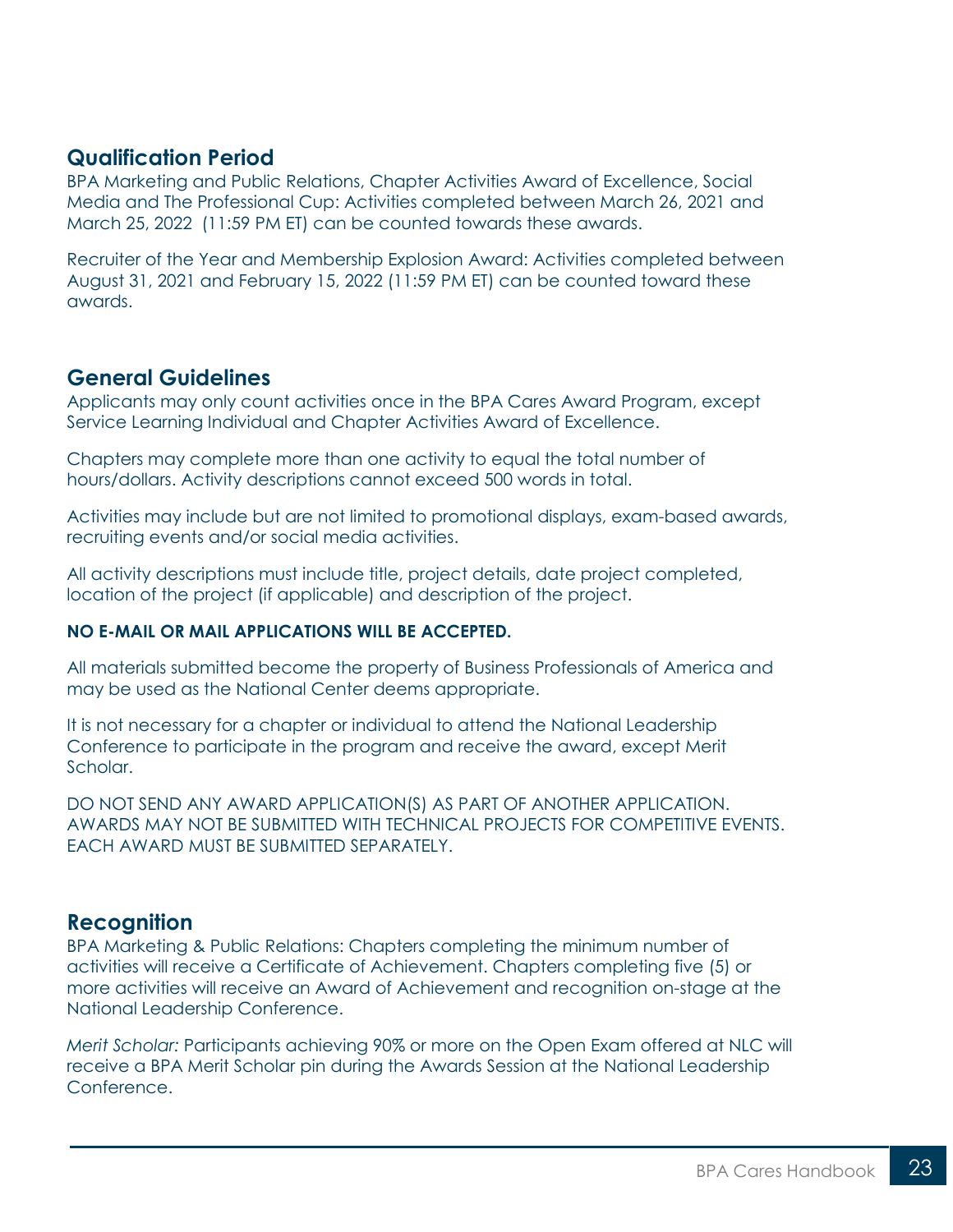*Chapter Activities Award of Excellence:* A plaque will be presented to each qualifying chapter at the National Leadership Conference.

*Recruiter of the Year Award:* Approved applicants will receive a Certificate of Achievement. Each year the applicant with the most recruiter points in their Division will be recognized with a plaque as National Recruiter of the Year at a General Session during the National Leadership Conference.

*Social Media:* Chapters who complete a minimum of four (4) activities will receive a Certificate of Achievement. The top chapter in each Division completing the most activities will receive an Award of Achievement and recognition on-stage at the National Leadership Conference.

*The Professional Cup:* The award will be presented on stage at the National Leadership Conference. It will consist of a plaque for the state association to keep and the Professional Cup trophy with the state association's name and the year it was won engraved on a 10-year engraving plate. The Professional Cup trophy will be in the winning state association's possession for one year starting from the last day of the National Leadership Conference until the next National Leadership Conference, where it will be presented to the next winning state association.

After the tenth year, the trophy will be retired and presented to the state within each Division who won the award the most times during the ten years

*Membership Explosion Award:* Chapters who meet the minimum membership increase will receive a Certificate of Achievement. The top overall chapter in each division with the highest number of membership growth will receive an Award of Achievement and recognition on-stage at the National Leadership Conference. The overall top chapter in each division with the highest percentage membership growth will receive an Award of Achievement and recognition on-stage at the National Leadership Conference.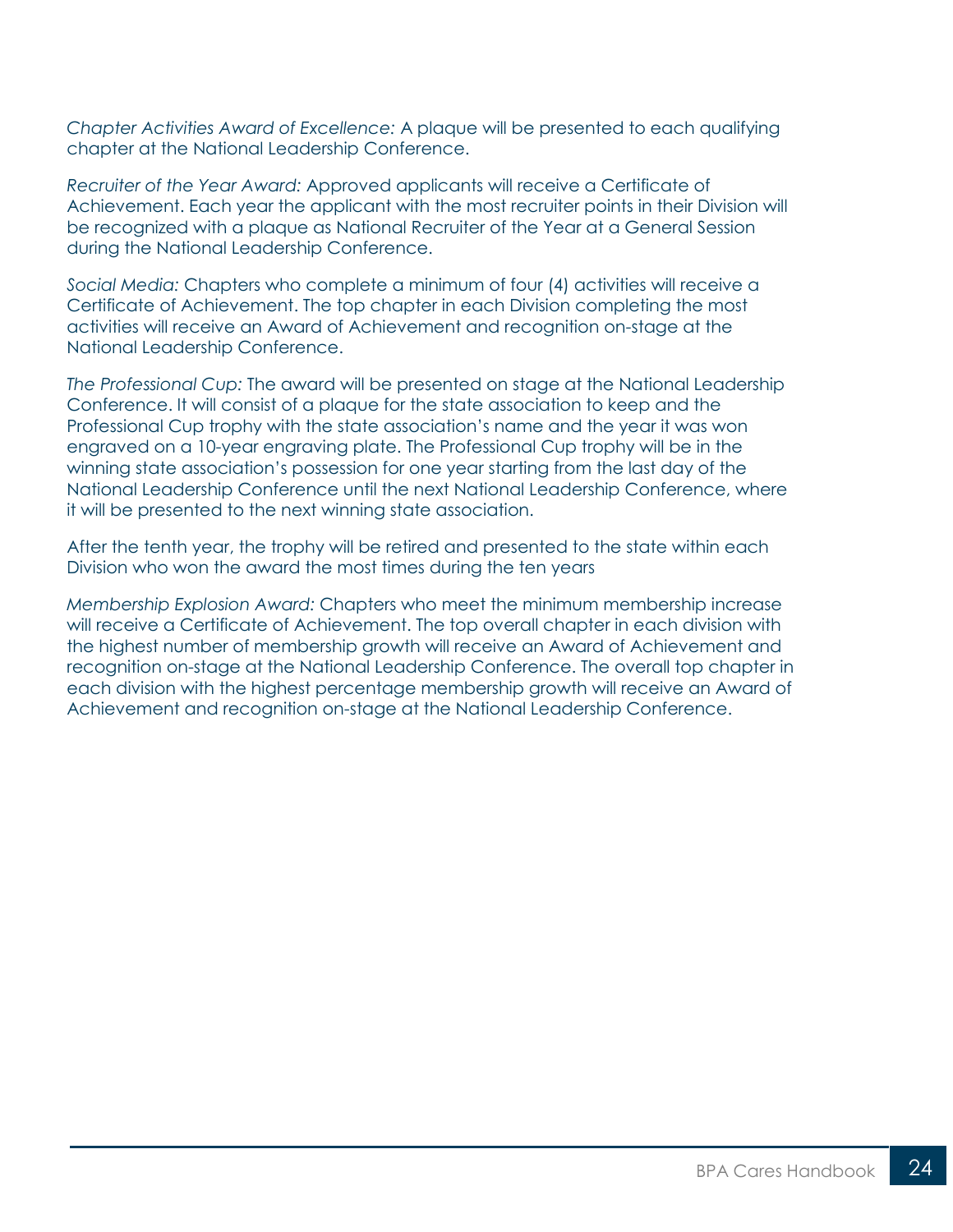## <span id="page-24-0"></span>**BPA Marketing and Public Relations Award**

#### **Purpose**

To promote the image of Business Professionals of America and its members; to inform the public of the mission and objectives of BPA; to encourage the creation of media promotions, especially chapter newsletters and websites promoting BPA; and to encourage organized local chapter membership recruiting efforts/activities.

#### **Eligibility**

All applicants must be in good standing with Business Professionals of America. This award is open to members in the Middle Level, Post-secondary Secondary and Alumni Divisions who have completed at minimum one activity which does one of the following: promotes the image of Business Professionals of America and its members, informs the public of the meaning and objectives of BPA, encourages the creation of media promotions, especially chapter newsletters and websites promoting BPA and/or encourages organized local chapter membership recruiting efforts/activities.

#### **Guidelines & Application**

All applications must be submitted utilizing the online application. Submission applications must include all activity descriptions. Partial applications will not be accepted or combined. Do not begin the application/online submission form until you have completed all activities.

Applications are due March 25, 2022.

#### **Qualification Period**

Activities completed between March 26, 2021 and March 25, 2022 (11:59 PM ET) can be counted towards this award.

### **General Information**

Applicants may only count activities once in the BPA Cares Award Program, except Service Learning Individual and Chapter Activities Award of Excellence.

Chapters may complete more than one activity to equal the total number of hours/dollars. Activity descriptions cannot exceed 500 words in total.

Activities may include but are not limited to:

- any activity that promotes BPA in the school or community
- any activity that builds good public relations and is reported in the media (document media release)
- any chapter newsletter that is distributed to school or community members (outside the chapter membership, include document distribution)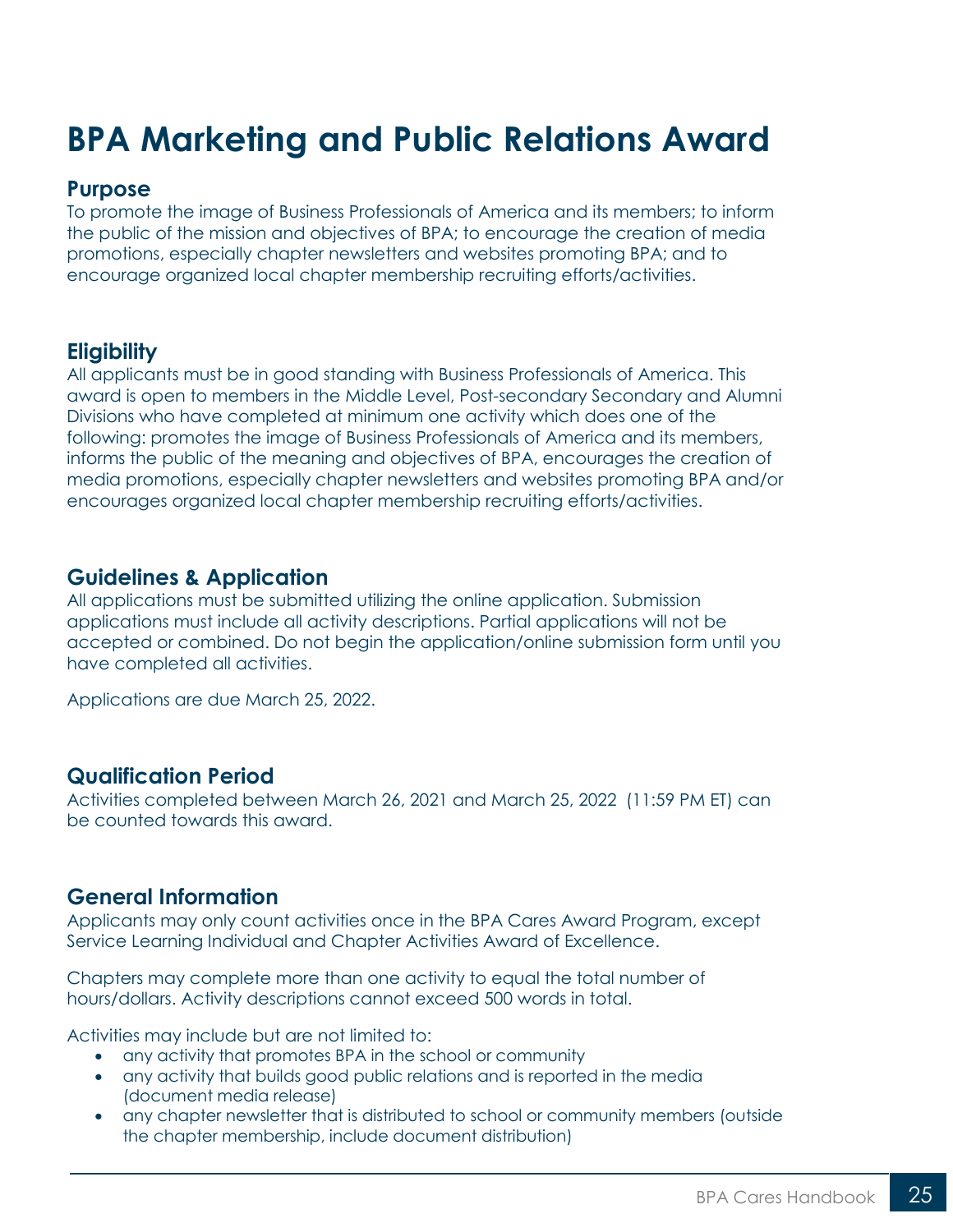- any chapter website promoting the chapter and /or BPA members (document website)
- any organized chapter membership recruiting activity

All activity descriptions must include title, project details, date project completed, location of the project (if applicable) and description of the project.

#### **NO E-MAIL OR MAIL APPLICATIONS WILL BE ACCEPTED.**

All materials submitted become the property of Business Professionals of America and may be used as the National Center deems appropriate.

It is not necessary for a chapter to attend the National Leadership Conference to participate in the program and receive the award.

DO NOT SEND ANY AWARD APPLICATION(S) AS PART OF ANOTHER APPLICATION. AWARDS MAY NOT BE SUBMITTED WITH TECHNICAL PROJECTS FOR COMPETITIVE EVENTS. EACH AWARD MUST BE SUBMITTED SEPARATELY.

#### **Recognition**

BPA Marketing & Public Relations: Chapters completing the minimum number of approved activities will receive a Certificate of Achievement. Chapters completing five or more approved activities will receive an Award of Achievement and recognition onstage at the National Leadership Conference.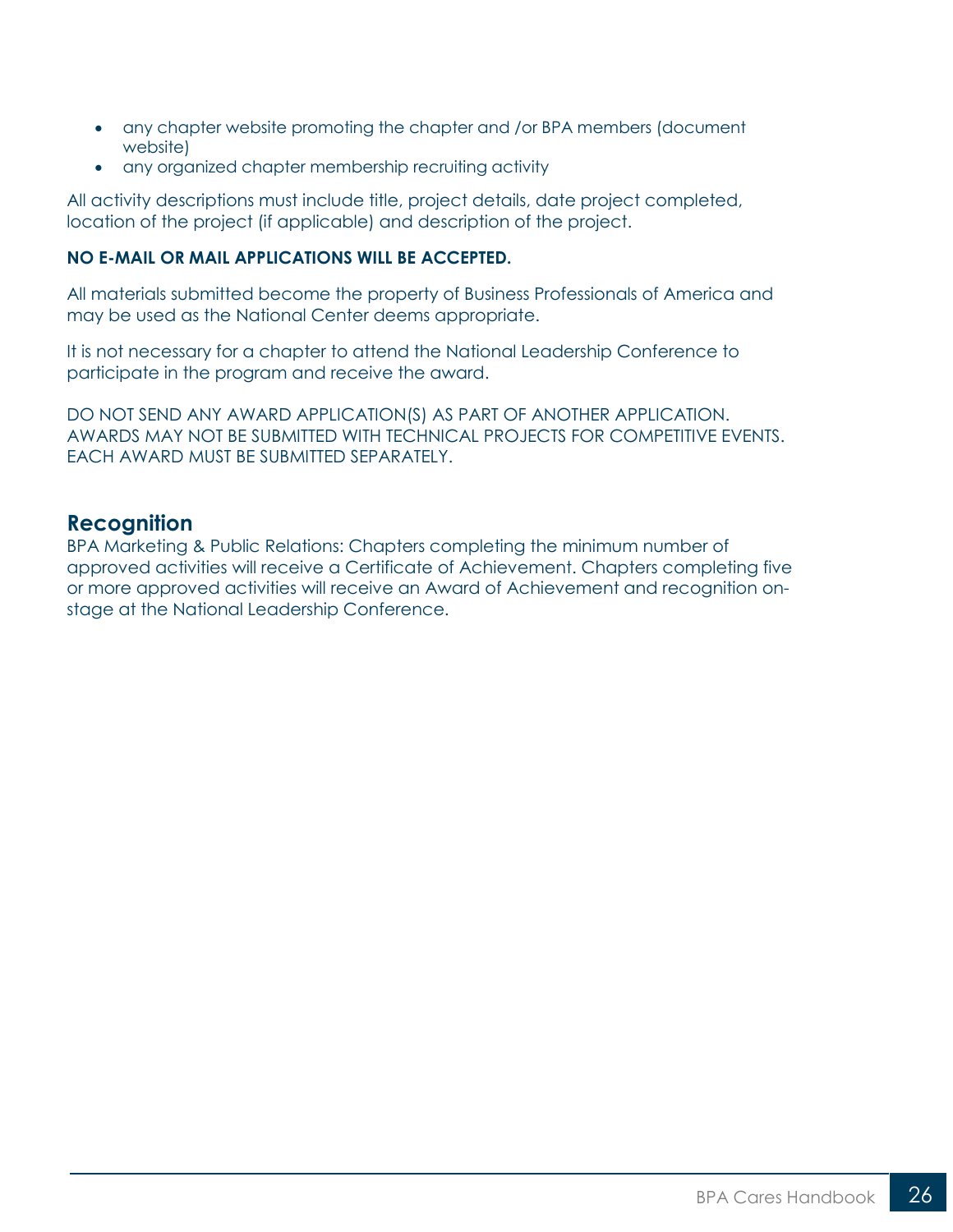## <span id="page-26-0"></span>**BPA Merit Scholar Award**

#### **Purpose**

To recognize individual members and advisors for their knowledge of Business Professionals of America and to motivate all members and advisors to learn as much as possible about the history, traditions, programs, and activities of the organization.

## **Eligibility**

Any member in good standing with Business Professionals of America, including advisors and Alumni, attending the National Leadership Conference may earn the BPA Merit Scholar award by achieving a minimum of 90% on an objective test (true/false and multiple choice questions). This general contest is not part of the competitive events program; the BPA Merit Scholar award is part of the BPA Cares program offered to members.

The test will be developed annually by the National Center. Resources used will be the BPA Cares Handbook, the Torch Awards Handbook, and [www.bpa.org.](http://www.bpa.org/)

An application is not required for this award. The award is given by the National Center to those individuals meeting the criteria.

#### **Recognition**

Those participants achieving 90% or more on the test will receive a BPA Merit Scholar pin during the Awards Session at the National Leadership Conference.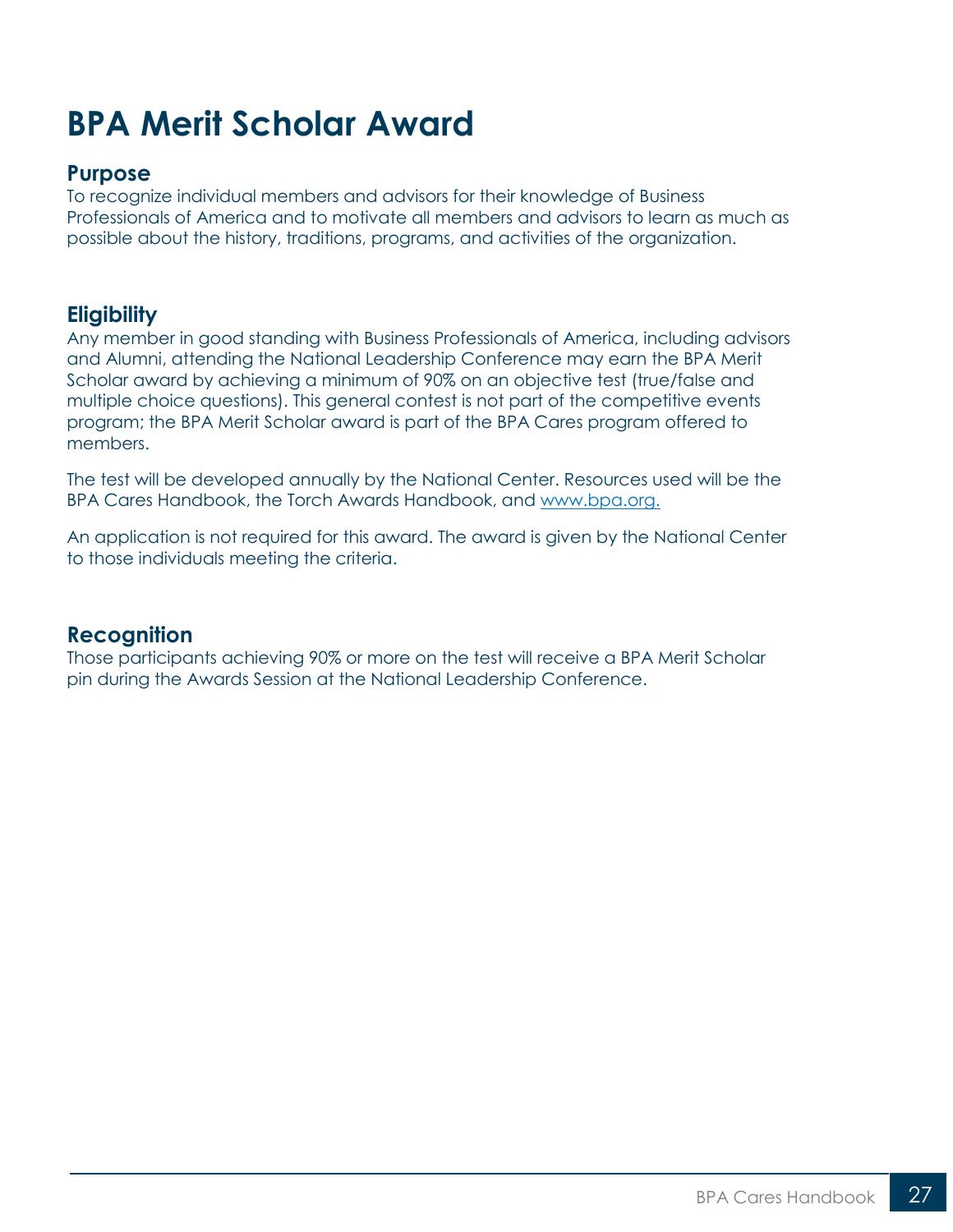## <span id="page-27-0"></span>**Chapter Activities Award of Excellence**

#### **Purpose**

To recognize local chapters for their outstanding activities and to motivate all local chapters to strive for an outstanding program of activities.

### **Eligibility**

All applicants must be in good standing with Business Professionals of America. This award is open to chapters in the Middle Level, Post-secondary, Secondary and Alumni Divisions.

## **Guidelines and Application**

All applications must be submitted utilizing the online application. Submission applications must include all activity descriptions. Partial applications will not be accepted or combined. Do not begin the application/online submission form until you have completed all activities.

Applications are due March 25, 2022.

### **Qualification Period**

Activities completed between March 26, 2021 and March 25, 2022 (11:59 PM ET) can be counted towards this award.

### **Required Activities**

Activities for this award can be duplicated from other activity submissions.

The following award applications are required to be submitted (applicant is not required to earn the award, but must complete a qualified activity in the award category):

- BPA Marketing and Public Relations Award (minimum one (1) activity)
- Community Service Award (minimum one (1) activity, with articles totaling 20 hours per student member and/or \$75.00 donated per student member)

Activity descriptions for at least ONE of the following awards (applicant is not required to submit or earn the award, but must complete a qualified activity in the award category)

- Special Olympics (minimum one (1) activity)
- Safety Awareness (minimum one (1) activity)
- Environmental Action/Awareness (minimum one (1) activity)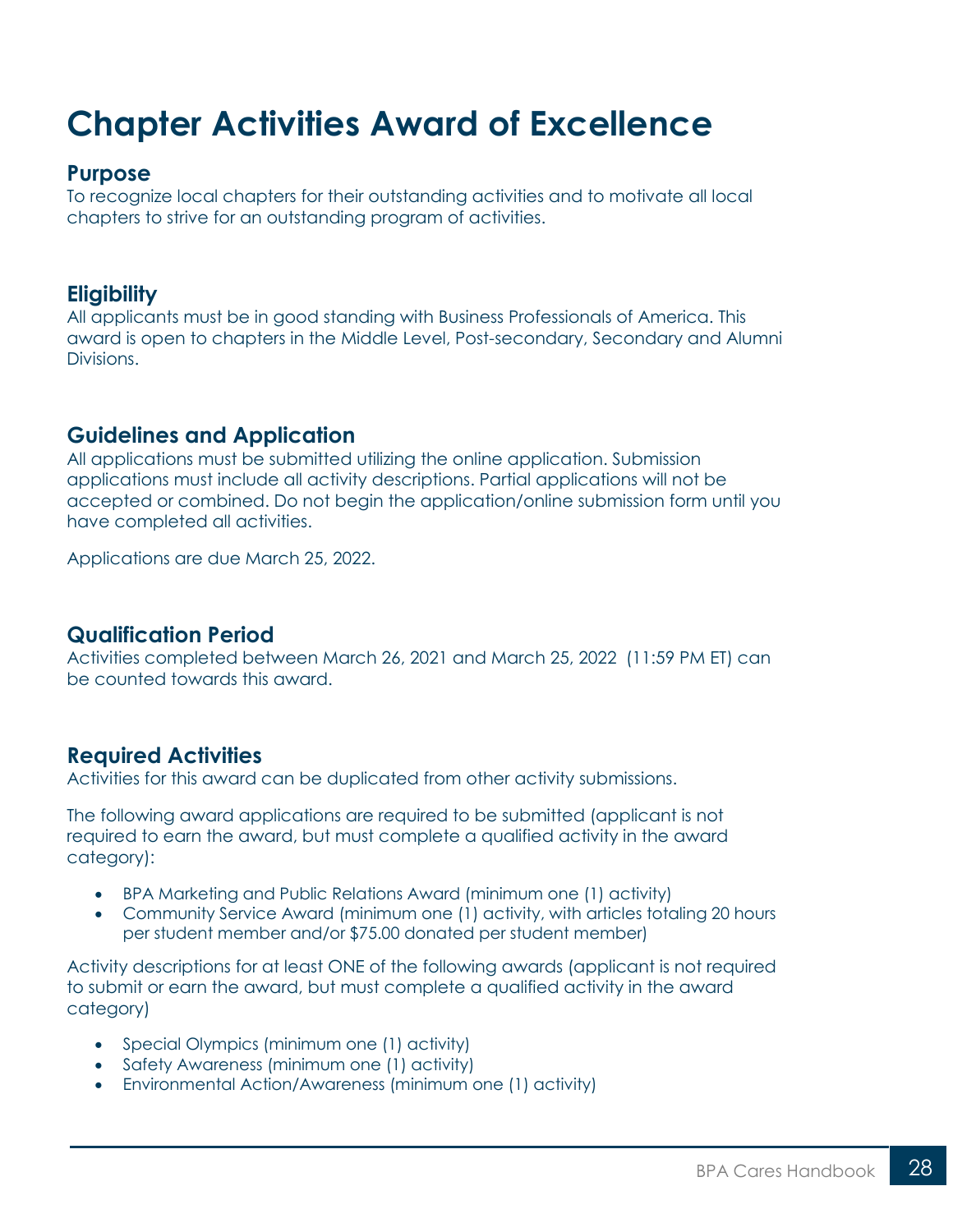An activity description relating to EACH of the following activities:

- Local officer installation or local officer training
- A BPA Leadership Conference attended by your chapter (regional, state or national)
- Chapter social activity
- Local chapter budget
- A career development-related activity for the chapter (could include seeing a speaker, watching a film, taking a field trip, etc.)

#### **General Information**

Applicants may only count activities once in the BPA Cares Award Program, except Service Learning Individual and Chapter Activities Award of Excellence.

Chapters may complete more than one activity to equal the total number of hours/dollars. Activity descriptions cannot exceed 500 words in total. All activity descriptions must include title, project details, date project completed, location of the project (if applicable) and description of the project.

#### **NO E-MAIL OR MAIL APPLICATIONS WILL BE ACCEPTED.**

All materials submitted become the property of Business Professionals of America and may be used as the National Center deems appropriate. It is not necessary for a chapter to attend the National Leadership Conference to participate in the program and receive the award.

DO NOT SEND ANY AWARD APPLICATION(S) AS PART OF ANOTHER APPLICATION. AWARDS MAY NOT BE SUBMITTED WITH TECHNICAL PROJECTS FOR COMPETITIVE EVENTS. EACH AWARD MUST BE SUBMITTED SEPARATELY.

#### **Recognition**

Chapter Activities Award of Excellence: A plaque will be presented to each qualifying chapter on-stage at the National Leadership Conference.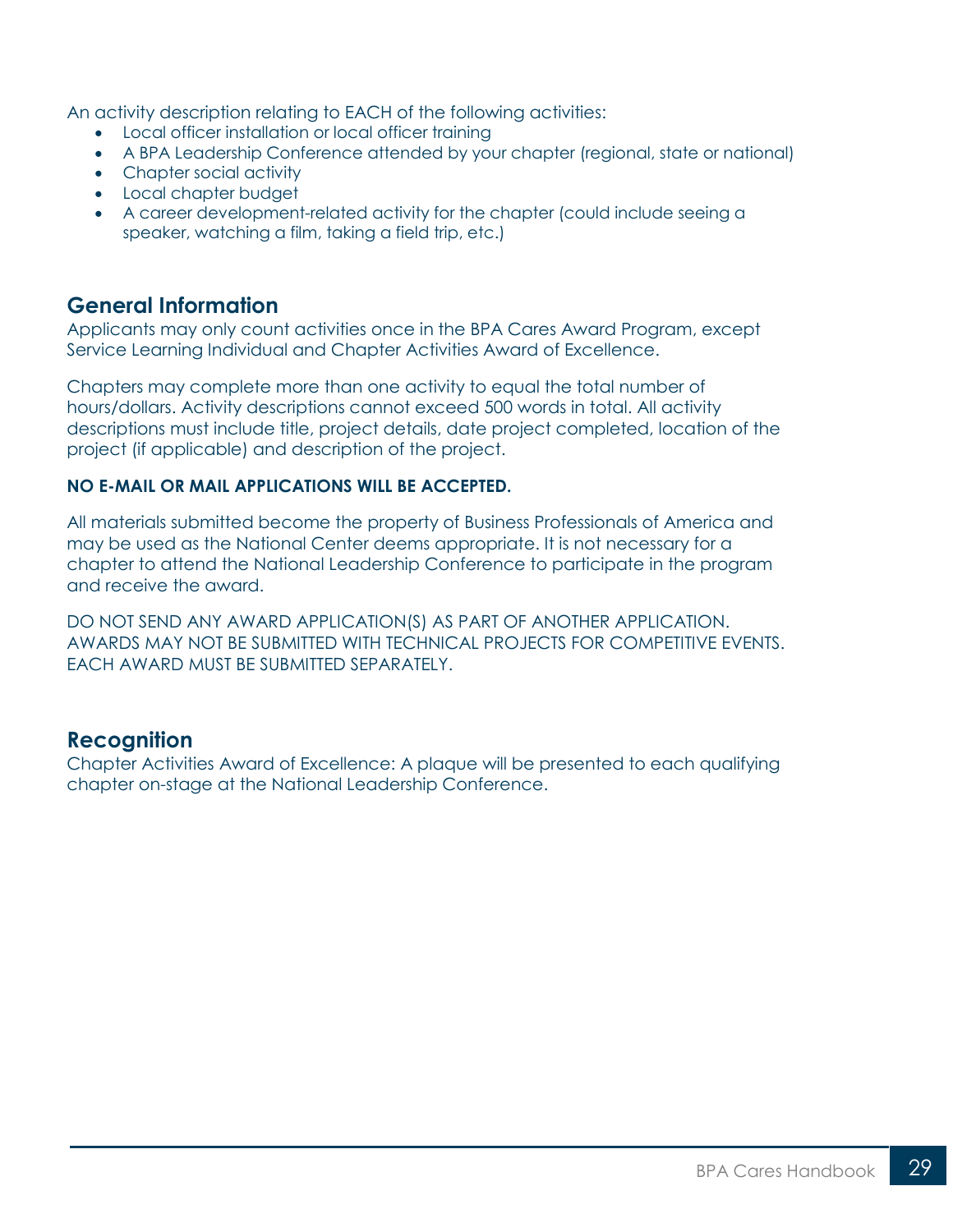## **Chapter Activities Award of Excellence Rubric**

The following rubric will be used for scoring Chapter Activities Award of Excellence submissions. In order to receive recognition, projects must meet all basic qualifications, as well as score a minimum of 85% of possible points.

All entries must be submitted using the online application.

| <b>Articles to Evaluate</b>                               | <b>Activity</b><br>completed meets<br>criteria<br>satisfactorily (0-20<br>points) | <b>Article includes</b><br>activity description,<br>goals, results and a<br>quote<br>(4 points for each<br>item, up to 20<br>total) | Article is written with<br>complete<br>sentences, good<br>spelling and<br>grammar, and<br>proper capitalization<br>$(0-10$ points) | <b>Total Points</b><br><b>Earned</b> |
|-----------------------------------------------------------|-----------------------------------------------------------------------------------|-------------------------------------------------------------------------------------------------------------------------------------|------------------------------------------------------------------------------------------------------------------------------------|--------------------------------------|
| <b>BPA Marketing and Public</b><br><b>Relations Entry</b> |                                                                                   |                                                                                                                                     |                                                                                                                                    |                                      |
| <b>Community Service Entry</b>                            |                                                                                   |                                                                                                                                     |                                                                                                                                    |                                      |
| <b>Special Olympics/Safety</b><br>Awareness/Environmental |                                                                                   |                                                                                                                                     |                                                                                                                                    |                                      |
| <b>Action Entry (ies)</b>                                 |                                                                                   |                                                                                                                                     |                                                                                                                                    |                                      |
| Local officer installation<br>article                     |                                                                                   |                                                                                                                                     |                                                                                                                                    |                                      |
| Local officer training<br>article                         |                                                                                   |                                                                                                                                     |                                                                                                                                    |                                      |
| Leadership Conference<br>article                          |                                                                                   |                                                                                                                                     |                                                                                                                                    |                                      |
| Chapter social activity<br>article                        |                                                                                   |                                                                                                                                     |                                                                                                                                    |                                      |
| Local chapter budget<br>article                           |                                                                                   |                                                                                                                                     |                                                                                                                                    |                                      |
| Career development<br>activity article                    |                                                                                   |                                                                                                                                     |                                                                                                                                    |                                      |
|                                                           |                                                                                   | Chapter Activities Award of Excellence Point Total (maximum 450):                                                                   |                                                                                                                                    |                                      |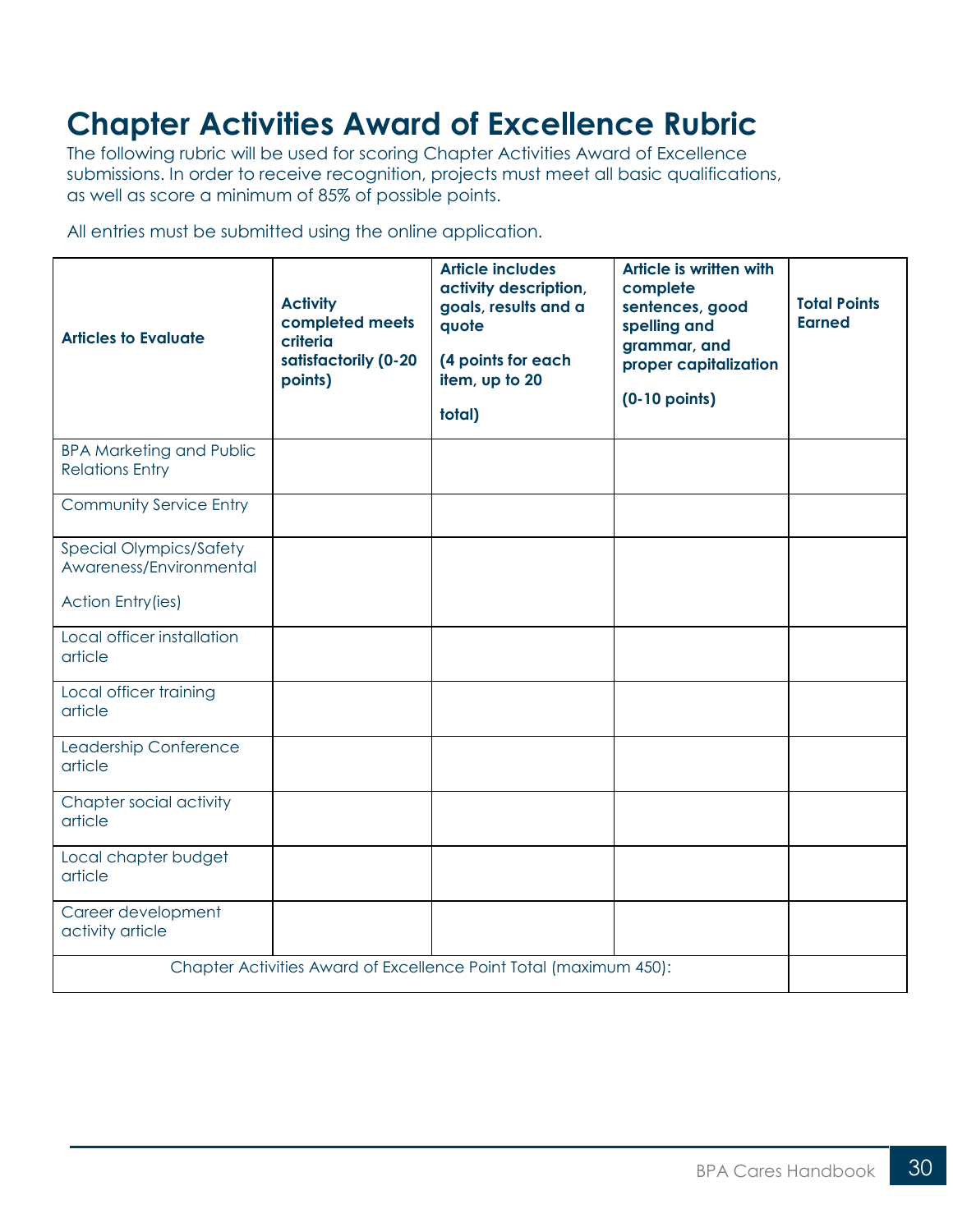## <span id="page-30-0"></span>**Recruiter of the Year Award**

### **Purpose**

To encourage current members of the Middle Level, Post-secondary, Secondary and Alumni Divisions to recruit new BPA members and chapters.

## **Eligibility**

All applicants must be in good standing with Business Professionals of America. This award is open to members in the Middle Level, Post-secondary, Secondary and Alumni Divisions. The member must earn a minimum of five points. The winners will be decided based on a point system. Every member recruited is worth one point. Every new chapter recruited at the Middle, Secondary, or Post-secondary level is worth 15 points in addition to one point for every member recruited in the new chapter. The newly recruited members and chapter(s) must be listed on the application with their membership identification numbers (assigned by the BPA Online Membership Registration System). The local chapter advisor must verify electronically that the applicant recruited the listed members and chapter(s). The new chapter's school name, division, and date formed must be listed. The recruited chapter can be in any division (except the Alumni division), not restricted to the applicant's division only. New members are also eligible to apply for this award once registered as national members. A BPA member can receive this national award once annually. New members are members who have not held previous membership in Business Professionals of America, and new chapters are chapters that were not in active membership status in the previous three membership years in Business Professionals of America.

## **Guidelines and Application**

All applications must be submitted utilizing the online application. Submission applications must include all activity descriptions. Partial applications will not be accepted or combined. Do not begin the application/online submission form until you have completed all activities.

Applications are due March 25, 2022.

## **Qualification Period**

Activities completed between August 31, 2021 and February 15, 2022 (11:59 PM ET) can be counted toward this award.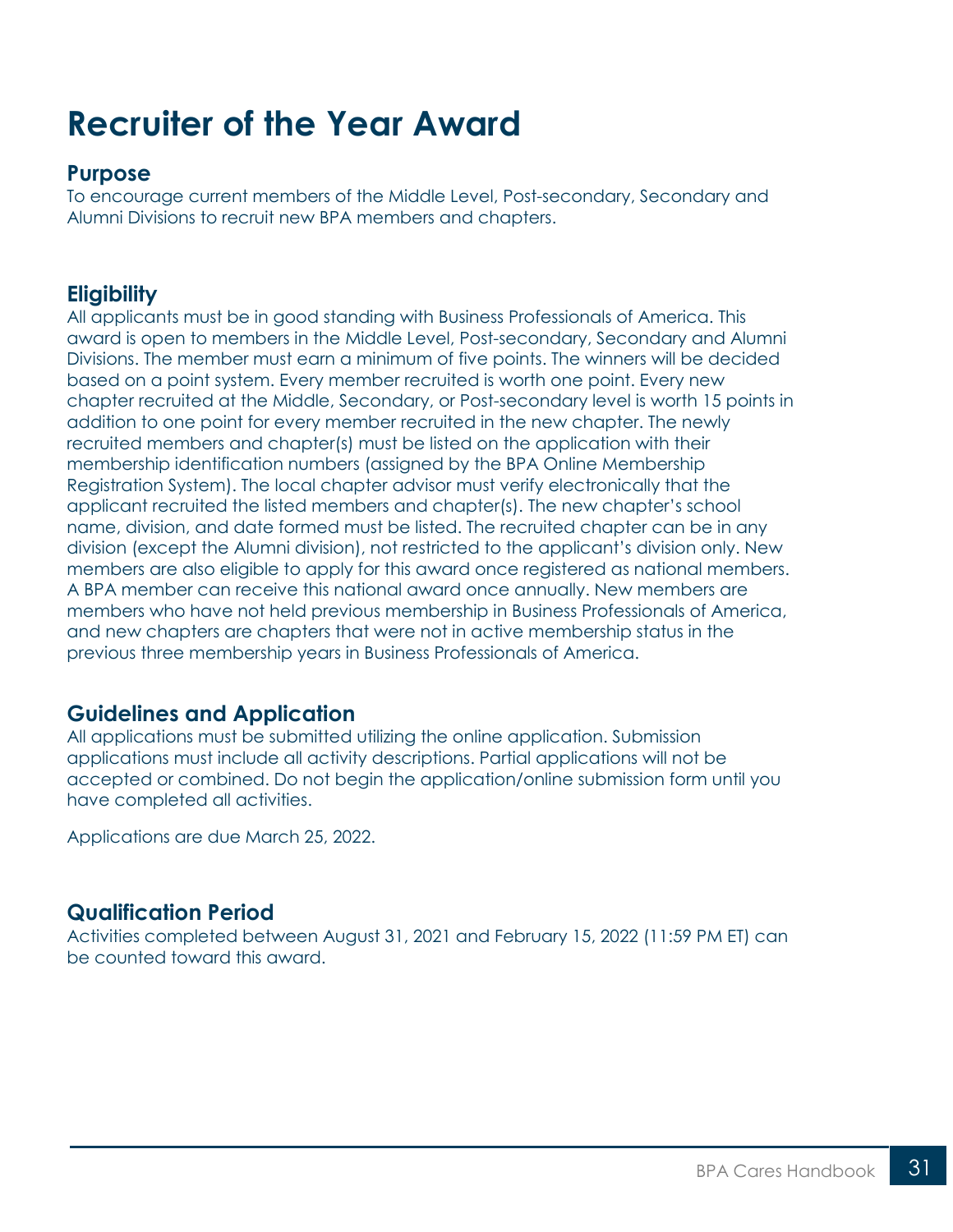#### **General Information NO E-MAIL OR MAIL APPLICATIONS WILL BE ACCEPTED.**

All materials submitted become the property of Business Professionals of America and may be used as the National Center deems appropriate.

It is not necessary for the individual to attend the National Leadership Conference to participate in the program and receive the award.

DO NOT SEND ANY AWARD APPLICATION(S) AS PART OF ANOTHER APPLICATION. AWARDS MAY NOT BE SUBMITTED WITH TECHNICAL PROJECTS FOR COMPETITIVE EVENTS. EACH AWARD MUST BE SUBMITTED SEPARATELY.

#### **Recognition**

BPA Recruiter of the Year Award: Approved applicants will receive a Certificate of Achievement. Each year the applicant with the most recruiter points received in their division, based on the above criteria, will be recognized with a plaque as National Recruiter of the Year at the National Leadership Conference.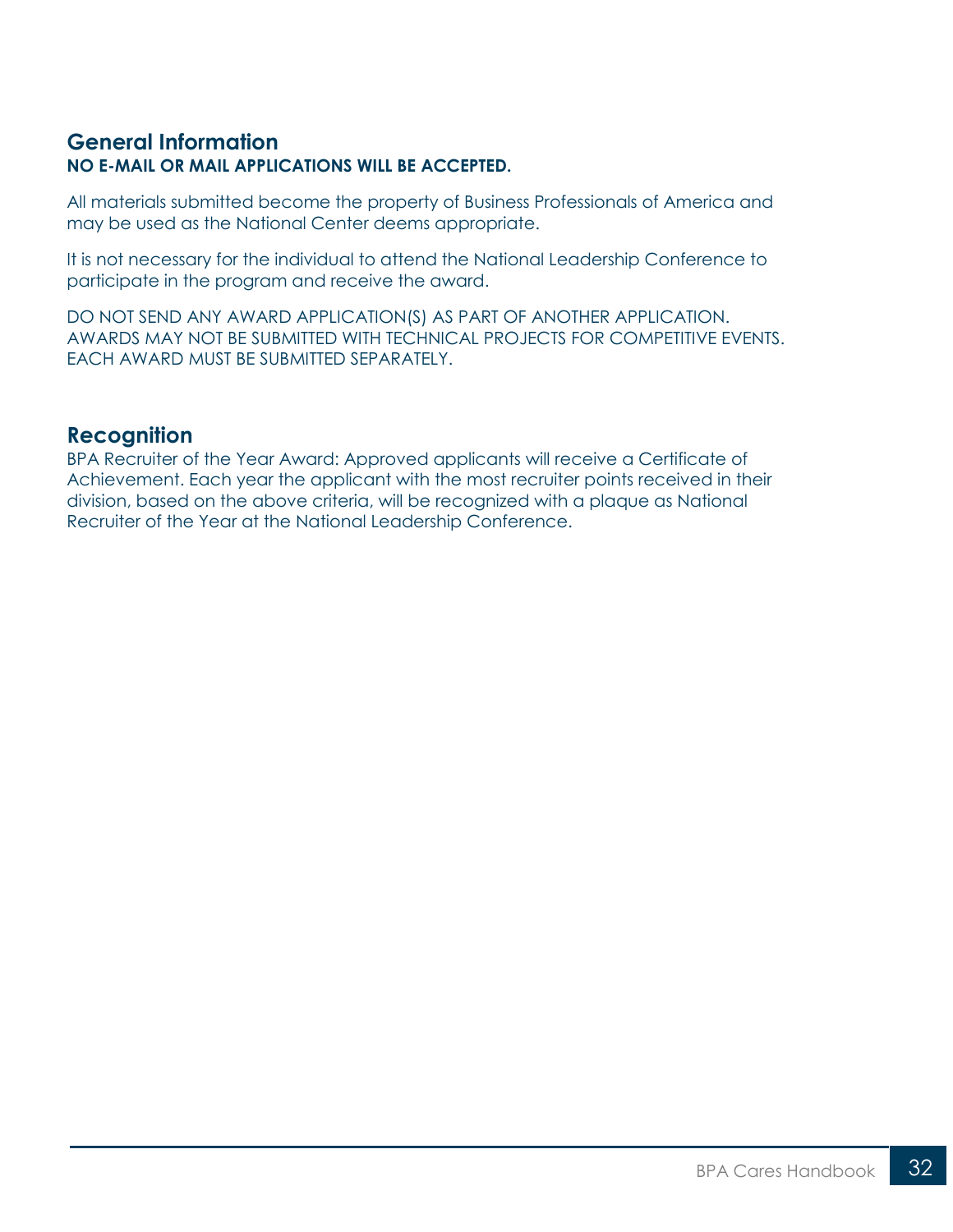## <span id="page-32-0"></span>**Membership Explosion Award**

#### **Purpose**

To recognize outstanding chapters who have successfully recruited members to their chapters, adding to the overall strength and size of our organization.

#### **Eligibility**

All applicants must be in good standing with Business Professionals of America. This award is open to members of the Middle Level, Post-secondary, Secondary and Alumni Divisions. Applicants must have at least 15 registered members in good standing during the previous membership year and experience a minimum of 30% increase from their previous year.

An application is not required for this award. The award will be given by the National Center to those chapters meeting the criteria.

#### **Qualification Period**

Activities completed between the beginning of the membership year through February 15, 2022 (11:59 PM ET) can be counted toward this award.

#### **General Information**

It is not necessary for the individual/chapter to attend the National Leadership Conference to participate in the program and receive the award.

#### **Recognition**

Chapters with the minimum membership increase will receive a Certificate of Achievement. The top overall chapter in each division with the highest *number* of membership growth will receive an Award of Achievement and recognition on-stage at the National Leadership Conference. The overall top chapter in each division with the highest *percentage* growth will also receive an Award of Achievement and recognition on-stage at the National Leadership Conference.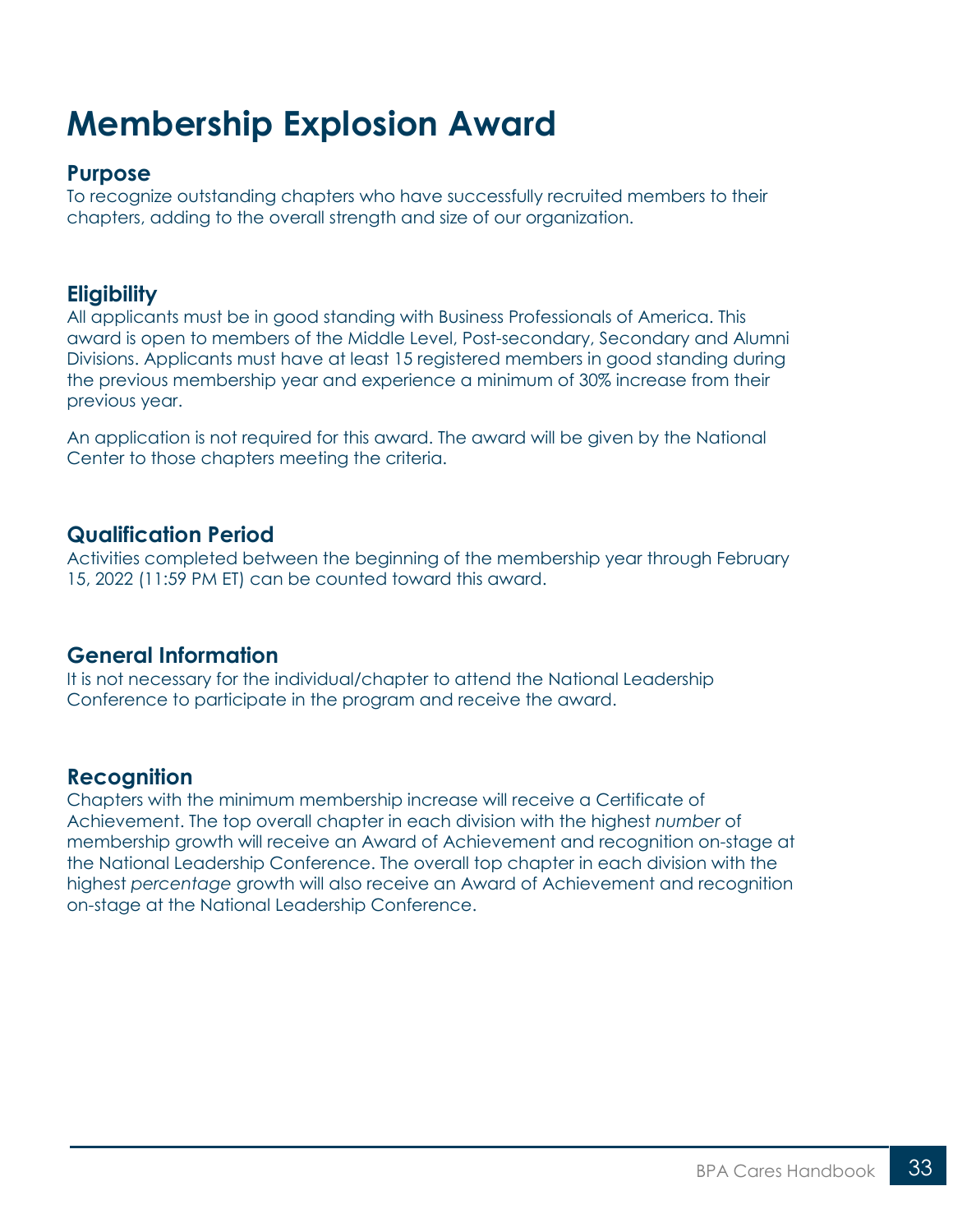## <span id="page-33-0"></span>**Social Media Award**

#### **Purpose**

To encourage local chapters to become actively involved in the National Officer Team Social Media Challenges; and to encourage local chapters to publicize their local activities and events.

## **Eligibility**

All applicants must be in good standing with Business Professionals of America. This award is open to members in the Middle Level, Post-secondary, Secondary and Alumni Divisions. Business Professionals of America will be hosting a variety of challenges throughout the year on various social media outlets. Each chapter must fulfill at least four of the activities and write one activity description using the online application (500 word maximum). Descriptions must include a narrative of the activities (what happened, how it went, who was involved) and links to chapter social media pages where the activities took place.

These challenges are (must complete 3):

- Join your National Officer Team as they host an Instagram or Facebook Live stream and comment #BPAAllDay.
- BPA will be conducting a "Chapter Social Week Challenge". Members are encouraged to participate in social events together as a chapter. These challenges will count toward Torch Award points. Multiple challenge activities will be announced on the BPA national social media sites. Chapters will complete multiple challenges which will then be documented through photography or videography and can be submitted to the National
- Facebook Page or Twitter account using "#BPASocial".
- BPA will be conducting a "BPA Week Challenge", which will consist of different "challenges" each day of the week beginning the second full week in February, coinciding with BPA Week. Members will document completion of challenges through either photography or videography submitted to the National Facebook Page or Twitter account using the hashtag "#BPAWeekChallenge".
- In an effort to enhance your digital citizenship, establish a committee and work together to develop and implement your own chapter social media policy to support or enhance what is currently in place through the national policy. This committee should lead a presentation that covers, but is not limited to, general etiquette of social media, being mindful of social media's impact, how to maintain a professional image on social media, etc.
- *Secondary Chapters Only:* 25% or more of chapter members register and compete in the BPA Social Media Marketing Challenge sponsored by National BPA partner Stukent. The challenge runs October 1- 31, 2020. Registration and participation is free. https:/[/www.stukent.com/bpa-challenge/](http://www.stukent.com/bpa-challenge/)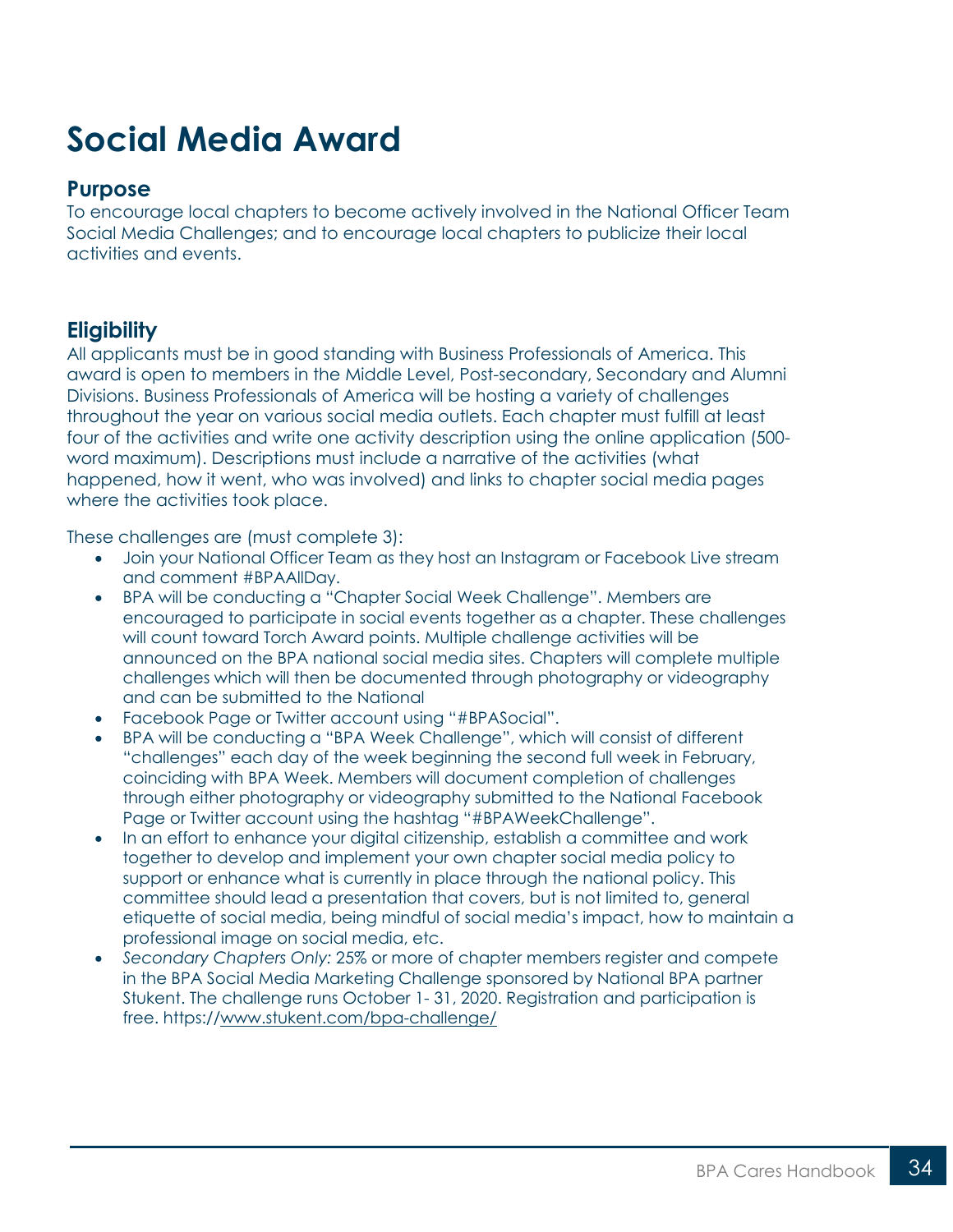#### **Guidelines and Application**

Applications must be submitted utilizing the online application. Submission applications must include all activity descriptions. Partial applications will not be accepted or combined. Do not begin the application/online submission form until you have completed all activities.

Applications are due March 25, 2022.

#### **Qualification Period**

Activities completed between March 26, 2021 and March 25, 2022 (11:59 PM ET) can be counted towards this award.

#### **General Information**

Applicants may only count activities once in the BPA Cares Award Program, except Service Learning Individual and Chapter Activities Award of Excellence.

Activity descriptions cannot exceed 500 words in total.

#### **NO E-MAIL OR MAIL APPLICATIONS WILL BE ACCEPTED.**

All materials submitted become the property of Business Professionals of America and may be used as the National Center deems appropriate.

It is not necessary for a chapter to attend the National Leadership Conference to participate in the program and receive the award.

DO NOT SEND ANY AWARD APPLICATION(S) AS PART OF ANOTHER APPLICATION. AWARDS MAY NOT BE SUBMITTED WITH TECHNICAL PROJECTS FOR COMPETITIVE EVENTS. EACH AWARD MUST BE SUBMITTED SEPARATELY.

### **Recognition**

Chapters who complete a minimum of three (3) activities will receive a Certificate of Achievement.

The top chapter in each Division completing the most activities will receive an Award of Achievement and recognition on-stage at the National Leadership Conference.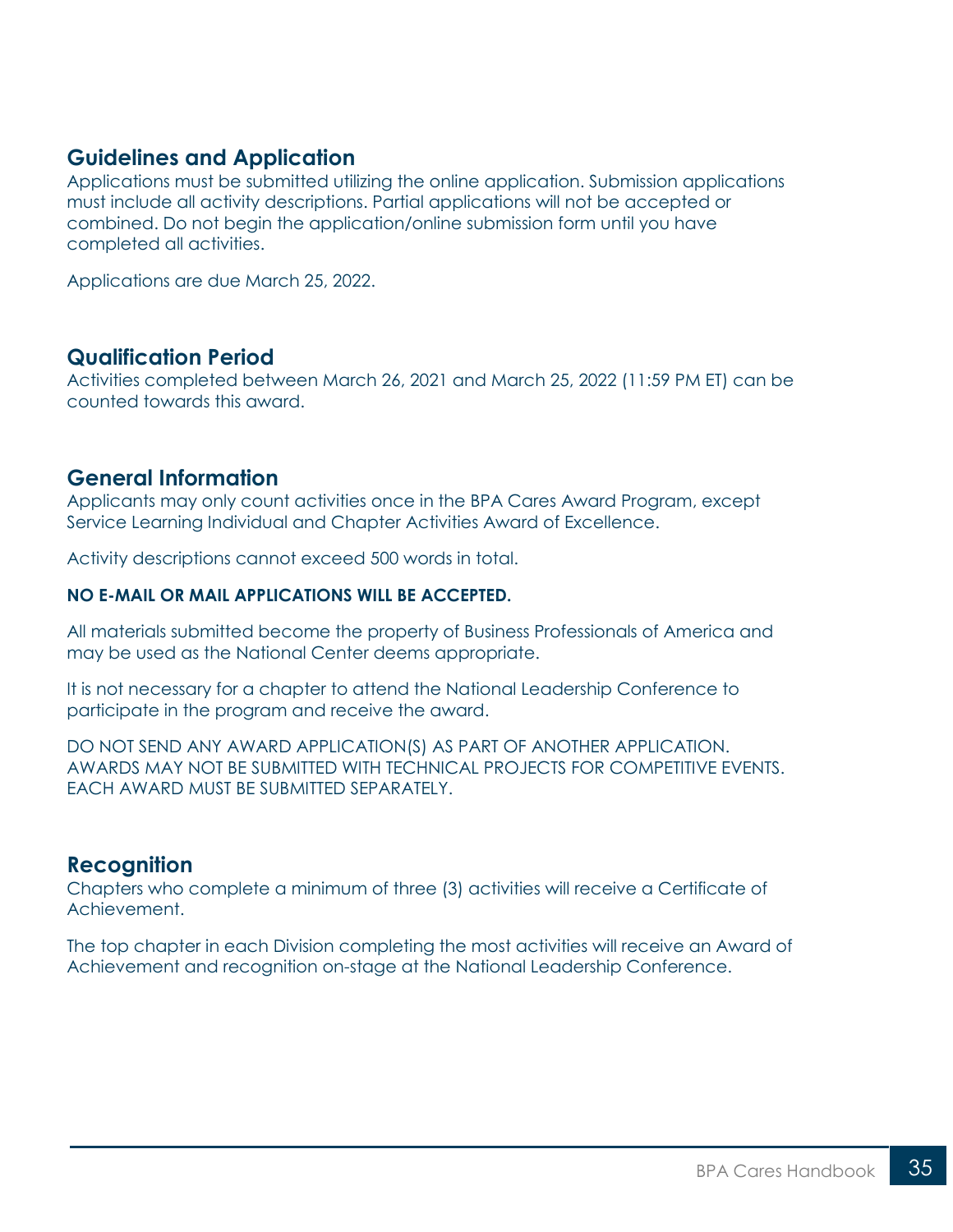## <span id="page-35-0"></span>**The Professional Cup Award**

(Outstanding State Participation)

### **Purpose**

To encourage state associations to become actively involved in promoting participation in the BPA Cares Award Program by the local chapters and to recognize states with active participation; and to recognize outstanding state participation in BPA programs.

### **Eligibility**

Any state association in the Middle Level, Post-secondary or Secondary Division that has active participation in the BPA Cares Award Program.

An application is not required for this award. This is award is given directly from the National Center to the state meeting the criteria described below.

## **Ranking**

Each state association's ranking will be determined by:

- The association's percentage of chapters participating in the following BPA Cares Award Programs:
	- o Service Learning Awards Program (all awards in this category are eligible)
	- o Marketing and Public Relations
	- o Chapter Activities Award of Excellence
- The total number of chapters participating in the BPA Cares Award Program within the state.
- The association's percentage of members receiving their Ambassador Torch Award.
- The total number of members receiving the Ambassador Torch Award within the state.
- The association's percentage of chapters meeting the criteria for the Membership Explosion Award.
- The total number of chapters meeting the criteria for the Membership Explosion Award within the state.
- The association's percentage of chapters earning the [Quality Chapter Distinction.](https://bpa.org/students/scholarships-and-awards/quality-chapter-distinction/)
- The total number of chapters earning the [Quality Chapter Distinction](https://bpa.org/students/scholarships-and-awards/quality-chapter-distinction/) [w](https://bpa.org/students/scholarships-and-awards/quality-chapter-distinction/)ithin the state.

The ranking in these eight (8) qualifications will determine eight (8) point values which, when added together, will constitute a final ranking. The state association who receives the best overall rank will receive the Professional Cup. In the event of a tie, the award will be given to the state association with the highest divisional increase in the percentage of membership over the previous year.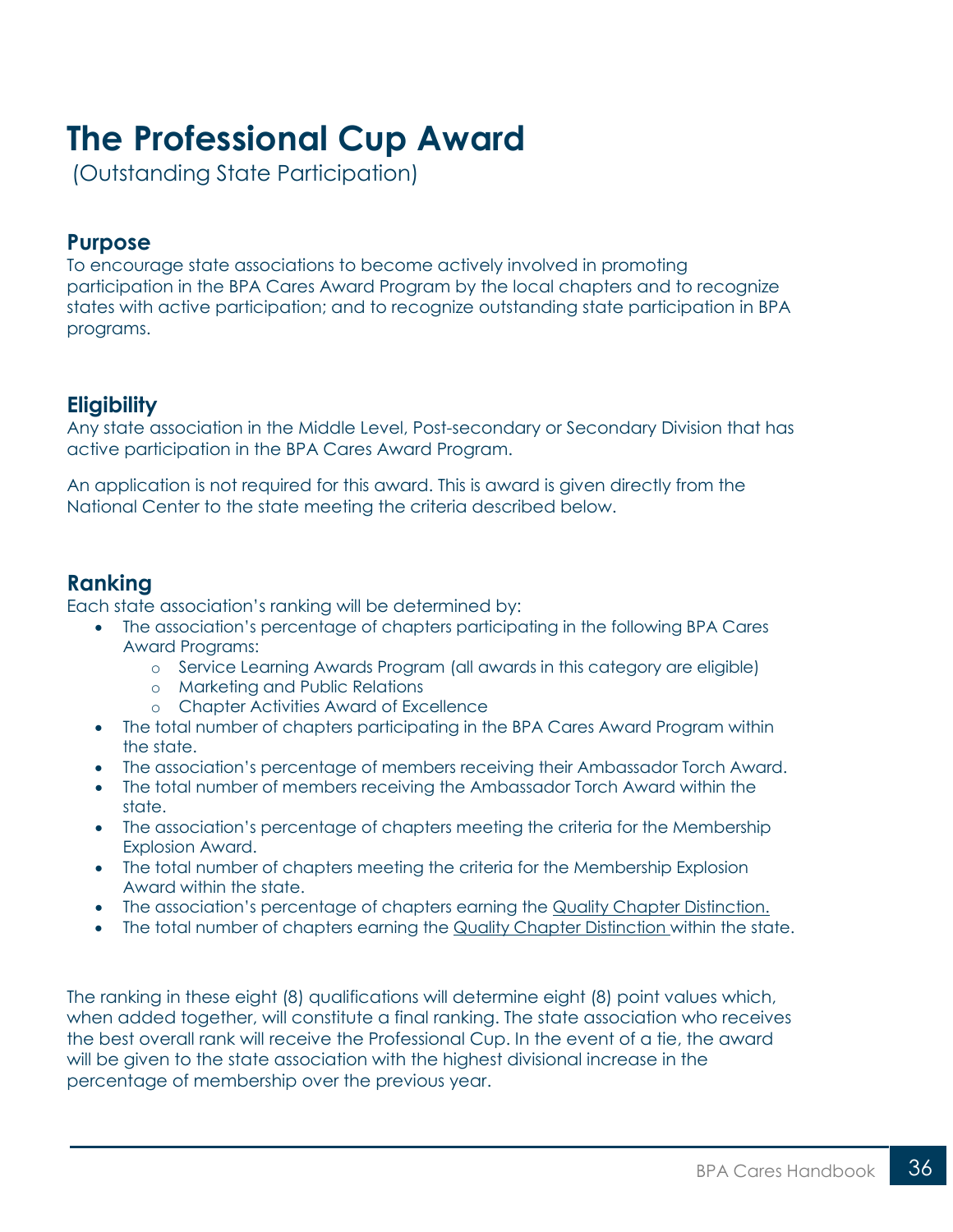#### **Qualification Period**

Activities completed between March 26, 2021 and March 25, 2022 (11:59 PM ET) can be counted towards this award.

#### **General Information**

Chapters may complete more than one activity to equal the total number of hours/dollars. Activity descriptions cannot exceed 500 words in total.

Activities may include but are not limited to volunteering, training and/or contributing to blood drives, clothing drives, food drives, humanitarian aid and disaster relief assistance, or local community shelters.

All activity descriptions must include title, organization benefiting from the project, date project completed, location of the project (if applicable), and description of the project.

#### **Recognition**

The award will be presented on-stage during the National Leadership Conference. It will consist of a plaque for the state association to keep and the Professional Cup trophy with the state association's name and the year it was won engraved on a 10-year engraving plate. The Professional Cup trophy will be in the winning state association's possession for one year starting from the last day of the National Leadership Conference until the next National Leadership Conference, where it will be presented to the next winning state association.

After the tenth year, the trophy will be retired and presented to the state within each Division who won the award the most times during the ten years.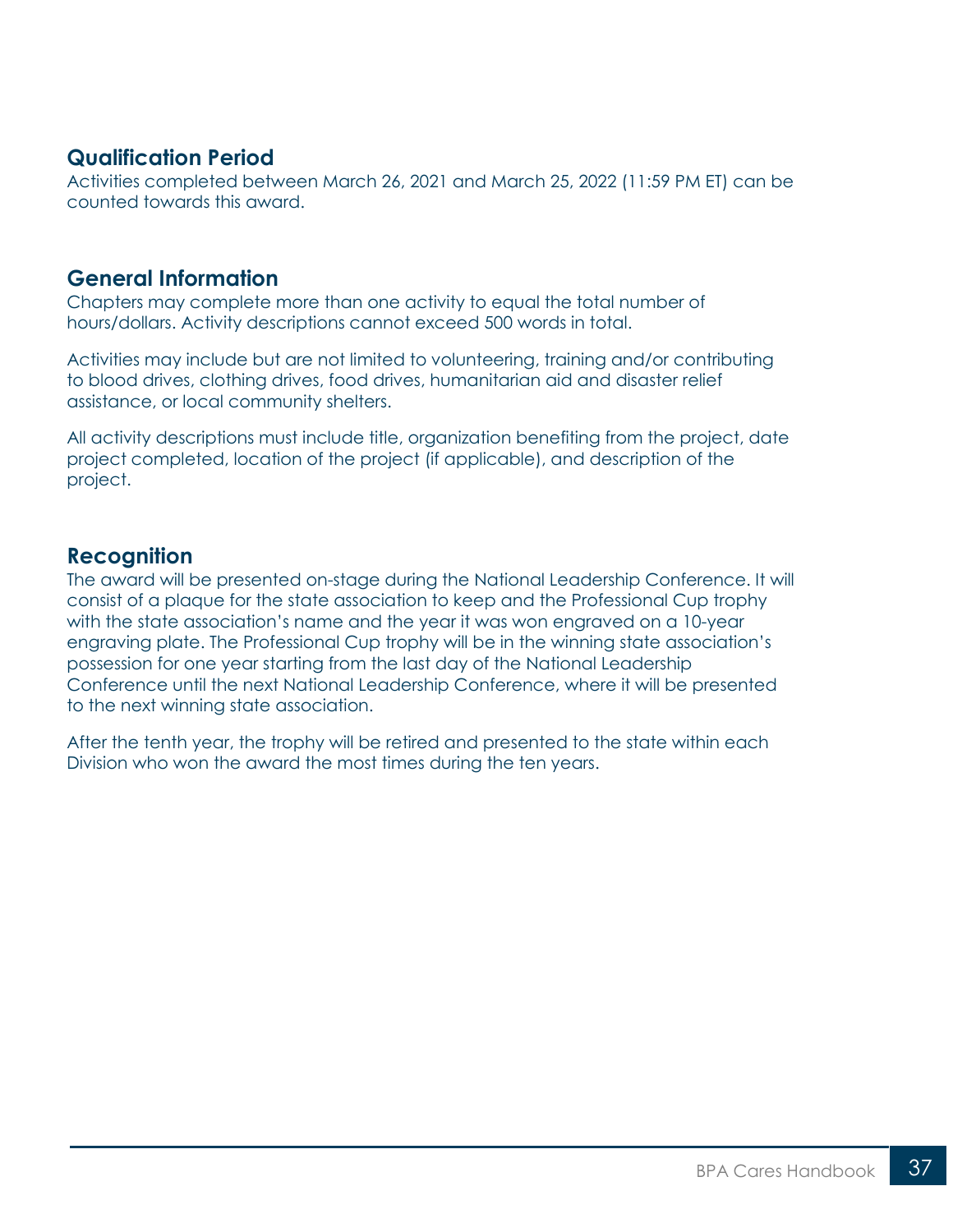## <span id="page-37-0"></span>**Professional Awards Program**

**[Overview](#page-38-0)** [Advisor of the Year Award](#page-40-0) [Emerging Advisor of the Year Award](#page-41-0) [Emerging Professional of the Year Award](#page-42-0) [Hall of Fame Award](#page-43-0) [Outstanding Service Award](#page-45-0) [Student of the Year Award](#page-47-0)

> Share your story! #bpacares [www.facebook.com/businessprofessionalsofamerica](http://www.facebook.com/businessprofessionalsofamerica) Twitter: @national\_bpa | Instagram: @bpanational [Commonly Asked Questions](https://bpa.org/students/bpa-cares/)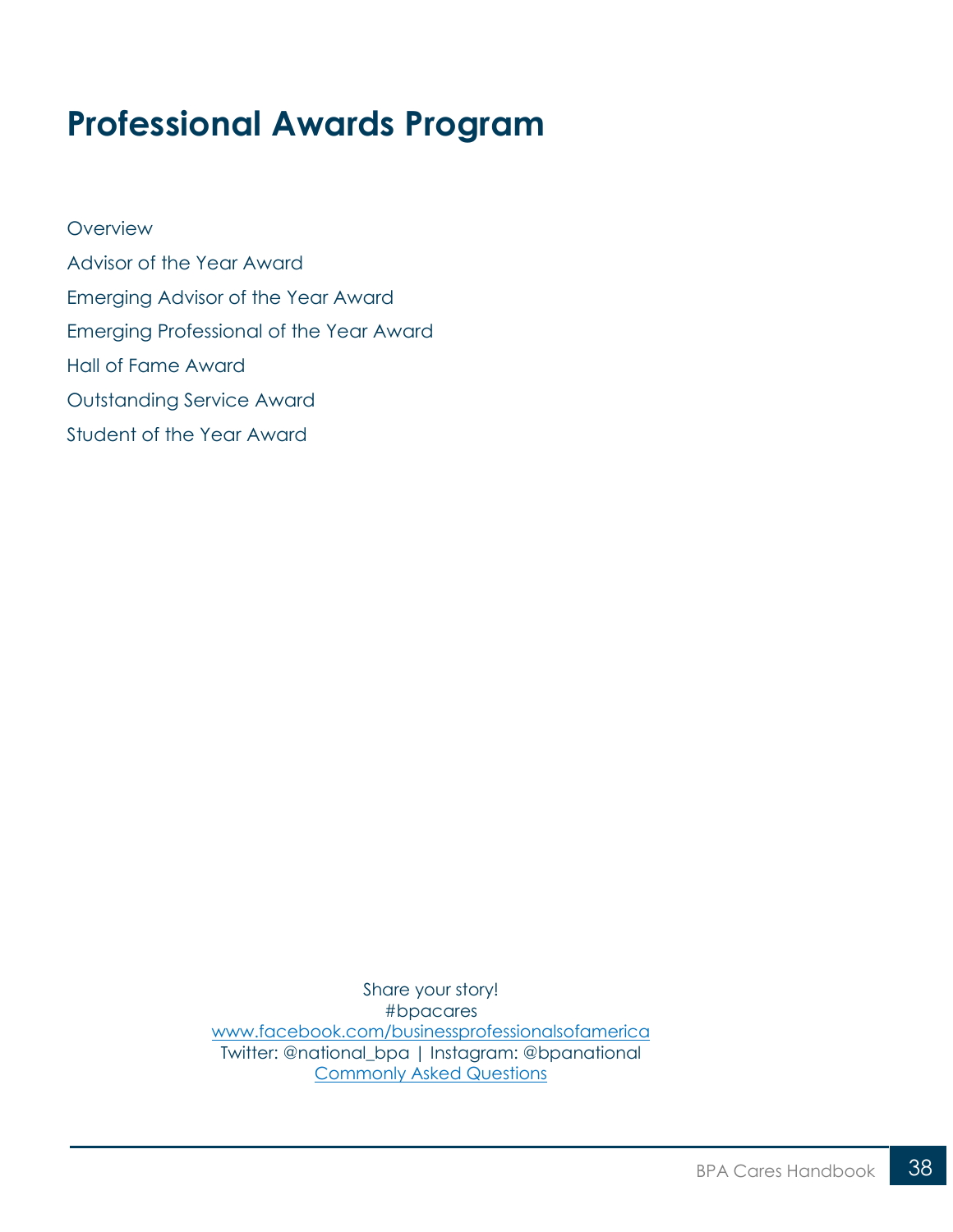## <span id="page-38-0"></span>**Professional Awards Program Overview**

#### **Purpose**

The purpose of the Professional Awards Program is to acknowledge the dedication and service of our supporters

### **Guidelines and Applications**

[Advisor of the Year Award](https://bpa.org/students/bpa-cares/advisor-of-the-year-award/) [Emerging Advisor of the Year Award](https://bpa.org/students/bpa-cares/emerging-advisor-of-the-year-award/) [Emerging Professional of the Year Award](https://bpa.org/students/bpa-cares/emerging-professional-of-the-year-award/) [Outstanding Student of the Year](https://bpa.org/students/bpa-cares/student-of-the-year-award/) [Hall of Fame Award](https://bpa.org/students/bpa-cares/hall-of-fame/) [Outstanding Service Award](https://bpa.org/students/bpa-cares/outstanding-service-award/)

### **Submission**

Professional Award applications must be submitted online. Forms can be found via the links above.

Applications are due March 1, 2022.

#### **General Guidelines NO E-MAIL OR MAIL APPLICATIONS WILL BE ACCEPTED.**

All materials submitted become the property of Business Professionals of America and may be used as the National Center deems appropriate.

It is not necessary for a chapter or individual to attend the National Leadership Conference to participate in the program and receive the award, except Merit Scholar.

DO NOT SEND ANY AWARD APPLICATION(S) AS PART OF ANOTHER APPLICATION. AWARDS MAY NOT BE SUBMITTED WITH TECHNICAL PROJECTS FOR COMPETITIVE EVENTS. EACH AWARD MUST BE SUBMITTED SEPARATELY.

#### **Recognition**

*Advisor of the Year, Emerging Advisor of the Year, Emerging Professional of the Year: A* maximum of one (1) individual will be recognized with an award on-stage at the National Leadership Conference.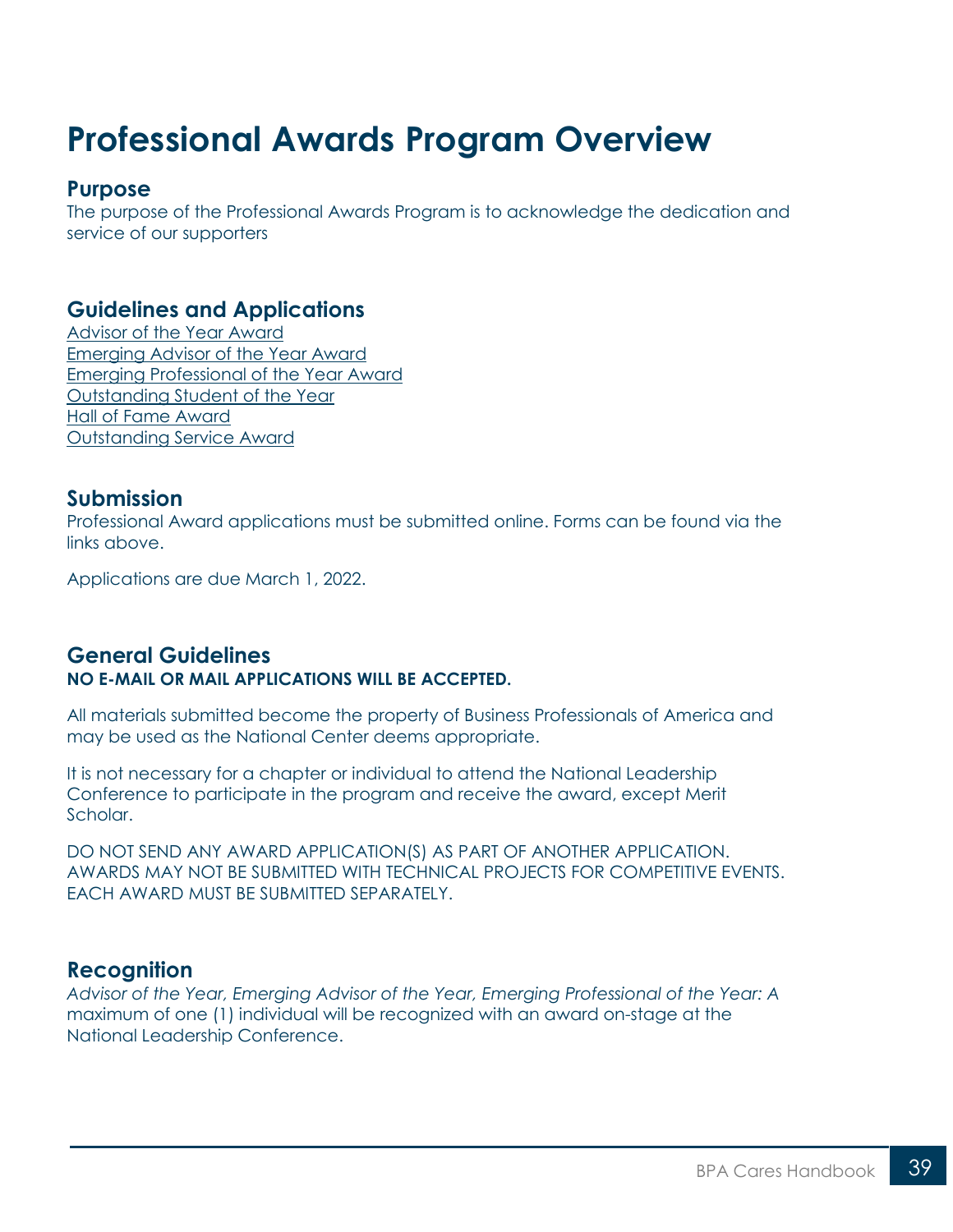*Hall of Fame:* A maximum of two (2) individuals will be recognized with lifetime Alumni or Professional memberships and individual awards on-stage at the National Leadership Conference. The names of those recognized will be added to the Hall of Fame plaque displayed at the National Center.

*Outstanding Service Award:* A maximum of five (5) individuals will be recognized with an award on-stage at the National Leadership Conference.

*Student of the Year:* A maximum of one (1) individual from the Secondary Division and one (1) individual from the Post-secondary Division will be recognized with an award on-stage at the National Leadership Conference.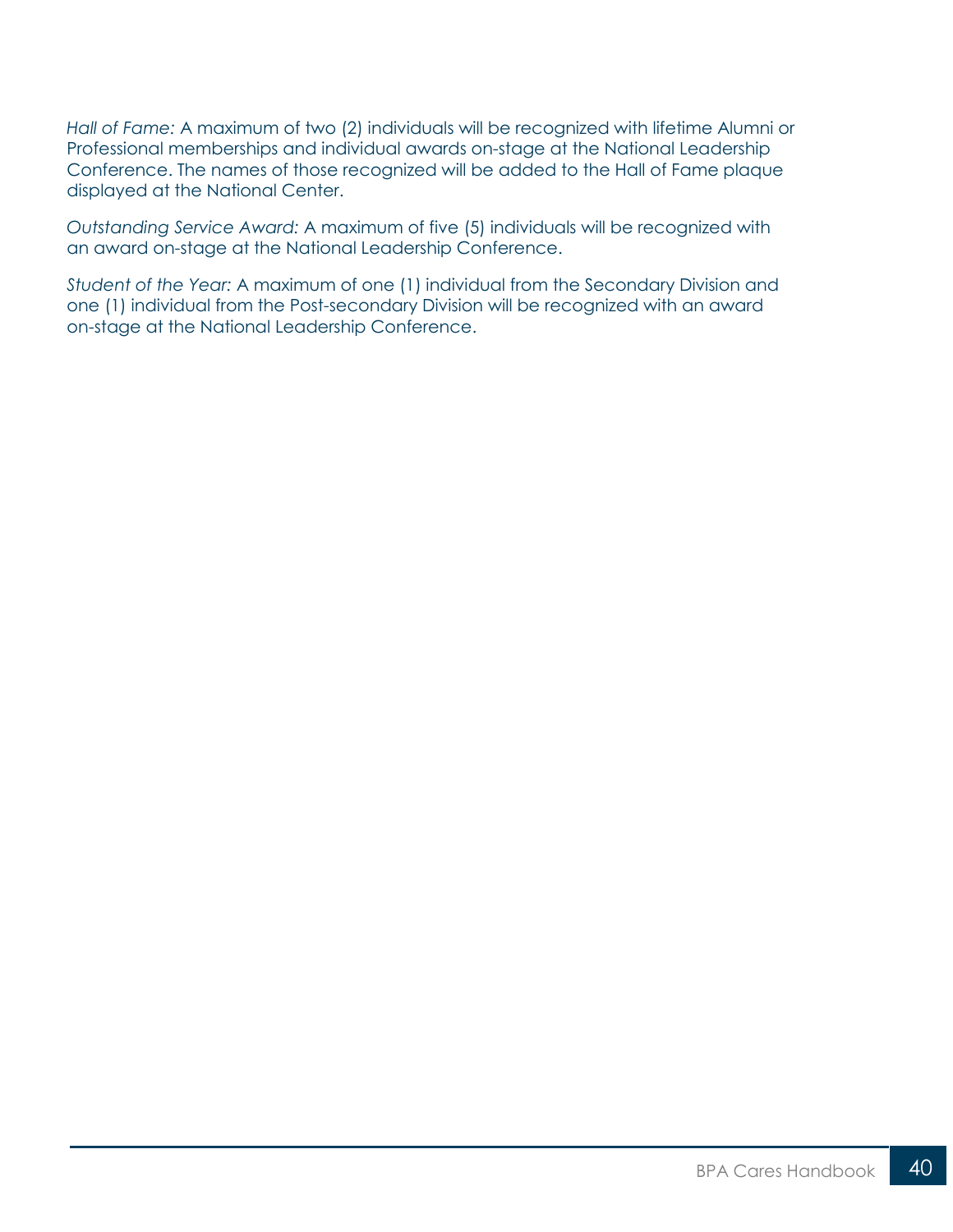## <span id="page-40-0"></span>**Advisor of the Year Award**

#### **Purpose**

To recognize an individual who has made significant contributions to Business Professionals of America as a local chapter advisor.

## **Eligibility**

Registered, local chapter advisors in good standing with Business Professionals of America. To be eligible for the Advisor of the Year award, the nominator must submit the following information about the nominee:

- [Nomination Form](https://bpa.org/students/bpa-cares/advisor-of-the-year-award/)
- Narrative review of the nominee's supportive contributions to BPA
- Three letters of support for the nominee
	- o One letter must be from an administrator
	- o One letter must be from a current student
- Resume for the nominee

## **Application Guidelines**

All nominations must be submitted on the official nomination form. Nominations must be submitted by a current active student member. Nominations are due March 1, 2022. Incomplete applications will not be considered. Nominations must be submitted [online.](https://bpa.org/students/bpa-cares/advisor-of-the-year-award/)

### **General Information NO E-MAIL OR MAIL APPLICATIONS WILL BE ACCEPTED.**

All materials submitted become the property of Business Professionals of America and may be used as the National Center deems appropriate.

It is not necessary for the individual to attend the National Leadership Conference to participate in the program and receive the award.

DO NOT SEND ANY AWARD APPLICATION(S) AS PART OF ANOTHER APPLICATION. AWARDS MAY NOT BE SUBMITTED WITH TECHNICAL PROJECTS FOR COMPETITIVE EVENTS. EACH AWARD MUST BE SUBMITTED SEPARATELY.

### **Recognition**

A maximum of one (1) advisor will be recognized with the award at the National Leadership Conference for that year.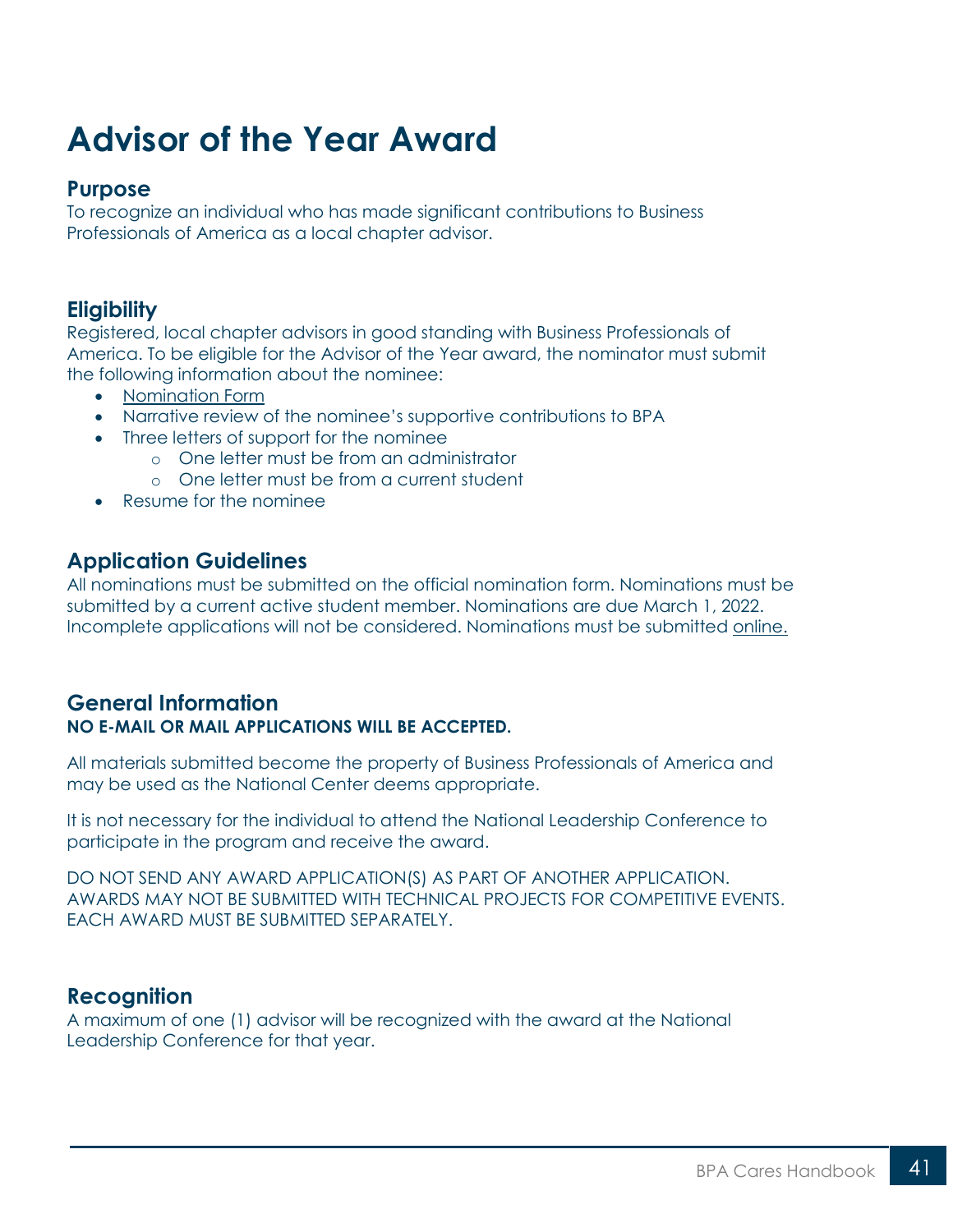## <span id="page-41-0"></span>**Emerging Advisor of the Year**

#### **Purpose**

To recognize an individual who has made significant contributions to Business Professional America as a local chapter advisor with five years or less of service.

## **Eligibility**

Registered, local chapter advisors in good standing with Business Professionals of America with five years or less of service. To be eligible for the Emerging Advisor of the Year award the nominator must submit the following information about the nominee:

- [Nomination Form](https://bpa.org/students/bpa-cares/emerging-advisor-of-the-year-award/)
- Narrative review of the nominee's supportive contributions to BPA
- Three letters of support for the nominee
	- o One letter must be from an administrator
	- o One letter must be from a current student
	- Resume for the nominee

#### **Application Guidelines**

All nominations must be submitted on the official nomination form. Nominations must be submitted by a current active student member. Nominations are due March 1, 2022. Incomplete applications will not be considered. Nominations must be submitted [online.](https://bpa.org/students/bpa-cares/emerging-advisor-of-the-year-award/)

#### **General Information NO E-MAIL OR MAIL APPLICATIONS WILL BE ACCEPTED.**

All materials submitted become the property of Business Professionals of America and may be used as the National Center deems appropriate.

It is not necessary for the individual to attend the National Leadership Conference to participate in the program and receive the award.

DO NOT SEND ANY AWARD APPLICATION(S) AS PART OF ANOTHER APPLICATION. AWARDS MAY NOT BE SUBMITTED WITH TECHNICAL PROJECTS FOR COMPETITIVE EVENTS. EACH AWARD MUST BE SUBMITTED SEPARATELY.

#### **Recognition**

A maximum of one (1) advisor will be recognized with the award at the National Leadership Conference for that year.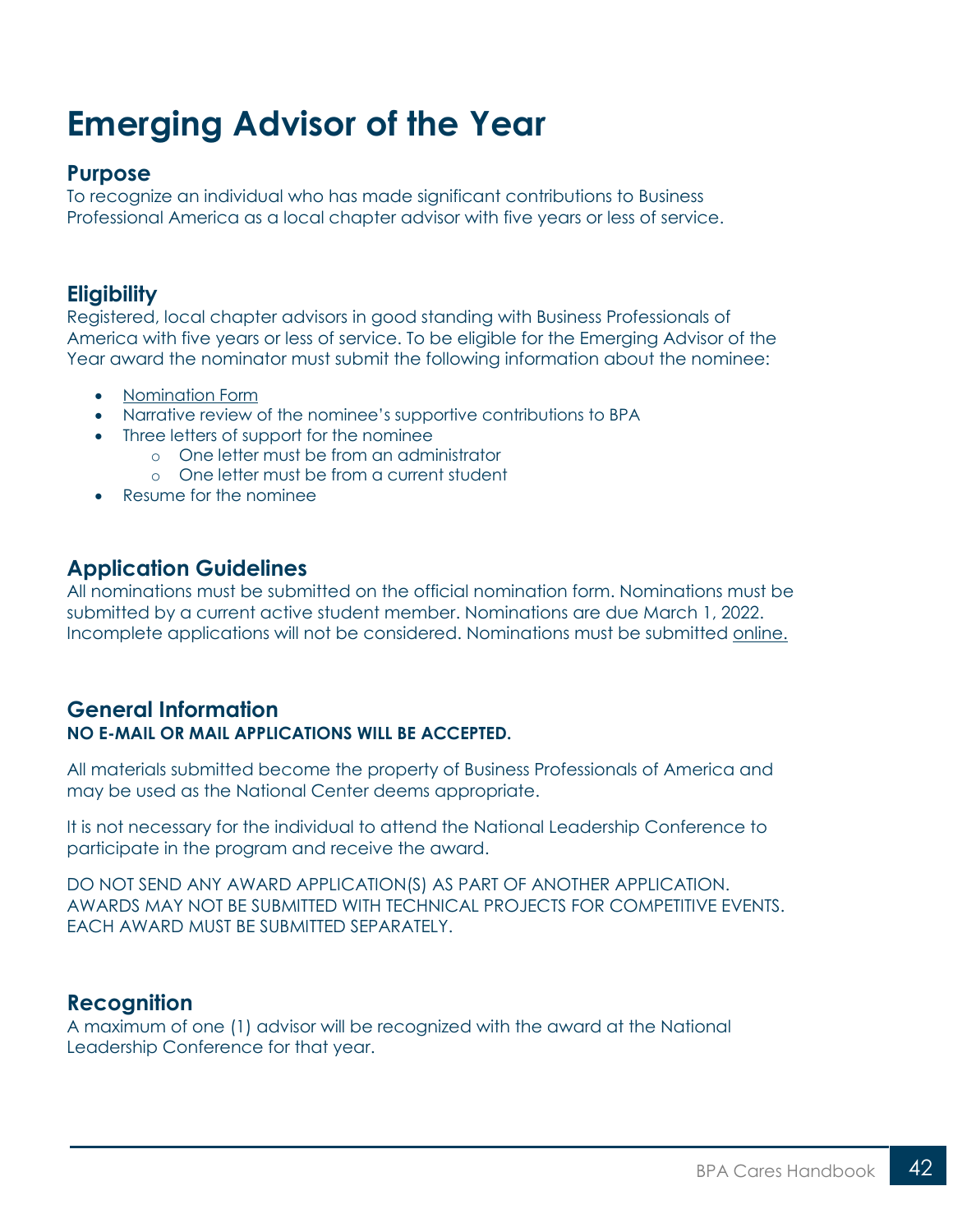## <span id="page-42-0"></span>**Emerging Professional of the Year Award**

#### **Purpose**

To recognize registered alumni in good standing who made their mark as professionals and contributed to Business Professionals of America within their first five years of service to the Association.

## **Eligibility**

Individuals who have contributed to the national association. To be eligible for the Emerging Professional award, the nominator must submit the following information about the nominee:

- [Nomination Form](https://bpa.org/students/bpa-cares/emerging-professional-of-the-year-award/)
- A narrative review of the nominee's supportive contributions to BPA
- Three letters of support for the nominee
- Resume for the nominee
- Application Guidelines

### **Application Guidelines**

All nominations must be submitted on the official nomination form. Nominations are due March 1, 2022. Incomplete applications will not be considered. Nominations must be submitted [online.](https://bpa.org/students/bpa-cares/emerging-professional-of-the-year-award/)

#### **General Information NO E-MAIL OR MAIL APPLICATIONS WILL BE ACCEPTED.**

All materials submitted become the property of Business Professionals of America and may be used as the National Center deems appropriate.

It is not necessary for the individual to attend the National Leadership Conference to participate in the program and receive the award.

DO NOT SEND ANY AWARD APPLICATION(S) AS PART OF ANOTHER APPLICATION. AWARDS MAY NOT BE SUBMITTED WITH TECHNICAL PROJECTS FOR COMPETITIVE EVENTS. EACH AWARD MUST BE SUBMITTED SEPARATELY.

#### **Recognition**

A maximum of one (1) individual will be recognized with the award at the National Leadership Conference for that year.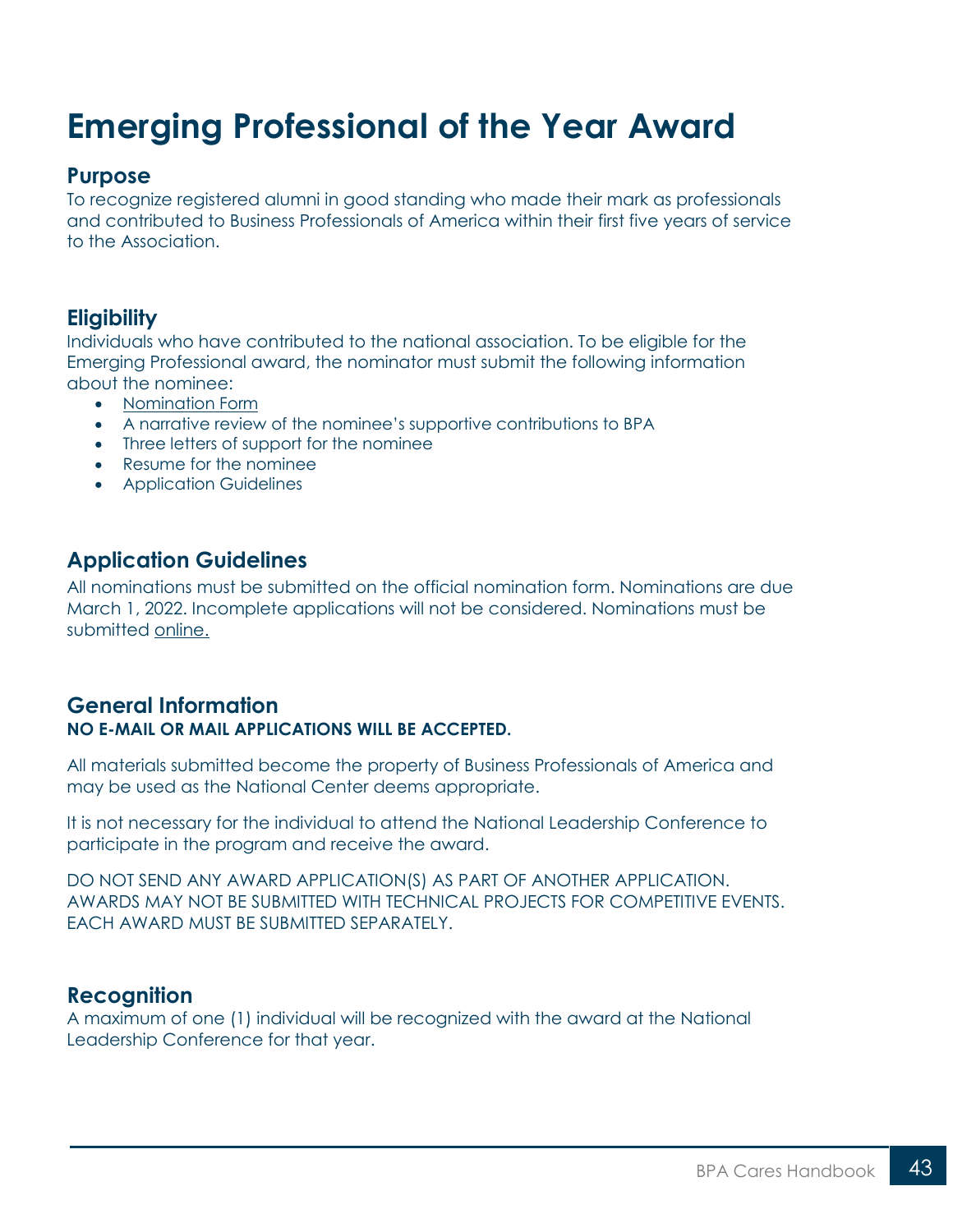## <span id="page-43-0"></span>**Hall of Fame Award**

#### **Purpose**

To recognize those individuals who have made significant contributions at the national level to Business Professionals of America, formerly the Office Education Association (OEA).

## **Eligibility**

Individuals who have contributed to the national association. The nominee must have made contributions and been involved at the local, state, and national levels for 10 or more years. To be eligible for the Hall of Fame award, the nominator must submit the following information about the nominee:

- [Nomination Form](https://bpa.org/students/bpa-cares/hall-of-fame/)
- One page, single-spaced, narrative-style biography of nominee's supportive contributions to the national organization
- A maximum of three (3) letters of recommendation for the nominee. Information provided in the letters weighs heavily in evaluation.
- A State Advisor letter of support for the nominee, unless the nominee is a state advisor. The State Advisor's letter does not count as one of the three letters of recommendation.
- One page resume of Business Professionals of America-related accomplishments for the nominee.

\*National staff and current student members are ineligible for this award.

#### **Entries**

Nominations will be accepted every year from the following: National Officers, Board of Trustees, BPA State Advisors/Supervisors, National Staff, National Business Advisory Council, Classroom Educators Advisory Council, and Local Advisors.

#### **Application Guidelines**

All nominations must be submitted on the official nomination form. Nominations are due March 1, 2022. Incomplete applications will not be considered. Nominations must be submitted [online.](https://bpa.org/students/bpa-cares/hall-of-fame/)

#### **General Information NO E-MAIL OR MAIL APPLICATIONS WILL BE ACCEPTED.**

All materials submitted become the property of Business Professionals of America and may be used as the National Center deems appropriate.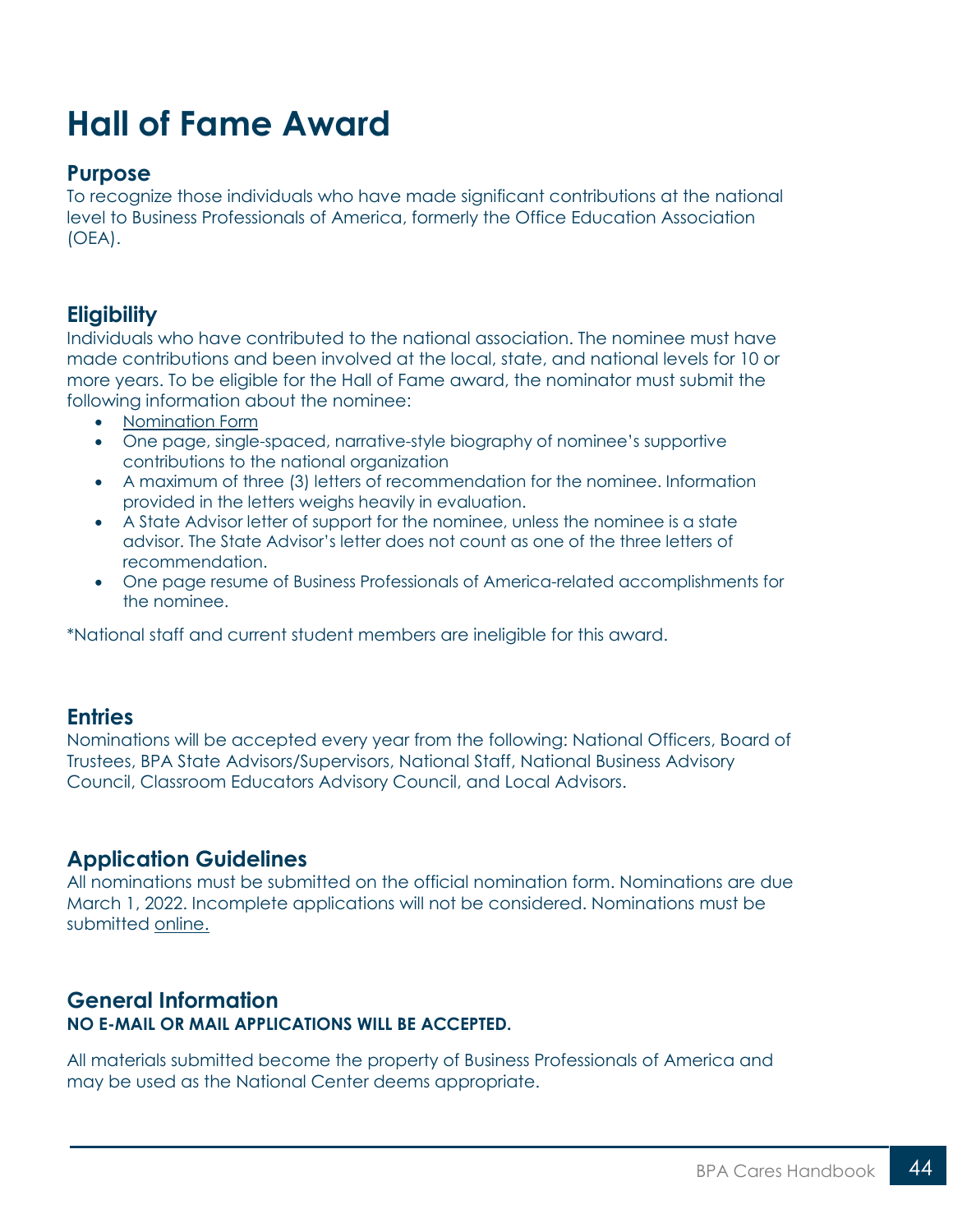It is not necessary for the chapter to attend the National Leadership Conference to participate in the program and receive the award.

DO NOT SEND ANY AWARD APPLICATION(S) AS PART OF ANOTHER APPLICATION. AWARDS MAY NOT BE SUBMITTED WITH TECHNICAL PROJECTS FOR COMPETITIVE EVENTS. EACH AWARD MUST BE SUBMITTED SEPARATELY.

#### **Recognition**

A maximum of two (2) individuals will be recognized with lifetime Alumni or Professional memberships and individual awards on-stage at the National Leadership Conference for that year. The names of those recognized will be added to the plaque displayed at the National Center.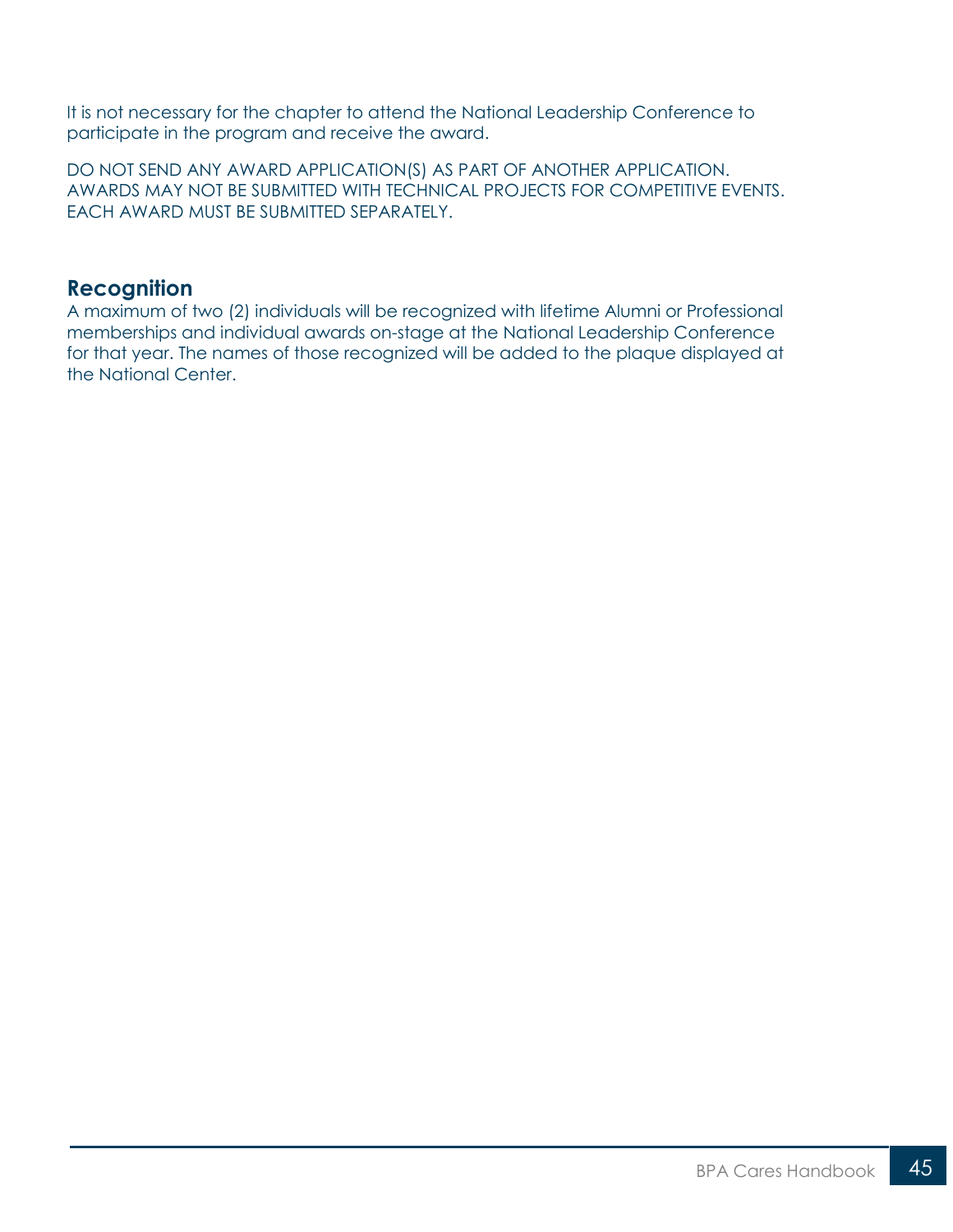## <span id="page-45-0"></span>**Outstanding Service Award**

#### **Purpose**

To recognize those individuals who have dedicated time and effort to promote the objectives of career/technical student organizations/Business Professionals of America or provided outstanding service to BPA at the national level.

### **Eligibility**

Any individual supportive of career/technical student organizations/Business Professionals of America. To be eligible for the Outstanding Service Award, the nominee must not have received this award within the last five years. The nominator must submit the following information about the nominee:

- [Nomination Form](https://bpa.org/students/bpa-cares/outstanding-service-award/)
- List of national activities and involvement
- List of state and local activities and involvement
- List of participation in other professional organizations and community service
- List of any other pertinent information about the nominee that you believe will assist the Committee in making the selections

\* National staff and current student members are ineligible for this award.

#### **Entries**

Nominations will be accepted every year from the following: National Officers, Board of Trustees, SAAC State Advisors/Supervisors, National Staff, National Business Advisory Council, Classroom Educators Advisory Council, Local Advisors and Members.

#### **Application Guidelines**

All nominations must be submitted on the official nomination form. Nominations are due March 1, 2022. Incomplete applications will not be considered. Nominations must be submitted [online.](https://bpa.org/students/bpa-cares/outstanding-service-award/)

#### **General Information NO E-MAIL OR MAIL APPLICATIONS WILL BE ACCEPTED.**

All materials submitted become the property of Business Professionals of America and may be used as the National Center deems appropriate.

It is not necessary for the individual to attend the National Leadership Conference to participate in the program and receive the award.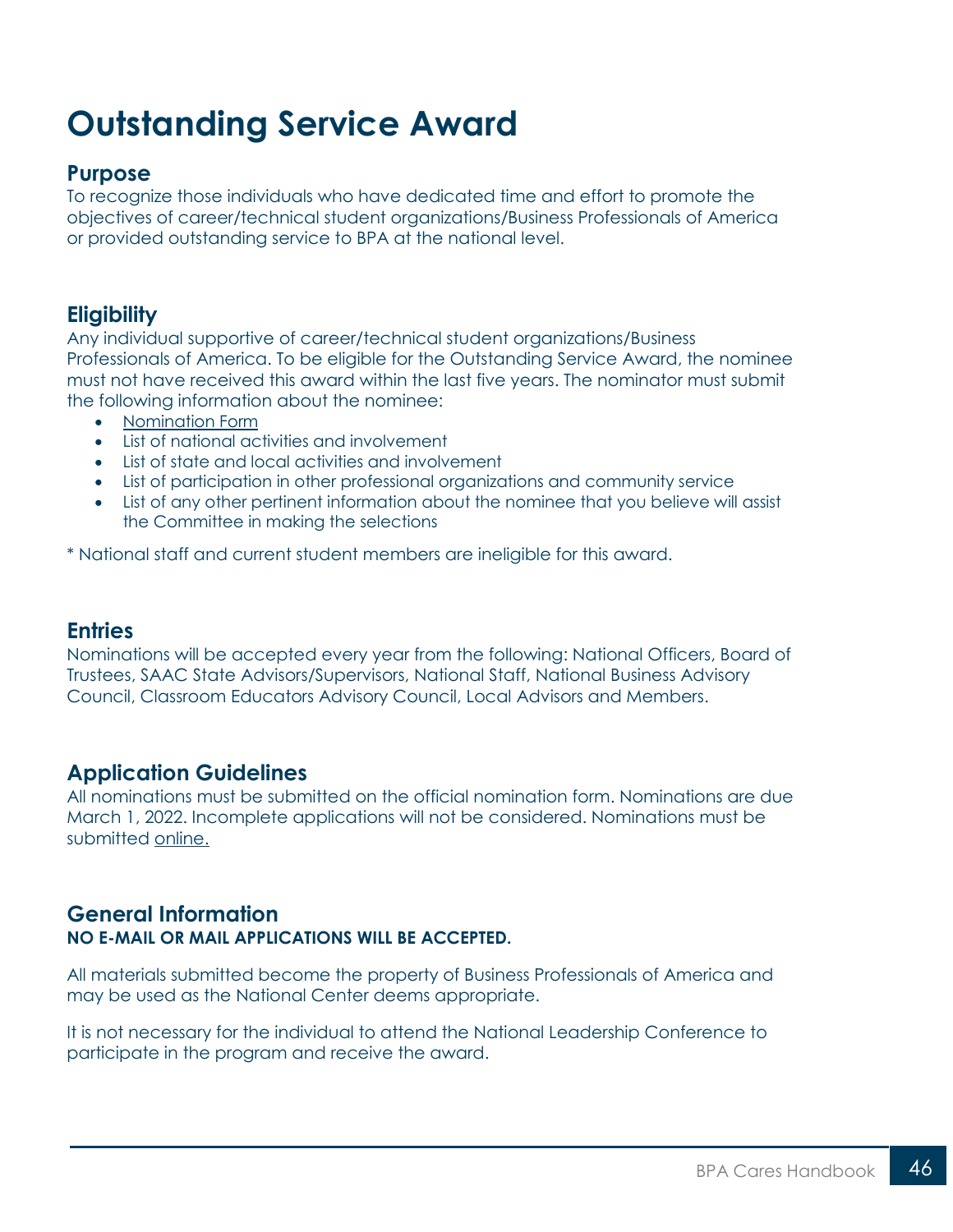DO NOT SEND ANY AWARD APPLICATION(S) AS PART OF ANOTHER APPLICATION. AWARDS MAY NOT BE SUBMITTED WITH TECHNICAL PROJECTS FOR COMPETITIVE EVENTS. EACH AWARD MUST BE SUBMITTED SEPARATELY.

#### **Recognition**

A maximum of five (5) individuals will be recognized on-stage with an award at the National Leadership Conference.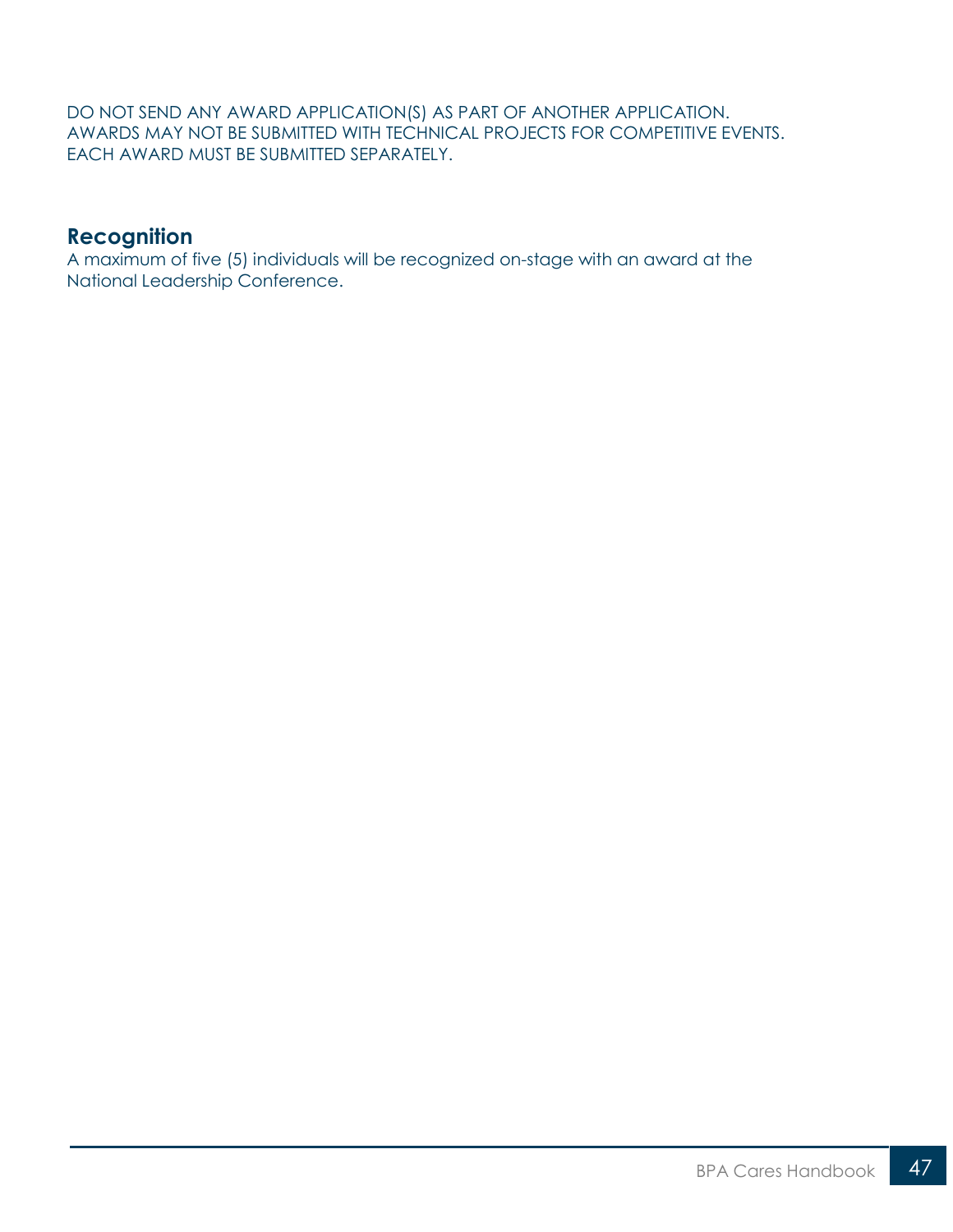## <span id="page-47-0"></span>**Student of the Year Award**

#### **Purpose**

To recognize those students who have made significant contributions to Business Professionals of America as a student member.

### **Eligibility**

Registered student members in good standing with Business Professionals of America. Current or former National Officers will not be considered for this award. To be eligible for the Student of the Year award, the applicant must meet all of the following criteria:

- Completed a minimum of one full year as a student member
- Served as a local, regional or state officer
- Attended a minimum of one (1) State Leadership Conference and one (1) National Leadership Conference
- Competed in the WSAP
- Earned the Ambassador Torch Award
- Participated in the BPA Cares Program

The applicant must also meet a minimum of five (5) of the following criteria:

- Attended an additional State Leadership Conference and/or one National Leadership Conference (one of each is required above)
- Earned the National Merit Scholar Award
- Participated in the Intern Program at the National Leadership Conference
- Participated in the Leadership Academy at the National Leadership Conference
- Made significant contributions to Special Olympics
- Earned the President's Volunteer Service Award
- Completed the Student Member Certification Series
- Earned the BPA Cares Recruiter of the Year Award
- Completed the Life Skills Achievement Program (criteria to be removed after the 2020-2021 membership year)

Lastly, the applicant must submit the following information:

- [Application Form](https://bpa.org/students/bpa-cares/student-of-the-year-award/)
- Narrative review of applicant's supportive contributions to BPA on the local, regional, state or national level
- Two letters of support for the applicant
	- o One letter must be from a local advisor
	- o One letter must be from the student's principal, CTE Director, Dean, school board superintendent or school board president, or a member of the school faculty/staff.
- Resume for the applicant

### **Application Guidelines**

All applications must be submitted on the official application form. Applications must be submitted by a current active student member. Applications are due March 1, 2022. Incomplete applications will not be considered. Applications must be submitted [online.](https://bpa.org/students/bpa-cares/student-of-the-year-award/)